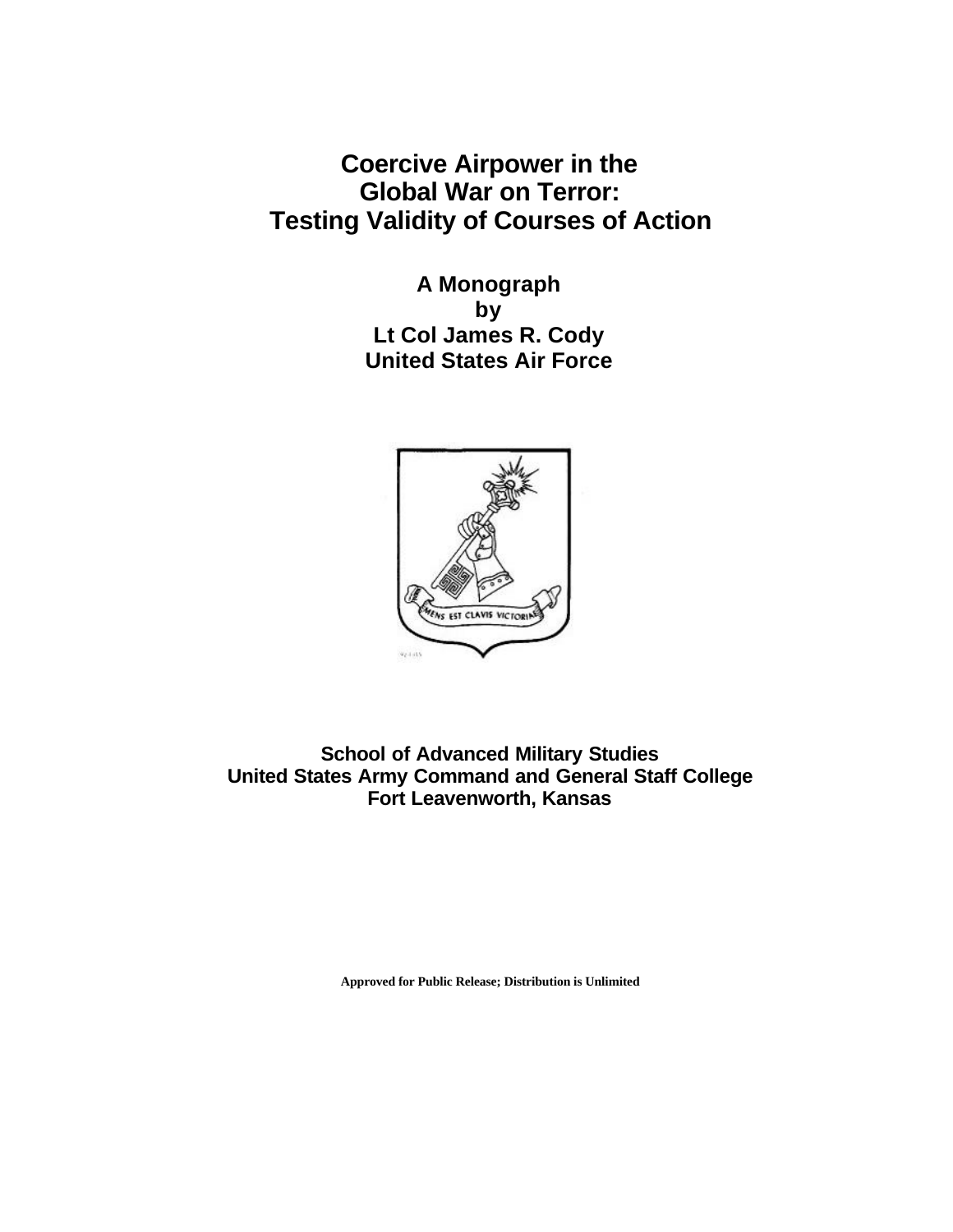# REPORT DOCUMENTATION PAGE

Form Approved OMB No.<br>0704-0188

|                                                                                                                                                                     |                                                                        | Public reporting burder for this collection of information is estibated to average 1 hour per response, including the time for reviewing instructions, searching existing data sources, gathering and maintaining the data nee<br>and reviewing this collection of information. Send comments regarding this burden estimate or any other aspect of this collection of information, including suggestions for reducing this burder to Department of Defense, Was<br>Headquarters Services, Directorate for Information Operations and Reports (0704-0188), 1215 Jefferson Davis Highway, Suite 1204, Arlington, VA 22202-4302. Respondents should be aware that notwithstanding any other provisio                                                                                                                                                                                                                                                                                                                                                                                                                                                                                                                                                                                                                       |
|---------------------------------------------------------------------------------------------------------------------------------------------------------------------|------------------------------------------------------------------------|--------------------------------------------------------------------------------------------------------------------------------------------------------------------------------------------------------------------------------------------------------------------------------------------------------------------------------------------------------------------------------------------------------------------------------------------------------------------------------------------------------------------------------------------------------------------------------------------------------------------------------------------------------------------------------------------------------------------------------------------------------------------------------------------------------------------------------------------------------------------------------------------------------------------------------------------------------------------------------------------------------------------------------------------------------------------------------------------------------------------------------------------------------------------------------------------------------------------------------------------------------------------------------------------------------------------------|
| 1. REPORT DATE (DD-MM-YYYY)                                                                                                                                         | 2. REPORT TYPE                                                         | law, no person shall be subject to any penalty for failing to comply with a collection of information if it does not display a currently valid OMB control number. PLEASE DO NOT RETURN YOUR FORM TO THE ABOVE ADDRESS.<br>3. DATES COVERED (FROM - TO)<br>18-06-2002 to 22-05-2003                                                                                                                                                                                                                                                                                                                                                                                                                                                                                                                                                                                                                                                                                                                                                                                                                                                                                                                                                                                                                                      |
| 22-05-2003                                                                                                                                                          | monograph                                                              |                                                                                                                                                                                                                                                                                                                                                                                                                                                                                                                                                                                                                                                                                                                                                                                                                                                                                                                                                                                                                                                                                                                                                                                                                                                                                                                          |
| <b>4. TITLE AND SUBTITLE</b><br>Coercive Airpower in the Global War on Terror:                                                                                      |                                                                        | <b>5a. CONTRACT NUMBER</b>                                                                                                                                                                                                                                                                                                                                                                                                                                                                                                                                                                                                                                                                                                                                                                                                                                                                                                                                                                                                                                                                                                                                                                                                                                                                                               |
| Testing Validity of Courses of Action                                                                                                                               | <b>5b. GRANT NUMBER</b>                                                |                                                                                                                                                                                                                                                                                                                                                                                                                                                                                                                                                                                                                                                                                                                                                                                                                                                                                                                                                                                                                                                                                                                                                                                                                                                                                                                          |
| Unclassified                                                                                                                                                        |                                                                        | 5c. PROGRAM ELEMENT NUMBER                                                                                                                                                                                                                                                                                                                                                                                                                                                                                                                                                                                                                                                                                                                                                                                                                                                                                                                                                                                                                                                                                                                                                                                                                                                                                               |
| $6.$ AUTHOR(S)<br>Cody, James R.;                                                                                                                                   |                                                                        | <b>5d. PROJECT NUMBER</b>                                                                                                                                                                                                                                                                                                                                                                                                                                                                                                                                                                                                                                                                                                                                                                                                                                                                                                                                                                                                                                                                                                                                                                                                                                                                                                |
|                                                                                                                                                                     |                                                                        | <b>5e. TASK NUMBER</b>                                                                                                                                                                                                                                                                                                                                                                                                                                                                                                                                                                                                                                                                                                                                                                                                                                                                                                                                                                                                                                                                                                                                                                                                                                                                                                   |
|                                                                                                                                                                     |                                                                        | <b>5f. WORK UNIT NUMBER</b>                                                                                                                                                                                                                                                                                                                                                                                                                                                                                                                                                                                                                                                                                                                                                                                                                                                                                                                                                                                                                                                                                                                                                                                                                                                                                              |
| 7. PERFORMING ORGANIZATION NAME AND ADDRESS<br><b>US Army School of Advanced Military Studies</b><br>Eisenhower Hall<br>250 Gibbon Ave<br>Fort Leavenworth, KS66027 | 8. PERFORMING ORGANIZATION REPORT<br><b>NUMBER</b><br><b>ATZL-SWV</b>  |                                                                                                                                                                                                                                                                                                                                                                                                                                                                                                                                                                                                                                                                                                                                                                                                                                                                                                                                                                                                                                                                                                                                                                                                                                                                                                                          |
| 9. SPONSORING/MONITORING AGENCY NAME AND ADDRESS                                                                                                                    | 10. SPONSOR/MONITOR'S ACRONYM(S)                                       |                                                                                                                                                                                                                                                                                                                                                                                                                                                                                                                                                                                                                                                                                                                                                                                                                                                                                                                                                                                                                                                                                                                                                                                                                                                                                                                          |
|                                                                                                                                                                     |                                                                        | 11. SPONSOR/MONITOR'S REPORT<br>NUMBER(S)                                                                                                                                                                                                                                                                                                                                                                                                                                                                                                                                                                                                                                                                                                                                                                                                                                                                                                                                                                                                                                                                                                                                                                                                                                                                                |
| 12. DISTRIBUTION/AVAILABILITY STATEMENT<br><b>APUBLIC RELEASE</b>                                                                                                   |                                                                        |                                                                                                                                                                                                                                                                                                                                                                                                                                                                                                                                                                                                                                                                                                                                                                                                                                                                                                                                                                                                                                                                                                                                                                                                                                                                                                                          |
| <b>13. SUPPLEMENTARY NOTES</b>                                                                                                                                      |                                                                        |                                                                                                                                                                                                                                                                                                                                                                                                                                                                                                                                                                                                                                                                                                                                                                                                                                                                                                                                                                                                                                                                                                                                                                                                                                                                                                                          |
| 14. ABSTRACT                                                                                                                                                        |                                                                        |                                                                                                                                                                                                                                                                                                                                                                                                                                                                                                                                                                                                                                                                                                                                                                                                                                                                                                                                                                                                                                                                                                                                                                                                                                                                                                                          |
| application in GWOT.                                                                                                                                                |                                                                        | The issue of validity for coercive COAs requires planners to take into account a vastly changed political landscape since 9/11. Perhaps a<br>toughened military doctrine is required to fight GWOT, where pragmatic considerations sometimes may have to give way to hard-line<br>principles. One of the keys to success for air planners will be to avoid atrophy of thought. A certain rigidity can harden into extreme<br>dogmatism, a condition that could reduce the potential success of airpower in GWOT. Anecdotes abound concerning the proper application of<br>airpower, but unfounded confidence, arrogance that ignores political and military realities, combined with rhetoric that divides rather than<br>unites, can create an ethos that is more detrimental than it is helpful. US airpower enjoys numerically and qualitatively superior advantages<br>over the rest of the world, and continued mastery of basic airpower principles will continue to contribute to that advantage. Nonetheless, we<br>have to remember the basics. Coercion is but one strategy air planners can implement, and the results of this monograph should at least provide<br>a starting point for planning. However, original thought combined with hybrid strategies appears to be the way of the future for airpower |
| <b>15. SUBJECT TERMS</b>                                                                                                                                            |                                                                        |                                                                                                                                                                                                                                                                                                                                                                                                                                                                                                                                                                                                                                                                                                                                                                                                                                                                                                                                                                                                                                                                                                                                                                                                                                                                                                                          |
| Terrorism; Operation Enduring Freedom; Global War on Terror (GWOT); Air Force; Planning; Airpower                                                                   |                                                                        |                                                                                                                                                                                                                                                                                                                                                                                                                                                                                                                                                                                                                                                                                                                                                                                                                                                                                                                                                                                                                                                                                                                                                                                                                                                                                                                          |
| 16. SECURITY CLASSIFICATION OF:                                                                                                                                     | <b>17. LIMITATION</b><br><b>OF ABSTRACT</b><br>Same as Report<br>(SAR) | 19. NAME OF RESPONSIBLE PERSON<br>18.<br><b>NUMBER</b><br>Buker, Kathy<br>OF PAGES kathy buker@us.army.mil<br>58                                                                                                                                                                                                                                                                                                                                                                                                                                                                                                                                                                                                                                                                                                                                                                                                                                                                                                                                                                                                                                                                                                                                                                                                         |
| b. ABSTRACT  c. THIS PAGE<br>a. REPORT<br>Unclassified<br>Unclassified<br>Unclassified                                                                              |                                                                        | 19b. TELEPHONE NUMBER<br>International Area Code<br>Area Code Telephone Number<br>913758-3138<br>DSN<br>585-3138                                                                                                                                                                                                                                                                                                                                                                                                                                                                                                                                                                                                                                                                                                                                                                                                                                                                                                                                                                                                                                                                                                                                                                                                         |
|                                                                                                                                                                     |                                                                        | Standard Form 298 (Rev. 8-98)<br>Prescribed by ANSI Std Z39.18                                                                                                                                                                                                                                                                                                                                                                                                                                                                                                                                                                                                                                                                                                                                                                                                                                                                                                                                                                                                                                                                                                                                                                                                                                                           |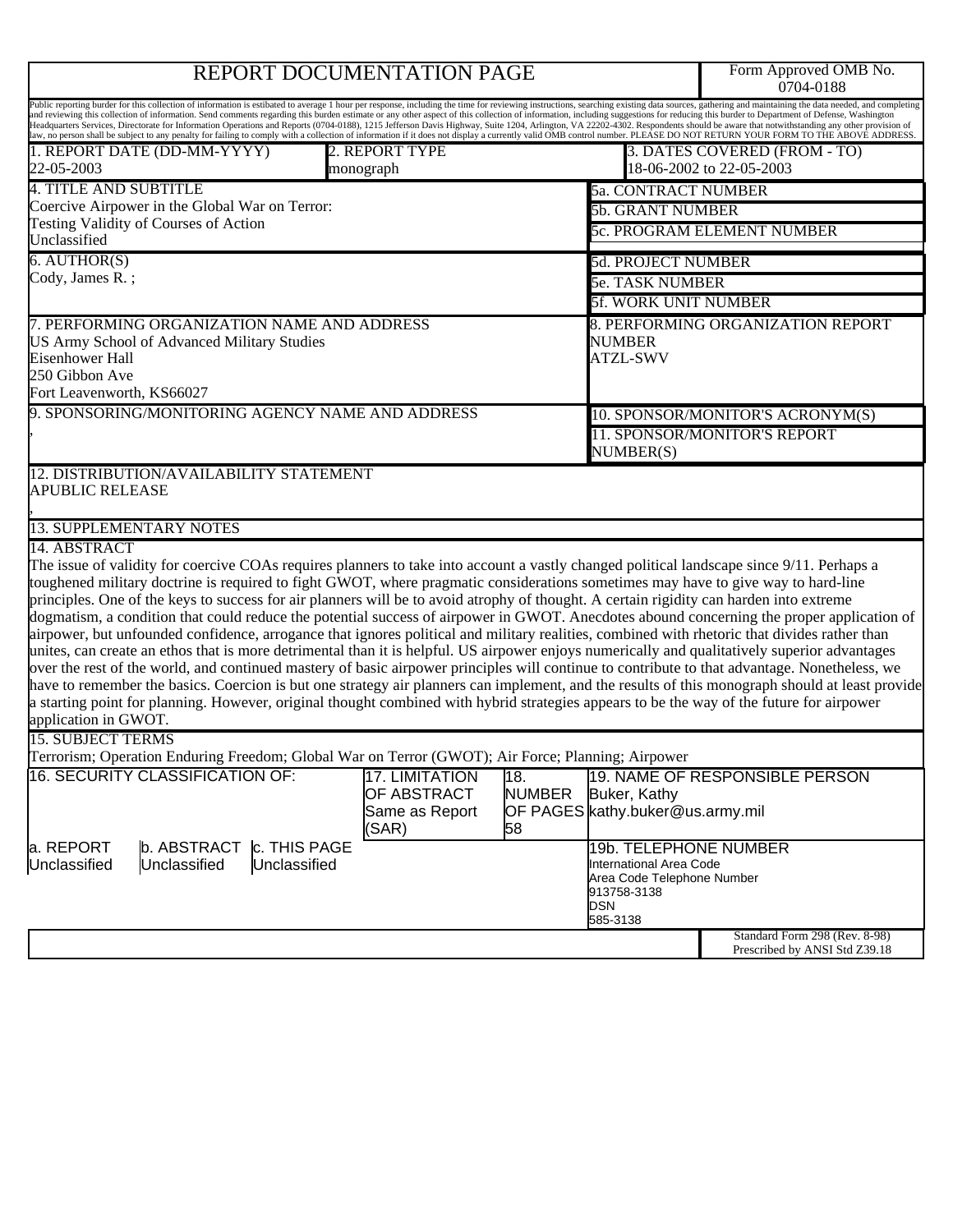### SCHOOL OF ADVANCED MILITARY STUDIES

### **MONOGRAPH APPROVAL**

Lt Col James R. Cody

| Title of Monograph: | Coercive Airpower in GWOT:            |  |
|---------------------|---------------------------------------|--|
|                     | Testing Validity of Courses of Action |  |

Approved by:

Monograph Director

Peter J. Schifferle, Ph.D.

Robert H. Berlin, Ph.D. **Academic Affairs**,

\_\_\_\_\_\_\_\_\_\_\_\_\_\_\_\_\_\_\_\_\_\_\_\_\_\_\_\_\_\_\_\_\_\_\_\_\_\_\_\_\_ Professor and Director School of Advanced Military Studies

Philip J. Brookes, Ph.D

Director, Graduate Degree<br>Program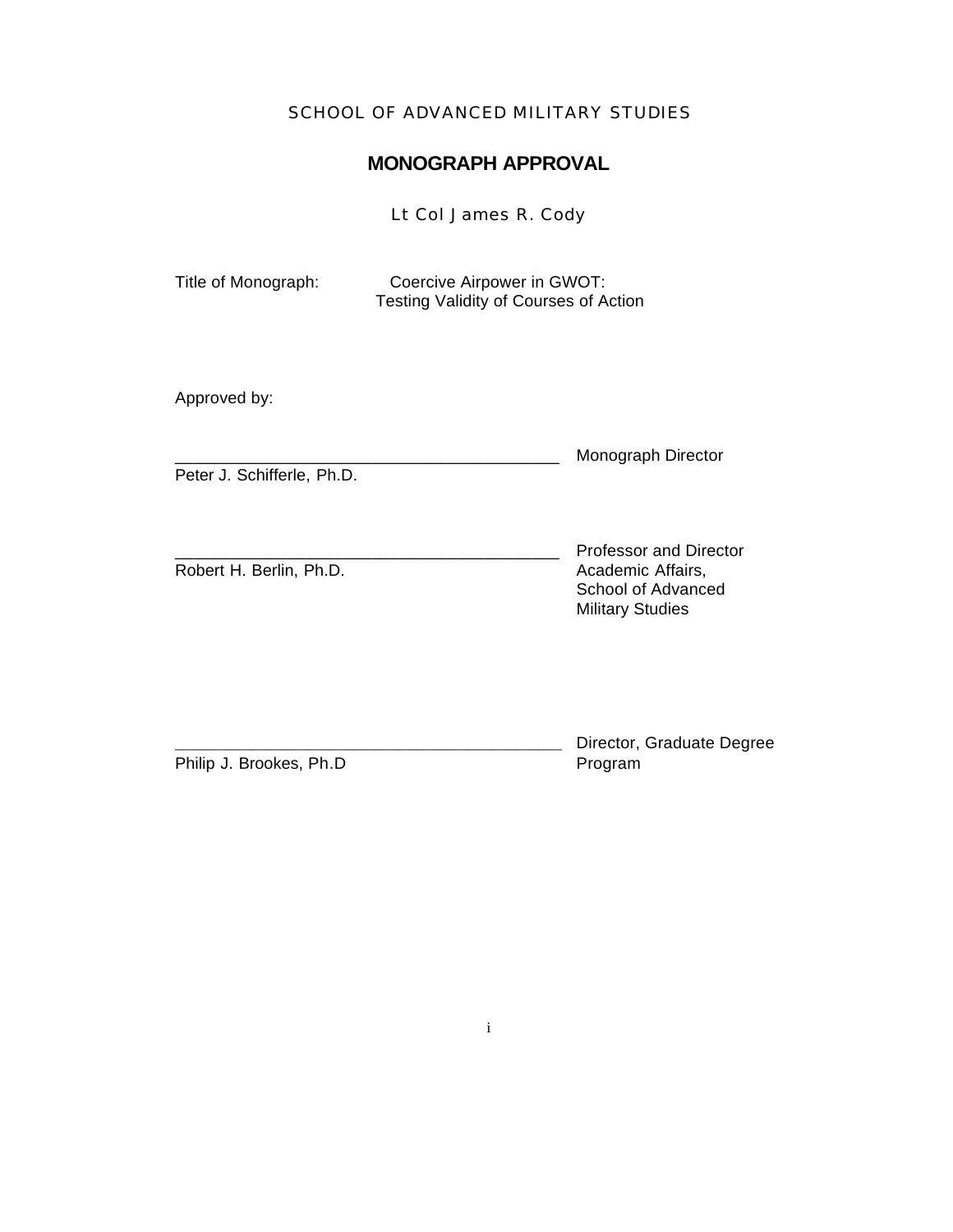### **Abstract**

#### COERCIVE AIRPOWER IN GWOT: TESTING VALIDITY OF COURSES OF ACTION. A SAMS MONOGRAPH by Lt Col James R. Cody, USAF, 58 pages.

The question this monograph attempts to answer is whether "coercive strategies and their associated defeat mechanisms provide valid courses of action (COAs) for the US against global terrorists networks and nations that harbor terrorists?" The GWOT and the struggle against militant jihad exposed new challenges that air planners must confront in order to deal with this new type of threat. It is hubris to presume that airpower can overwhelmingly coerce al Qaeda or any terrorist organization into changing its attitudes and enmity towards the West, particularly towards America. However, the GWOT involves not only the terrorist organizations with international networks, but also the regimes of those nations that sponsor and harbor terrorists.

This monograph evaluates the validity of airpower as an instrument of coercion against both terrorist organizations and the regimes of nations that harbor or support terrorists. Airpower's role in this mission is the focus of this study, oriented towards coercion theory application and its *feasibility* and *acceptability* as a valid course of action against global terrorist networks and harboring nations. Evidence from previous airpower coercion attempts, such as Libya, Korea, the Bekka Valley, and the 1998 Afghanistan and Sudanese strikes were used to provide insights into the validity of coercive airpower.

Coercive COA's analyzed in the study include Robert Pape's categories set forth in his book *Bombing To Win*, labeled as punishment, risk, denial, and decapitation. Punishment and risk are grouped into a category using countervalue defeat mechanisms as the strategy. In contrast to countervalue strategies, both denial and decapitation are identified as counterforce defeat mechanisms. These strategies have very different defeat mechanisms, they present very different approaches to coercion, and they can be of value to planners when considering the threat and the desired outcome. Both countervalue and counterforce approaches to coercion should be considered in every situation when airpower coercion is the agreed upon strategy.

The issue of validity for coercive COAs requires planners to take into account a vastly changed political landscape since 9/11. Perhaps a toughened military doctrine is required to fight GWOT, where pragmatic considerations sometimes may have to give way to hard-line principles. One of the keys to success for air planners will be to avoid atrophy of thought. A certain rigidity can harden into extreme dogmatism, a condition that could reduce the potential success of airpower in GWOT. Anecdotes abound concerning the proper application of airpower, but unfounded confidence, arrogance that ignores political and military realities, combined with rhetoric that divides rather than unites, can create an ethos that is more detrimental than it is helpful. US airpower enjoys numerically and qualitatively superior advantages over the rest of the world, and continued mastery of basic airpower principles will continue to contribute to that advantage. Nonetheless, we have to remember the basics. Coercion is but one strategy air planners can implement, and the results of this monograph should at least provide a starting point for planning. However, original thought combined with hybrid strategies appears to be the way of the future for airpower application in GWOT.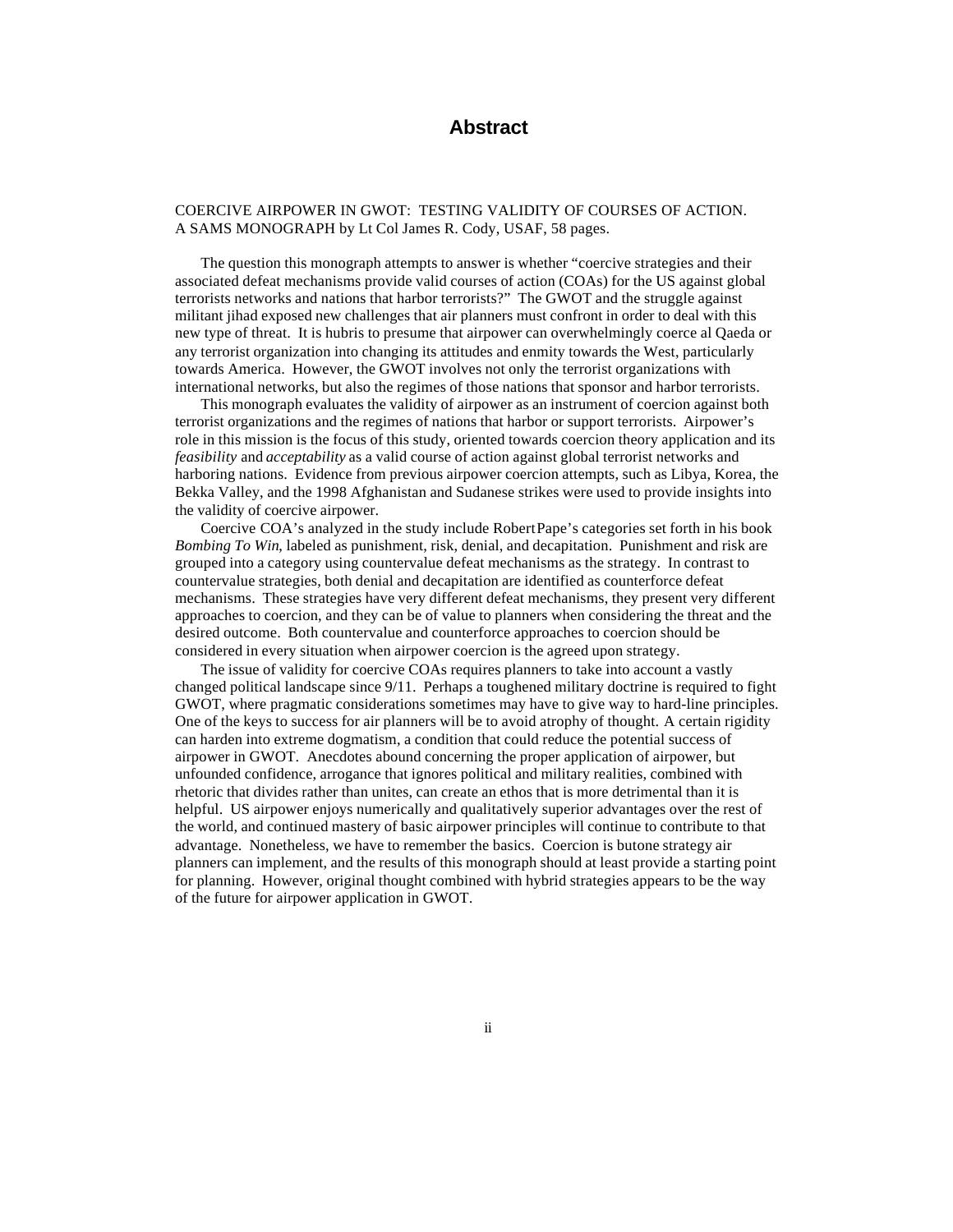## **TABLE OF CONTENTS**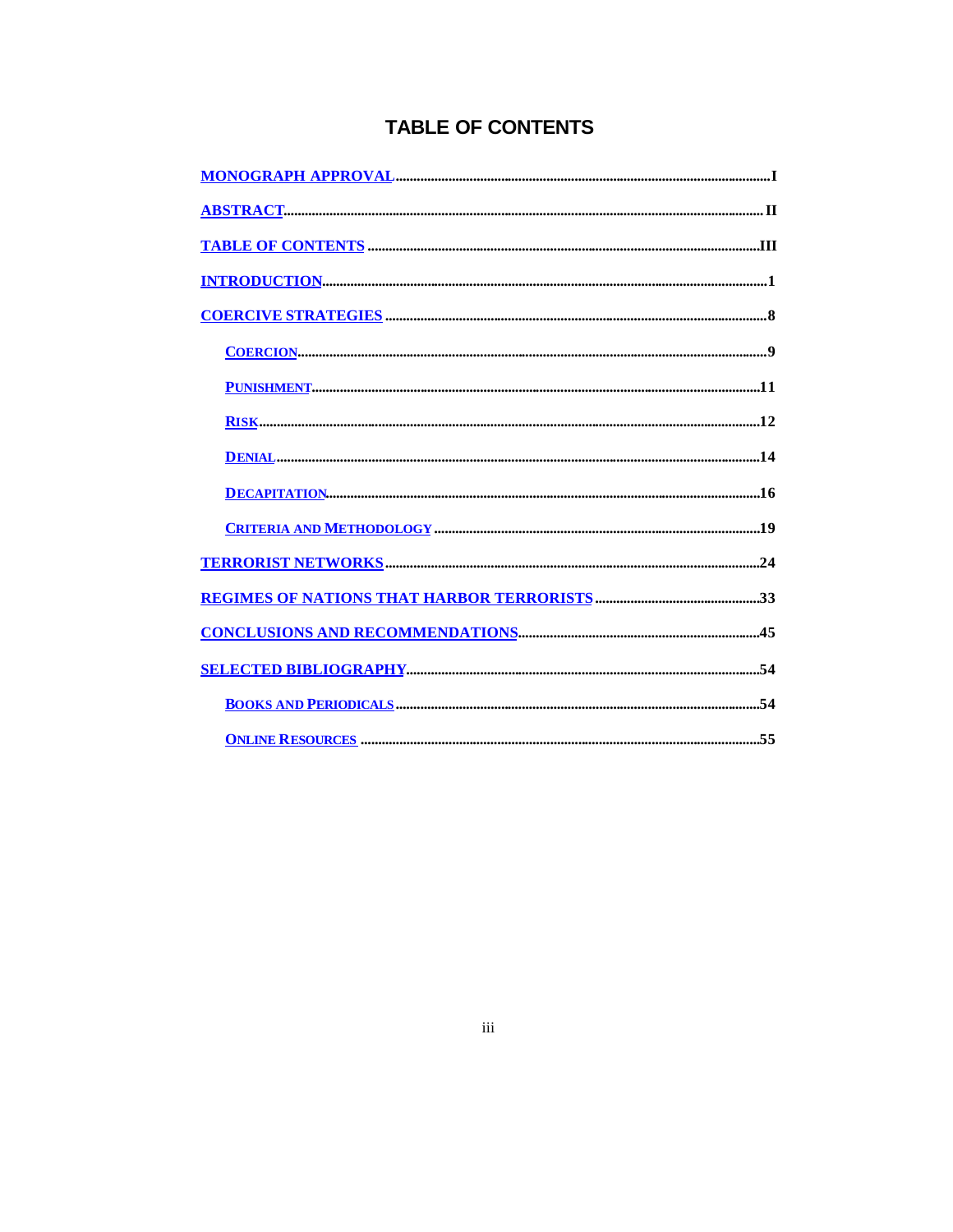#### **CHAPTER ONE**

### **INTRODUCTION**

On 11 September 2001, a group of terrorists linked to al Qaeda, the Osama bin Laden led terrorist network, ushered in a dimension of warfare never before experienced in America. Regardless of the root causes of this attack, the terrorists hit at the heart and soul of the nation and all the principles that it stands for by murdering thousands of innocent civilians. The intended target was American economic and democratic ideals and institutions. President George W. Bush vowed to respond to these atrocities with all America's might to avenge this horrific act and ensure it never happens again. He described the terrorists as those practicing "a fringe form of Islamic extremism that has been rejected by Muslim scholars and the vast majority of Muslim clerics—a fringe movement that perverts the peaceful teachings of Islam. The terrorists' directive commands them to kill Christians and Jews, to kill all Americans, and make no distinction among military and civilians, including women and children."<sup>1</sup>

The American led effort against terrorism requires all aspects of diplomatic, economic, information and lobbying efforts to be used extensively to be effective. US Government agencies have an important role in the response to the attacks. The military also has a critical mission in this "Global War on Terrorism" (GWOT). Special forces, army troops, and airpower provide valuable capability against terrorists in the war. President Bush clearly stated the nation's resolve and the commitment to defeating terrorism. "I will not forget this wound to our country or those who inflicted it. I will not yield; I will not rest; I will not relent in waging this struggle for freedom and security for the American people. The course of this conflict is not known, yet its

<sup>&</sup>lt;sup>1</sup> George W. Bush, President of the United States. *Address to a Joint Session of Congress and the American People,* (United States Capitol, Washington, D.C., 20 Sep 2001, White House News & Speeches Online); available from http://www.whitehouse.gov/news/releases/2001/09/20010920-8.html; Internet; accessed 19 Dec 2002.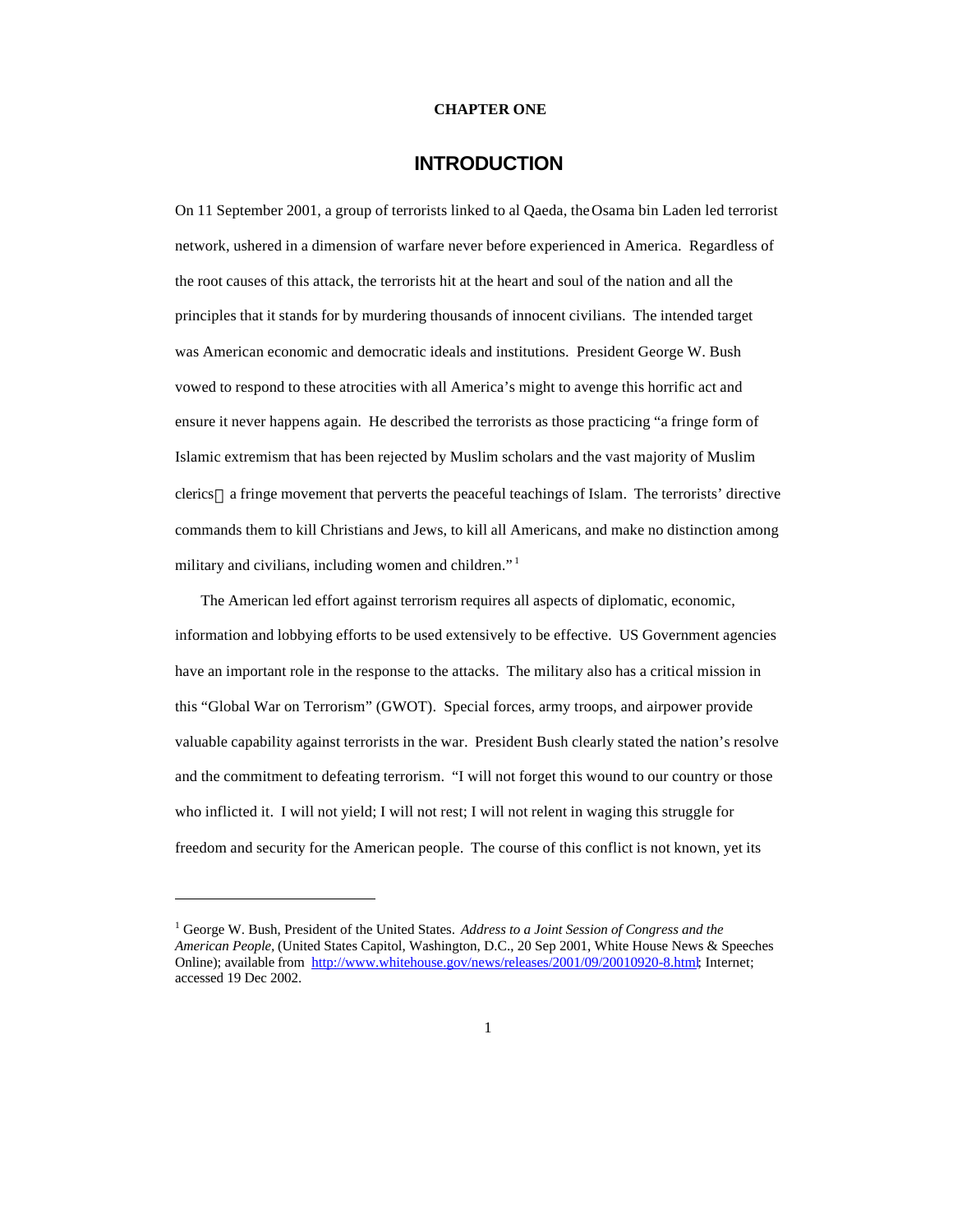outcome is certain. Freedom and fear, justice and cruelty, have always been at war, and we know that God is not neutral between them." <sup>2</sup>

Airpower arguably has changed the nature of warfare since it emerged in the early  $20<sup>h</sup>$ century as a useful, lethal instrument of military power. Airpower played a dominant role in recent American conflicts in the Gulf War, Bosnia, and Kosovo. However, can airpower be used as a coercive tool to influence terrorist networks? Will the conventional approach of using air as a coercive instrument work in the unique, troubling conflict? Air strategists generally recognize the value of attacking strategic targets with airpower, particularly against those of modern, industrialized nations. Careful center of gravity analysis typically reveals target sets that regimes hold with high regard. Theoretically their destruction, or threat of destruction, may produce successful coercive results, compelling enemies to change their behavior or intentions. Additionally, by attacking certain elements of an adversary's war making capabilities, such as communications or various leadership targets, airpower generally has produced desirable effects, though the results are usually hotly debated amongst military commentators. Air strategists have also targeted troops directly in the field as part of an over-arching strategy. This approach is highly debated amongst strategists but nonetheless necessary in most situations. In short, airpower provides a myriad of capabilities that can be used to execute the "conventional" approach to warfare. <sup>3</sup>

 $<sup>2</sup>$  Ibid.</sup>

<sup>3</sup> "In 2000 bin Laden announced the formation of the World Islamic Front for the Jihad Against Jew and Crusaders, an umbrella group of radical movements across the Muslim world, and issued a fatwa stating this it is the duty of all Muslims to kill U.S. citizens and their allies. Muslims were under siege, their lands occupied in a world dominated by their historic enemies, militant Christianity and Judaism." See John L Esposito, *Unholy War* (New York: Oxford University Press, 2002), 21. "The causes of the resurgence vary by country and region, but there are common threads: widespread feeling of failure and loss of identity in many Muslim societies, as well as failed political systems and economies. Overcrowded cities, unemployment, government corruption, and breakdown of traditional religious and social values. Israel's crushing victory over combined forces of Egypt, Jordan, and Syria in 1967 Arab-Israeli Six-Day war symbolized the depth of Arab and Muslim impotence and the failure of modern nation-states in the Muslim world," Ibid., 83.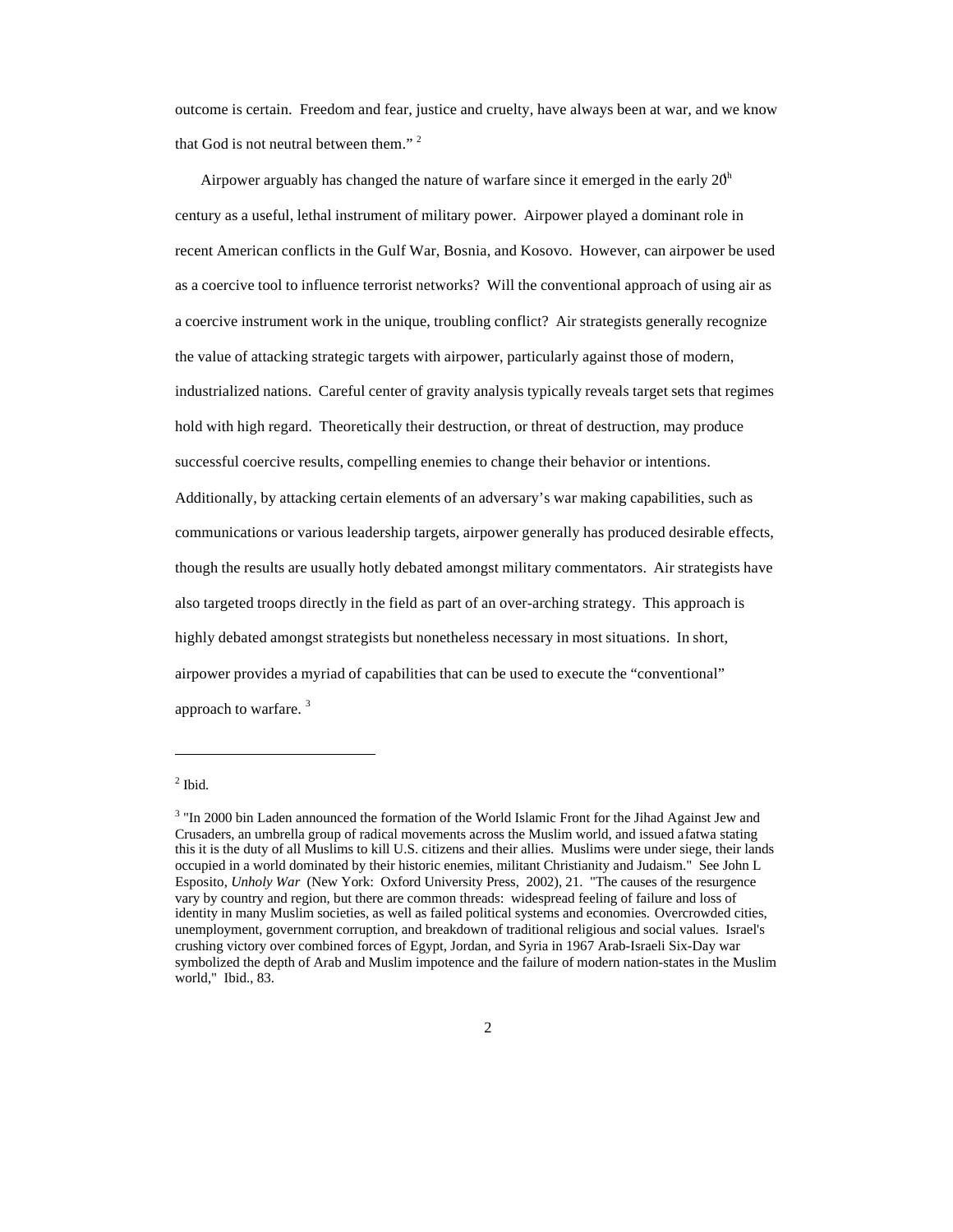However, 9/11 changed the political landscape, and the US is now dealing with an asymmetric adversary—radical, irrational fundamentalists seeking 'jihad' against the West and using terror as a weapon.<sup>4</sup> The obligation or so-called right to wage jihad against political, social, or religious oppression has gained widespread usage in recent decades in order to justify holy and unholy wars. Jihad, or 'holy war,' is "not the product of a single authoritative individual or organization's interpretation. It is rather the product of diverse individuals and authorities interpreting and applying the principles of sacred texts in specific historical and political contexts."<sup>5</sup> The GWOT and the struggle against militant jihad exposed new challenges that air planners must confront in order to deal with this new type of threat. It is hubris to presume that airpower can overwhelmingly coerce al Qaeda or any terrorist organization into changing its attitudes and enmity towards the West, particularly towards America. However, the GWOT involves not only the terrorist organizations with international networks, but also the regimes of those nations that sponsor and harbor terrorist activities. Nation-states present air planners with tangible targets and flexible strategies to conduct air campaigns, but terrorist networks are fluid, elusive, and mobile. The networks may or may not have the host country's consent or support while operating or training within their borders. This becomes problematic for air planners when sovereignty issues are raised. Is coercive airpower relevant in this war? Is airpower ironically a 20<sup>th</sup> century instrument of national power whose efficacy lies only in wars amongst post 1648 Westphalian nation-states?

5 Ibid., 64.

<sup>4</sup> Osama bin Laden's version of jihad could mean working to overthrow governments in the Muslim world and attacking America. Other forms would be striving to lead a good Muslim life, supporting the struggle of oppressed Muslim peoples in Palestine, Kashmir, Chechnya, or Kosovo, and alternatively jihad may be working hard to spread the massage of Islam. Jihad is a defining concept or belief in Islam, a key element in what it means to be a believer and follower of God's Will. 26. Esposito continues "The most glaring difference between Muslim world and the West today is the contrast between authoritarian and democratically elected governments. Authoritarianism has been the norm not the exception in Muslim politics, cutting across the political and ideological spectrum. The track record of governments both non-Islamist (Algeria, Tunisia, and Egypt) and Islamist (Afghanistan, Sudan, and Iran) reveals a culture of authoritarianism that is incapable of tolerating any significant opposition," Ibid., 66 and 142.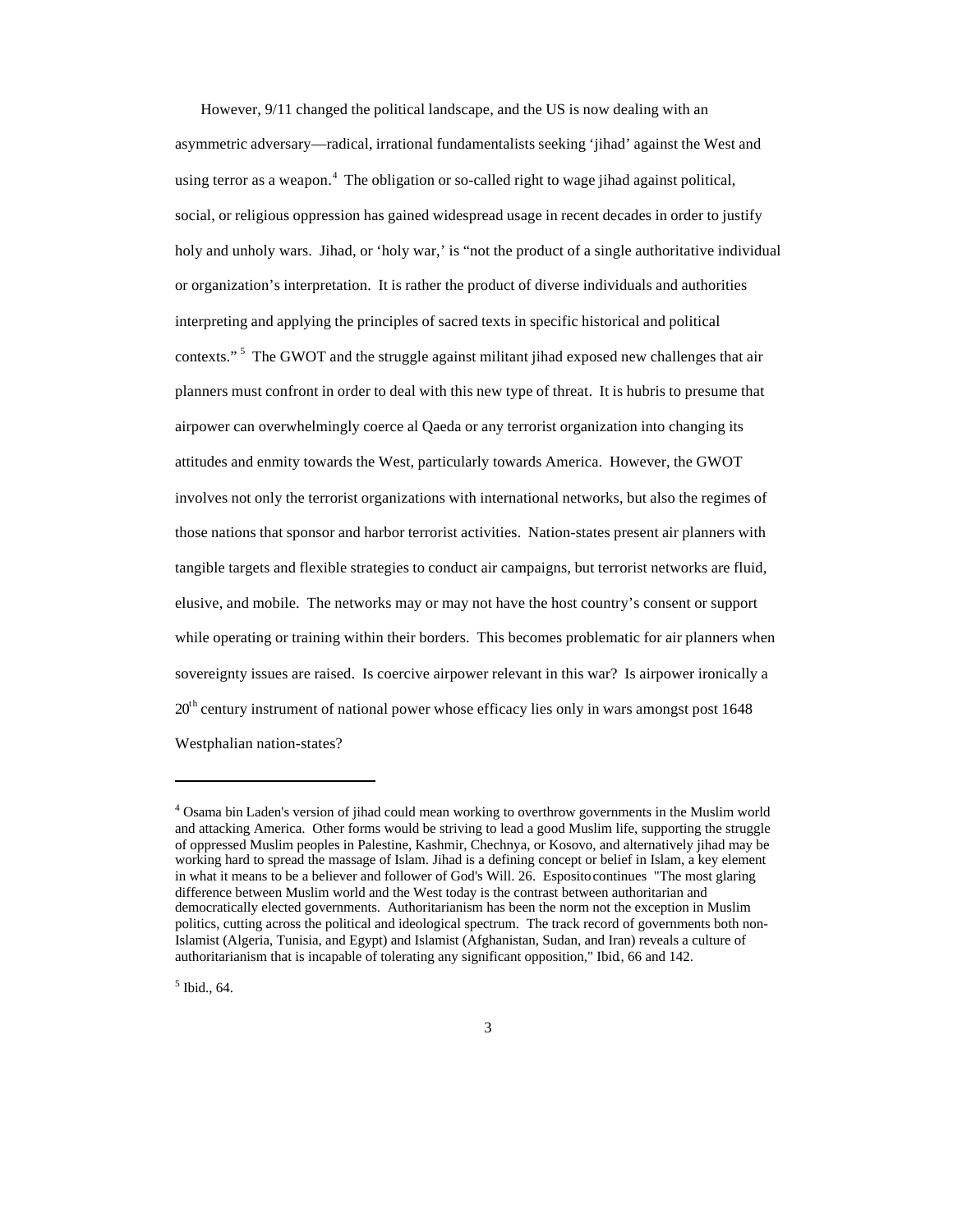This monograph evaluates the validity of airpower as an instrument of coercion against both terrorist organizations and the regimes of nations that harbor or support terrorists. Can either be coerced? Is the US dealing with individuals, legitimate governments, despots and dictators, or is it simply fighting a faction of Islam bent on militant jihad, seeking martyrdom and using murder and terror as a weapon? One week after 9/11, the President stated that GWOT entails war not only on terrorist networks, but also on the regimes of those nations that support or harbor terrorists. This approach is now known appropriately as the Bush Doctrine. Although the war began with al Qaeda, the President insisted it would continue until all terrorist groups with global reach have been defeated. Regimes of harboring nations were also put on notice. "We will pursue nations that provide aid or safe haven to terrorism. Every nation, in every region, now has a decision to make. Either you are with us, or you are with the terrorists. From this day forward, any nation that continues to harbor or support terrorism will be regarded by the United States as a hostile regime."<sup>6</sup> President Bush's National Security Strategy provided the direction for GWOT and clearly mandated where America's campaign against terror would be focused. "We will disrupt and destroy terrorist organizations by direct and continuous action using all the elements of national and international power. Our immediate focus will be those terrorist organizations of global reach and any terrorist or state sponsor of terrorism which attempts to gain or use weapons of mass destruction (WMD) or their precursors."<sup>7</sup>

<sup>&</sup>lt;sup>6</sup> Bush, *Address to a Joint Session of Congress and the American People*, 20 Sep 2001. President Bush later reinforced the magnitude of GWOT when he stated "The war against terrorists of global reach is a global enterprise of uncertain duration." George W. Bush, President of the United States, *Full Text: Bush's National Security Strateg,.* (The New York Times Online. Sep 2002) available from http://www.nytimes.com/2002/09/20/politics/20STEXT\_FULL.html; Internet; accessed on 22 Jan 03.

<sup>7</sup> Bush. *Full Text: Bush's National Security Strategy.* The document goes on to state "Traditional concepts of deterrence will not work against a terrorist enemy whose avowed tactics are wanton destruction and the targeting of innocents; whose so-called soldiers seek martyrdom in death and whose most potent protection is statelessness. The overlap between states that sponsor terror and those that pursue WMD compels us to action." For a full accounting of how President Bush and his National Security Team arrived at the Bush Doctrine after 9/11, see Bob Woodward, *Bush At War*, (Simon & Schuster, Inc.2002).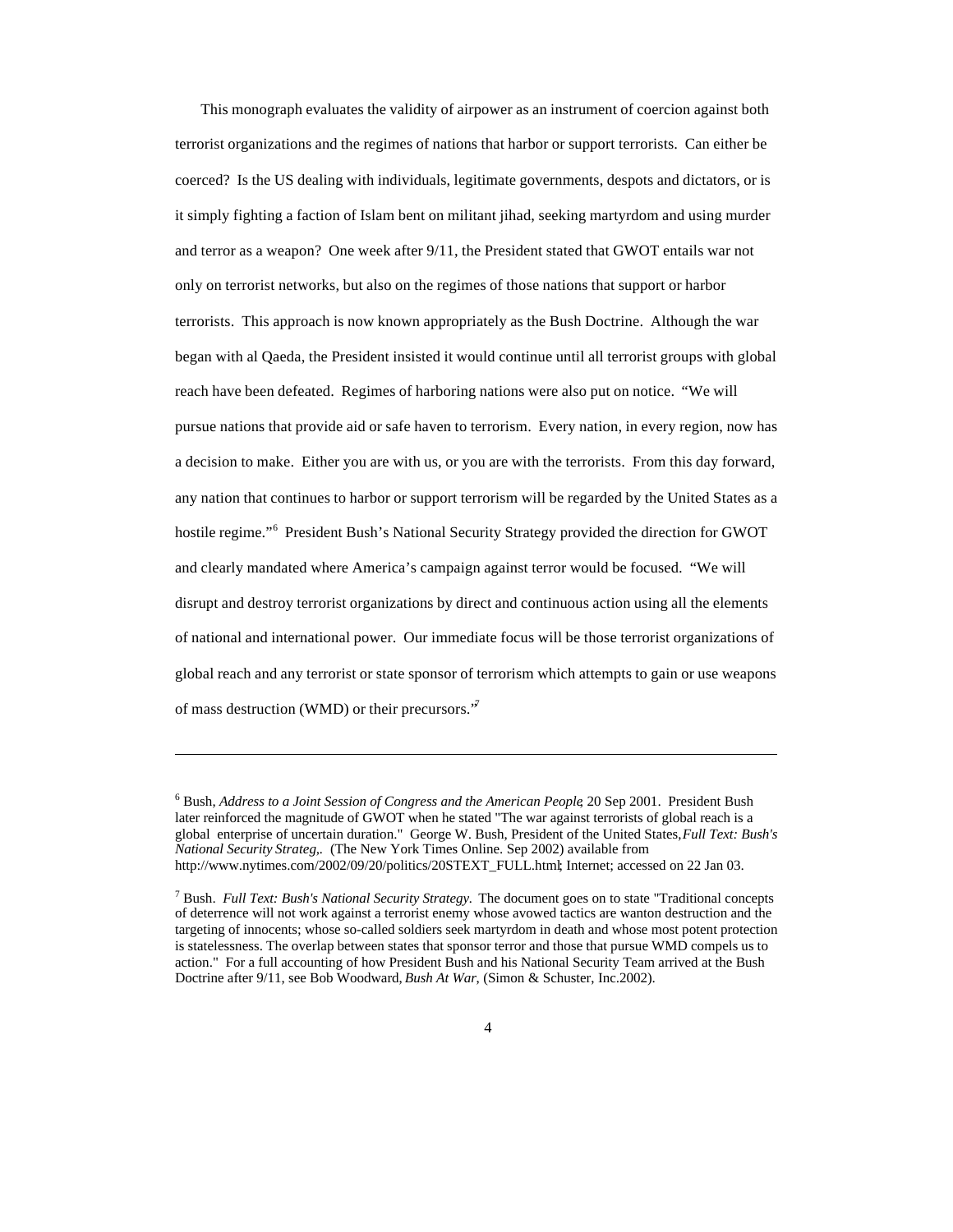Clearly any regime that supports terrorism is considered fair game. Therein may lie the key to successful coercion through airpower employment—holding nations that harbor or support terrorism fully accountable, and denying terrorists sanctuary within those borders. The question this monograph attempts to answer is whether "coercive strategies and their associated defeat mechanisms provide valid courses of action (COAs) for the US against global terrorists networks and nations that harbor terrorists?" The mission the President directed is clear: "America is now threatened less by conquering states than we are by failing ones. We are menaced less by fleets and armies than by catastrophic technologies in the hands of the embittered few. We must defeat these threats to our Nation, allies, and friends."<sup>8</sup> Airpower's role in this mission is the focus of this study, oriented towards coercion theory application and its *feasibility* and *acceptability* as a valid course of action against global terrorist networks and harboring nations. President Bush's comments in the National Security Strategy clearly identify coercion as a strategy employed by the US in GWOT: " . . . denying further sponsorship, support, and sanctuary to terrorists by convincing or compelling states to accept their sovereign responsibilities."<sup>9</sup> The terms 'convincing' and 'compelling' deal with attempts to change the behavior of the targeted network or regime through any means possible, and are applicable to coercion strategy and this study.

Evidence from previous airpower coercion attempts, such as Libya, Korea, the Bekka Valley, the 1998 Afghanistan and Sudanese strikes, and the Gulf War provide insights into the validity of coercive airpower that air planners can utilize. The intent is not to chronicle the execution of those air plans. The purpose is, however, to determine whether the campaigns reveal evidence that coercion is a valid COA. The previous attempts at coercion illustrate both types of enemy and may produce an overall picture that contemporary airmen can use in modern airpower thought and campaign planning. The resulting hypothesis is that airpower can, with some major

8 Ibid.

 $\overline{a}$ 

<sup>9</sup> Ibid.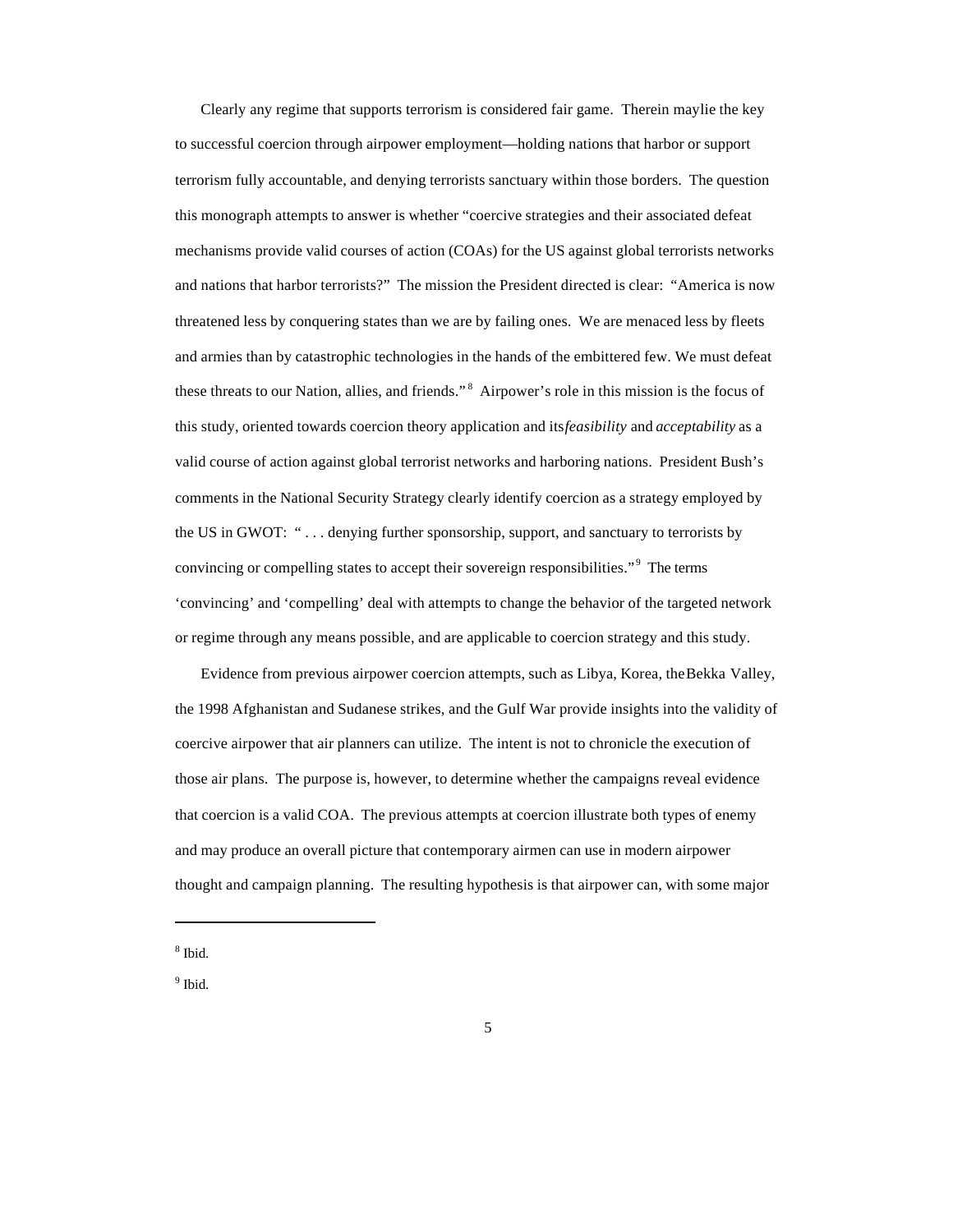limitations, be a valid coercive tool in the GWOT, particularly dealing with nation states that sponsor and support terror. Directly coercing the terrorist networks will be more problematic. However, whether the US should use coercion strategies at all remains uncertain.

What is the best way to fight the GWOT? An eclectic approach using all aspects of diplomacy, information, military, and economic (DIME) instruments of national and international power is being debated and thoroughly scrutinized. However, though these elements are all complimentary, this paper deals exclusively with selected portions of the military element namely airpower. Specifically, exactly how airpower is used in GWOT raises questions concerning the validity of its use for coercion in an asymmetric war.

Robert Pape, University of Chicago professor and former Dartmouth College and US Air Force School of Advanced Airpower Studies professor, offered a comprehensive examination of coercion strategy and its utility for airpower. Pape's analysis in his book *Bombing to Win: Air Power and Coercion in War,* of four types of coercion provides the framework for analysis, with some modifications, for this monograph. His coercive strategies emphasizing airpower as the means of application are labeled punishment, risk, denial, and decapitation. These strategies are considered independently by Pape and thus are treated as separate COAs. An assessment of Pape's theory, however, reveals necessary changes to his approach that are incorporated in this monograph. Karl Mueller, former professor of comparative military studies at the School of Advanced Airpower Studies, rendered a critique of Pape's analysis that is used to modify select portions of Pape's theories and definitions, hopefully making this study more contemporary and useful. More on this later.

This study first introduces an analysis of various aspects of coercion theory as it relates to airpower's role in GWOT. Secondly, it looks at the terrorist networks that have global capability. Al Qaeda is of particular interest since it has a sophisticated global network and is now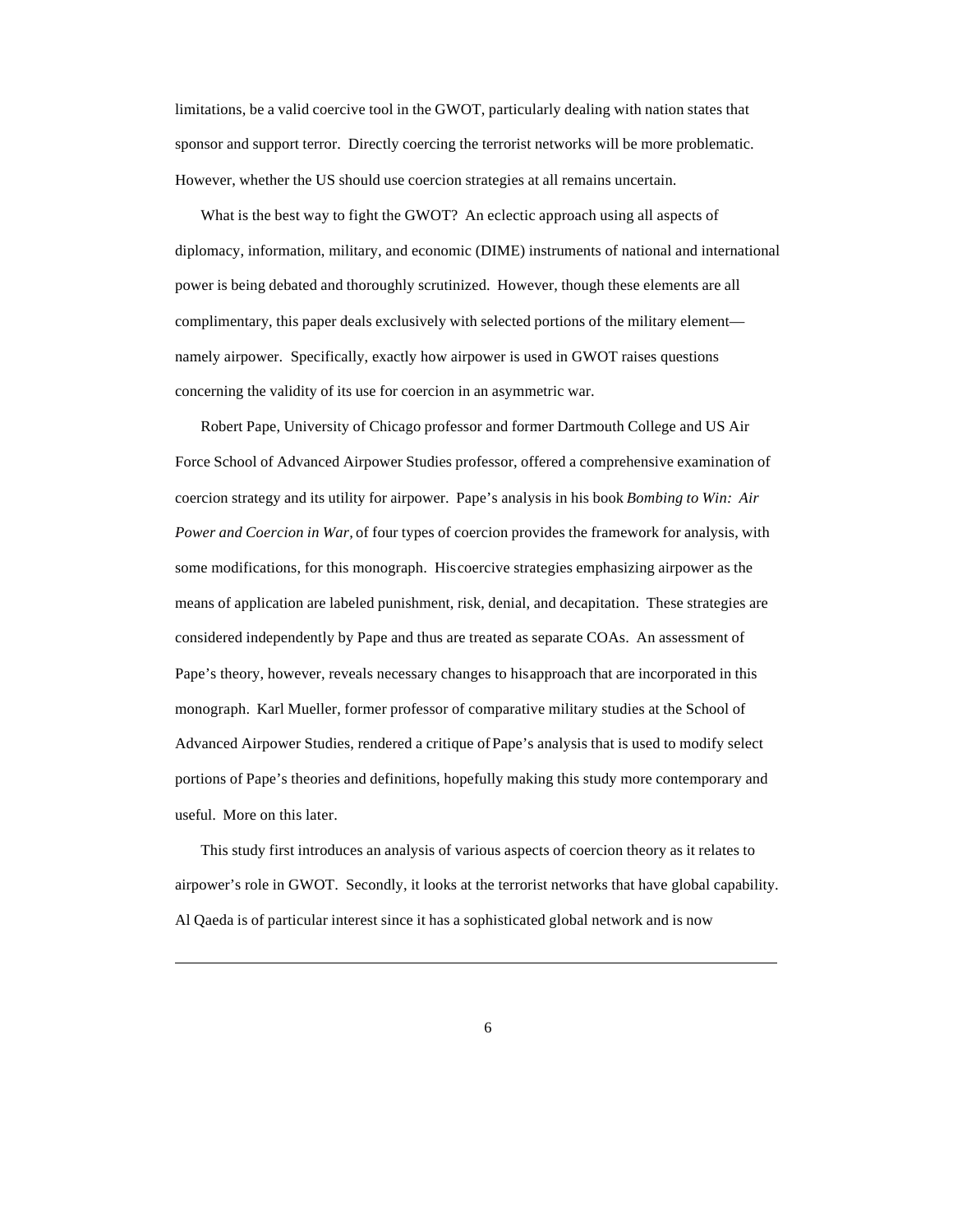considered public enemy number one. Any terrorist network with global reach is high on the priority list, but al Qaeda is the focus. Finally, nation-states that harbor terrorists willingly, unwillingly, or unknowingly, present opportunities for potential coercion. Failed or semi-failed states, those without democracies and subject to dictatorships, despotism and totalitarianism, also present unique challenges to airpower's coercive validity. The four coercive COAs are tested for validity against the networks and identified regimes that sponsor them using criteria from *Joint Publications*. A matrix is developed that predicts the validity of all four COAs against the dual environments of terrorist networks and alternatively nations that harbor them. All four COAs in each case are tested using historical evidence. Additionally, each COA is checked for *feasibility* and *acceptability*, criteria derived from *Joint Publications* to ascertain COA validity. The completed matrix provides COA validity outcomes for each type of coercion in each situation. Finally, conclusions and recommendations are offered that hopefully air enthusiasts will find useful in this difficult task of GWOT execution.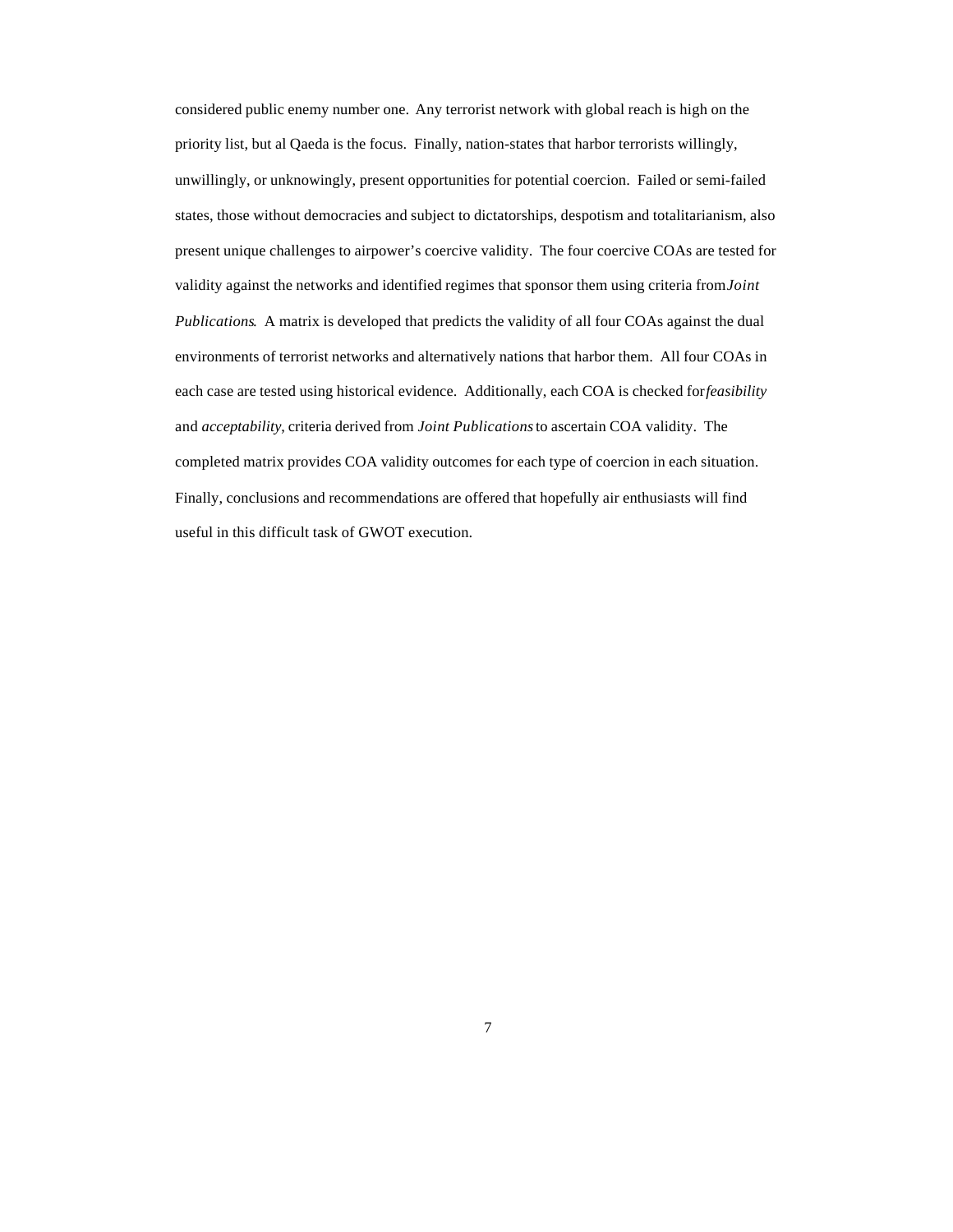#### **CHAPTER 2**

### **COERCIVE STRATEGIES**

Robert Pape explored coercion attempts using airpower during conflict in his book *Bombing to Win*. Pape provided an analysis that is relevant and useful for war planners. However, treating coercion COAs independently and in isolation raises questions about the utility of this approach due to the nature of the threat. "Shifting national security policy away from deterring predictable threats toward responding to unpredictable threats after they emerge, making questions about how to compel states to alter their behavior more central in international politics. This trend is also apparent in the growing role of air power in U.S. military strategy."<sup>1</sup> Pape declared "Air Power, initially a minor instrument, has become a more and more powerful coercive tool as the range and payload of aircraft have increased and weapons have become more accurate and more destructive."<sup>2</sup> Although this study and Pape's study both focus on airpower, it is acknowledged that GWOT coercion requires massive coordination and intelligence sharing efforts amongst all military and "other government organizations" for successful execution.

<sup>&</sup>lt;sup>1</sup> Robert A. Pape, *Bombing to Win: Air Power and Coercion in War*, Cornell Studies in Security Affairs. (Ithaca and London: Cornell University Press, 1996), 2. "The most important reason to study the determinants of coercive success and failure is to draw lessons for future policy debates. Coercion and strategic bombing will not go away," Ibid., 314. Pape submits coercion will likely be attempted only over issues so important to the coercer that it would be willing to pay the full costs of military. In this situation coercive failure would be much less catastrophic, since military commitments will not have been based on false hopes of obtaining a cheap solution, and since the nation's forces will already be constituted to obtain the objective by force if the opponent is not forthcoming. Pape submits that, for their part, military services should re-orient their doctrines and organization to focus more on the problem of destroying armies from the air. Both public and policy makers should stop thinking of coercion as a silver bullet to solve intractable foreign policy dilemmas. Coercion is no easier, only sometimes cheaper, and never much cheaper, than imposing demands by military victory. Ibid., 330-31.

 $2$  Ibid., 44. Pape employs two kinds of tests: quantitative analysis of all thirty-three strategic air campaigns to determine whether the theory's predictions correlate with outcomes, together with detailed case studies of 5 most important instances…Japan 1945, Germany 1945, Korea 1953, Vietnam 1965-68 and 1972, and Iraq 1991 to determine whether the causal dynamics in specific cases match those expected by the theory. See page 10.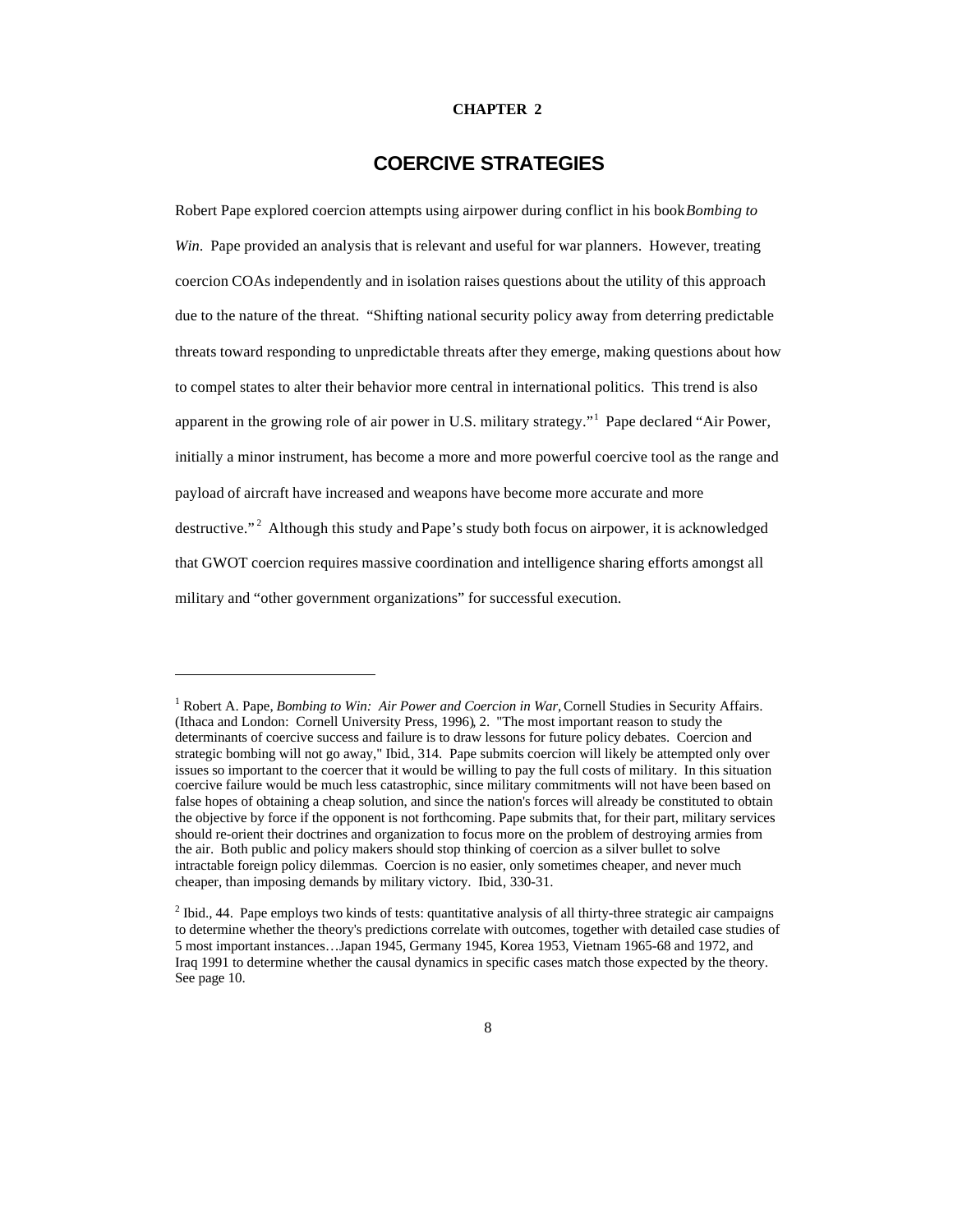#### **Coercion**

 $\overline{a}$ 

The US must approach GWOT with a strategy that not only protects against future attacks from the likes of al Qaeda, but it must also attempt to cause terrorists and nations that harbor them to change their behavior. Coercion is one approach that may be successful if attempted under the right circumstances. What is coercion? Typically, coercion models rely on manipulating costs, benefits, and expectations to achieve success. Pape defined coercion as manipulating costs and benefits through efforts to change the behavior of a state in order to force a change of behavior. The conventional wisdom is that successful coercion, whether used in a nuclear or conventional context, rests on the threat to inflict harm on civilians. This model reflects Cold War theories espoused by political strategists and social scientists such as Thomas Schelling. Schelling, University of Maryland Distinguished Professor at the School of Public Affairs, Professor of Economics, Emeritus, at Harvard, and twenty year veteran of the John F. Kennedy School of Government, wrote "coercion depends more on the threat of what is yet to come than on damage already done. The pace of diplomacy, not the pace of battle, would govern the action  $\dots$  the military action must communicate a continued threat."<sup>3</sup>

Alexander George, former Professor, Emeritus, at Stanford University, describes coercion similarly. "The use of threats of punishment if the adversary does not comply with what is demanded. If force is used . . . it takes the form of an exemplary or symbolic use of limited military action to help persuade the opponent to back down."<sup>4</sup> In short, coercion will occur whenever a state must choose between making concessions or suffering the consequences of

<sup>3</sup> Jon A. Kimminau, *The Psychology of Coercion: Merging Airpower and Prospect Theor,*. Master's thesis, Air University, Maxwell AFB AL School of Advanced Airpower Studies, (Stinet DTIC. Jun 1998); 7, available online from http://handle.dtic.mil/100.2/**ADA391799**; Internet; accessed 15 Jan 03. Quoting from Thomas C Schelling, *Arms and Influence*, (New Haven: Yale University Press, 1966), 172.

<sup>4</sup> Quoted in Kimminau, 7, from Alexander George and William Simons, eds. *The Limits of Coercive Diplomacy*, 2nd ed., (Boulder: Westview Press, 1994), 10.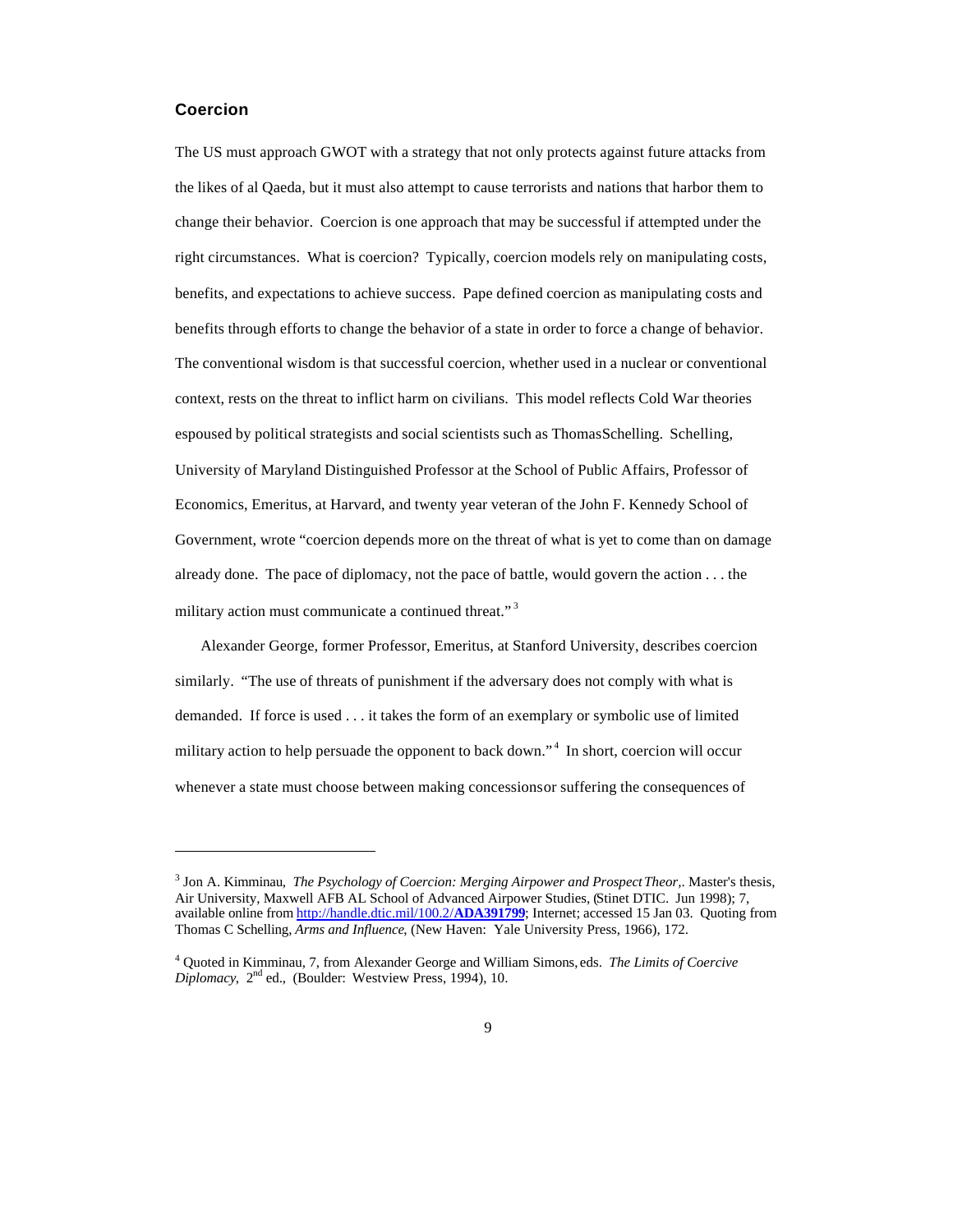continuing its present course of action. The coercion is not necessarily defined by the coercer, but by the decisions the target state faces.<sup>5</sup>

Pape identified four types of coercion as punishment, risk, denial, and decapitation. He applied each type to previous conflicts to try to ascertain coercive airpower's success or failure. "[c]oercion, at least in conventional wars, succeeds when force is used to exploit the opponent's military vulnerabilities, thereby making it infeasible for the opponent to achieve its political goals by continued military efforts."<sup>6</sup> But can coercion be used against non-state actors with an ideology that maims and kills without discretion? Pape himself concluded that the productive study of coercion would recognize that a target state's vulnerability to an assailant's coercive attacks varies. For purposes of this study, 'target states' include nation-states that harbor terrorists, and also the terrorist networks and their capabilities that America faces in the GWOT.<sup>7</sup>

<sup>&</sup>lt;sup>5</sup> See *BTW* pages 1, 4, and 12. Pape differentiates between how coercion works in conventional and nuclear conflict, stating there is a vast gap in the destructive power of nukes and conventional weapons so coercion here operates differently.

<sup>&</sup>lt;sup>6</sup> Ibid., 1. Pape suggests that if coercion fails, complete military victory is required to win the war, which implies coercion falls short of complete victory, forcefully enforced. Anything short of complete victory is coercion; "Both coercion by punishment and coercion by denial are logically distinct from the imposition of demands after complete military victory…Coercion seeks to achieve the same goals as war fighting but at less cost to both sides," Ibid., 9. Pape explains "The criteria for failure are simple. Coercion fails when the coercer stops its coercive military actions prior to concessions by the target, when the coercer's attacks continue but do not produce compliance by the target, or when the coercer imposes its demands only after complete defeat of the target. The last is crucial: if a coercive attempt is made but the war ends only when one side is decisively defeated, then coercion has failed, even if the coercer wins the war," Ibid., 15.

 $<sup>7</sup>$  Ibid., 8. "Conclusions may help policy makers distinguish between strategies likely to succeed and those</sup> likely to fail," Ibid., 9. Pape goes on to state "Coercive success is a function of the interactions among the coercer's strategy, the target state's military strategy, and the target state's domestic politics," Ibid., 19-20. Karl Mueller critiques Pape heavily: "The analytical framework and strategic taxonomy provided by *Bombing to Win* have considerable value to both theorists and practitioners of international politics in general and coercive air strategy in particular. Pape's classification scheme for coercion strategies, however, requires significant modification if it is to live up to its potential for either theory or application." Karl Mueller, "Strategies of Coercion: Denial, Punishment and the Future of Air Power," *Strategic Studies;* vol 7:3, (Spring 1998), 213.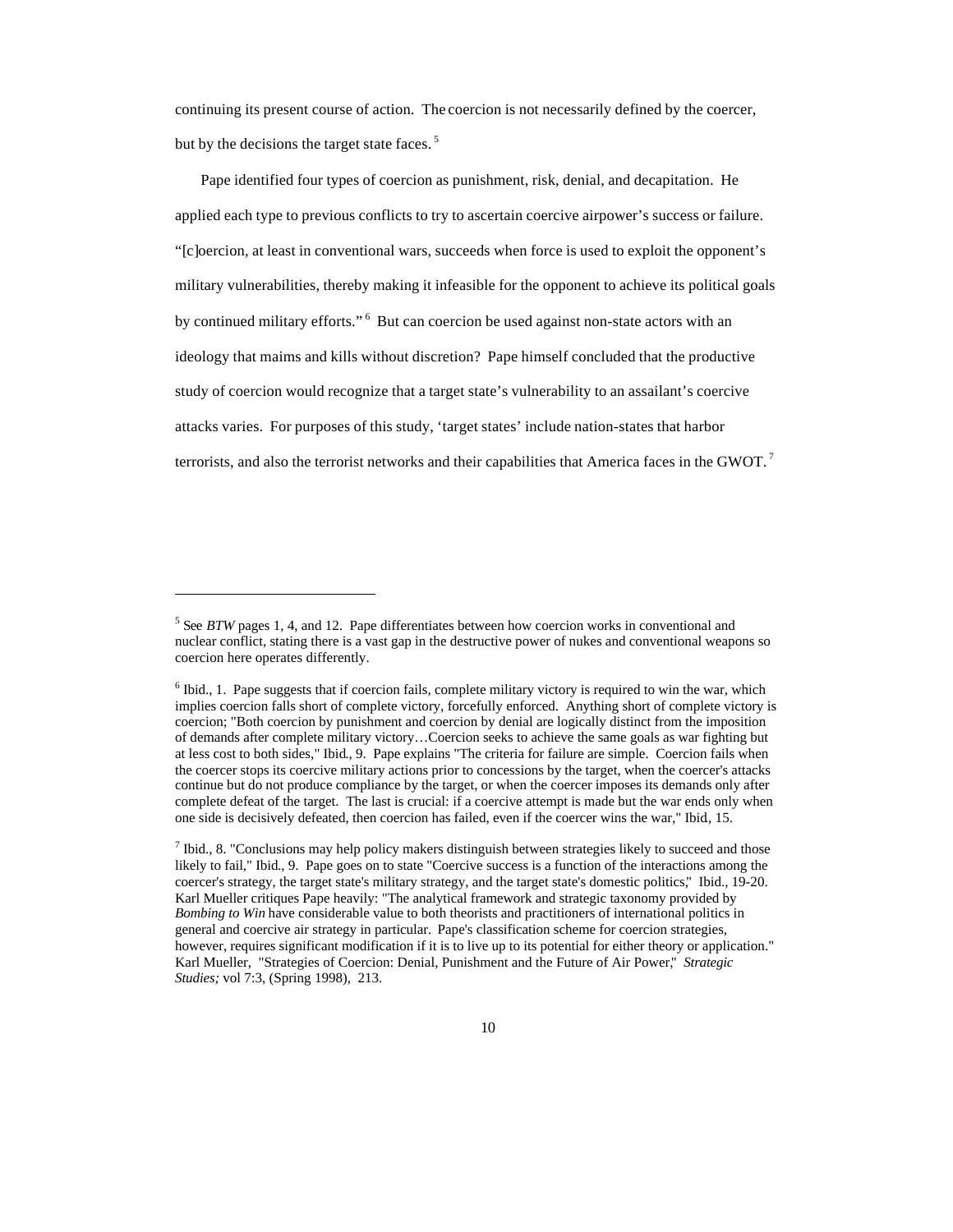#### **Punishment**

The first coercive strategy Pape identified is called 'punishment.' Punishment campaigns target the civilian populace as the mechanism to compel a change in behavior in the targeted state. Pape wrote that "punishment campaigns seek to raise the societal costs of continued resistance to levels that overwhelm the target state's territorial interests, causing it to concede to the coercer's demands. The common feature of all punishment campaigns is that they inflict suffering on civilians, either directly or indirectly by damaging the target state's economy."<sup>8</sup>

Pape deduced that this type of coercion is reminiscent of Cold War ideology, and thus limited its utility to unlimited war. This type of coercion, according to Pape, will likely only work in nuclear disputes.<sup>9</sup> Additionally, punishment aims to alter the targeted states expectations about the cost of victory or defeat, and therefore punishment strategies never work because the targeted states are fighting for stakes vital to it. However, in terms of coercing the regimes of those nations that harbor terrorists, they normally would be fighting for less than their vital interests, or less than vital to their enemies. This is problematic. Pape's assertion that punishment does not work because of vital interests "does not prove that punishment does not work, only that it does not always work."<sup>10</sup> Therefore, punishment as a *defeat mechanism* is considered in this monograph.

Pape's insistence that only civilians can be regarded as the *defeat mechanism* for punishment is deficient. Mueller critiqued this point by correctly stating that Pape's definition refers "explicitly both to the strategies' mechanism increasing the expected costs of resisting coercion, whether successfully or unsuccessfully and their targets, which Pape specifies must be the civilian

<sup>8</sup> Pape, *Bombing to Win*, 18.

<sup>&</sup>lt;sup>9</sup> In conventional disputes, coercion is most likely to succeed when directed at military, not civilian, vulnerabilities. Conversely, in nuclear disputes, coercion is likely to be predicated on civilian, not military, vulnerabilities." Ibid., 19.

 $10$  Mueller, 196.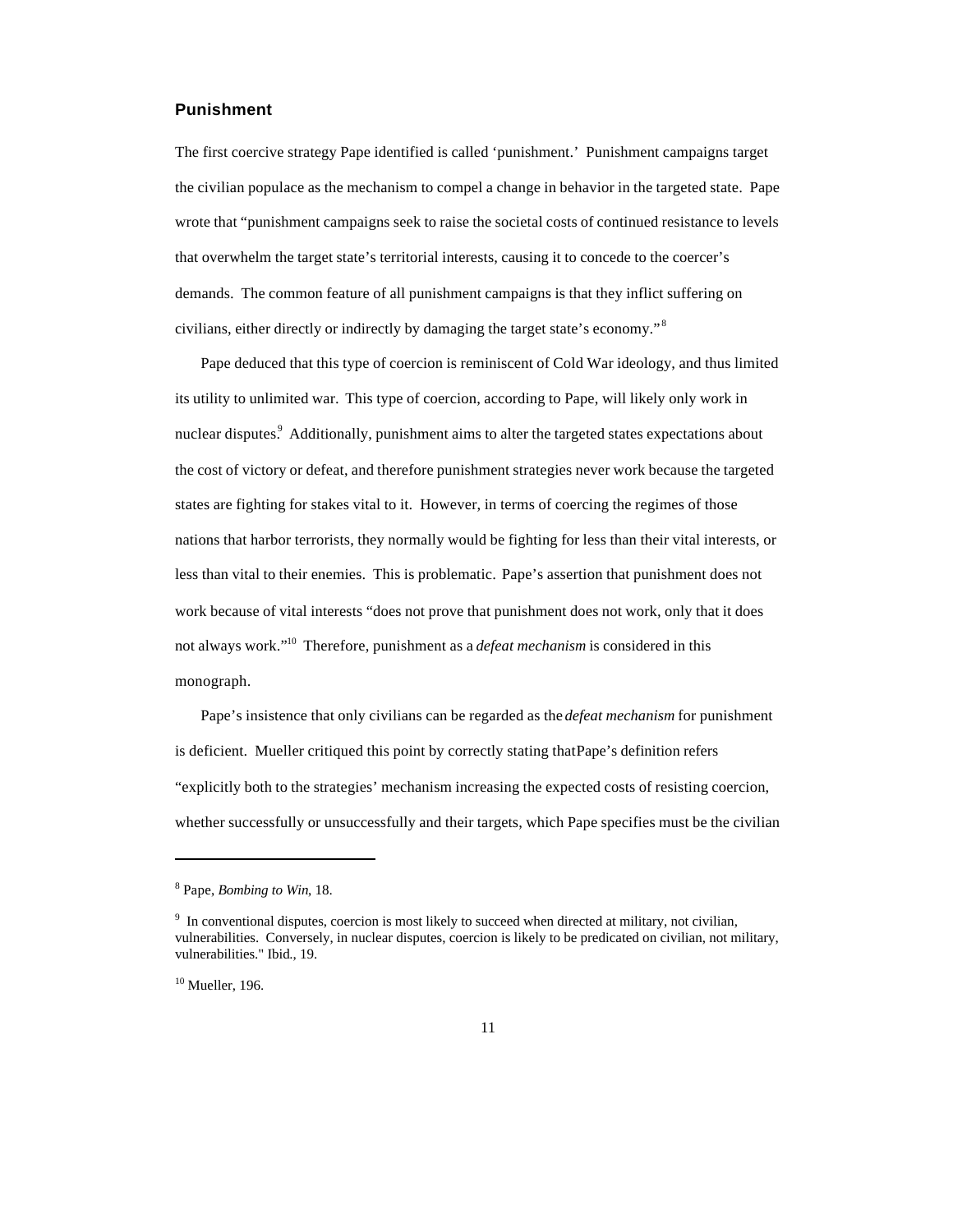populace. We need to move beyond the fixation on targeting civilians, which has characterized the writings of the major punishment theorists, and instead focus on the mechanism as the defining feature of a punishment or risk strategy." <sup>11</sup> For purposes of this monograph, *the defeat mechanism* includes not only civilians, but also the government or leadership entity itself, and the things they may hold dear and can be part of a catalyst to generate a change in behavior. The goal against nations that harbor terrorists is to coerce the targeted government, using pressure from the indigenous population or the government itself to change its behavior and willingness to support terrorism. Terrorists themselves are more problematic using punishment as a tool, with martyrdom and self-righteousness embedded heavily in their psyche. However, punishment for reprisal rather than coercion may be the preferred approach when using punishment strategy as a measure of public appeasement, with the purpose being more for gratification, revenge, and retribution than an attempt to coerce and modify behavior.<sup>12</sup>

#### **Risk**

 $\overline{a}$ 

Secondly, there is risk strategy. In contrast to punishment, "risk strategies slowly raise the probability of civilian damage. The crucial element here is timing. The coercer puts at risk essentially the same targets as in punishment strategies, but the key is to inflict civilian costs at a gradually increasing rate rather than destroy the entire target set in one fell swoop."<sup>13</sup> The strategy is not as severe and sudden as punishment, and according to Pape not as effective in most

 $<sup>11</sup>$  Ibid., 215. He continues his critique in general: "The weaknesses and omissions in Pape's coercive</sup> taxonomy are less a result of using a flawed equation or misusing a good one than of focusing too heavily on classifying the theorists of the past and too little on employing the broader variety of strategies that might me employed in the future," Ibid., 190.

 $12$  Targeted states using punishment strategies do, however, "use force in disputes over issues that are important to them but less than vital, or less than vital to their enemies in fact, because air power can be less expensive to employ than ground forces, it is likely to be the military instrument of choice in such confrontations and in such cases this central aspect of Pape's theory loses much of its predictive and prescriptive value," Ibid., 193.

<sup>13</sup> Pape, *Bombing to Win*, 18-19.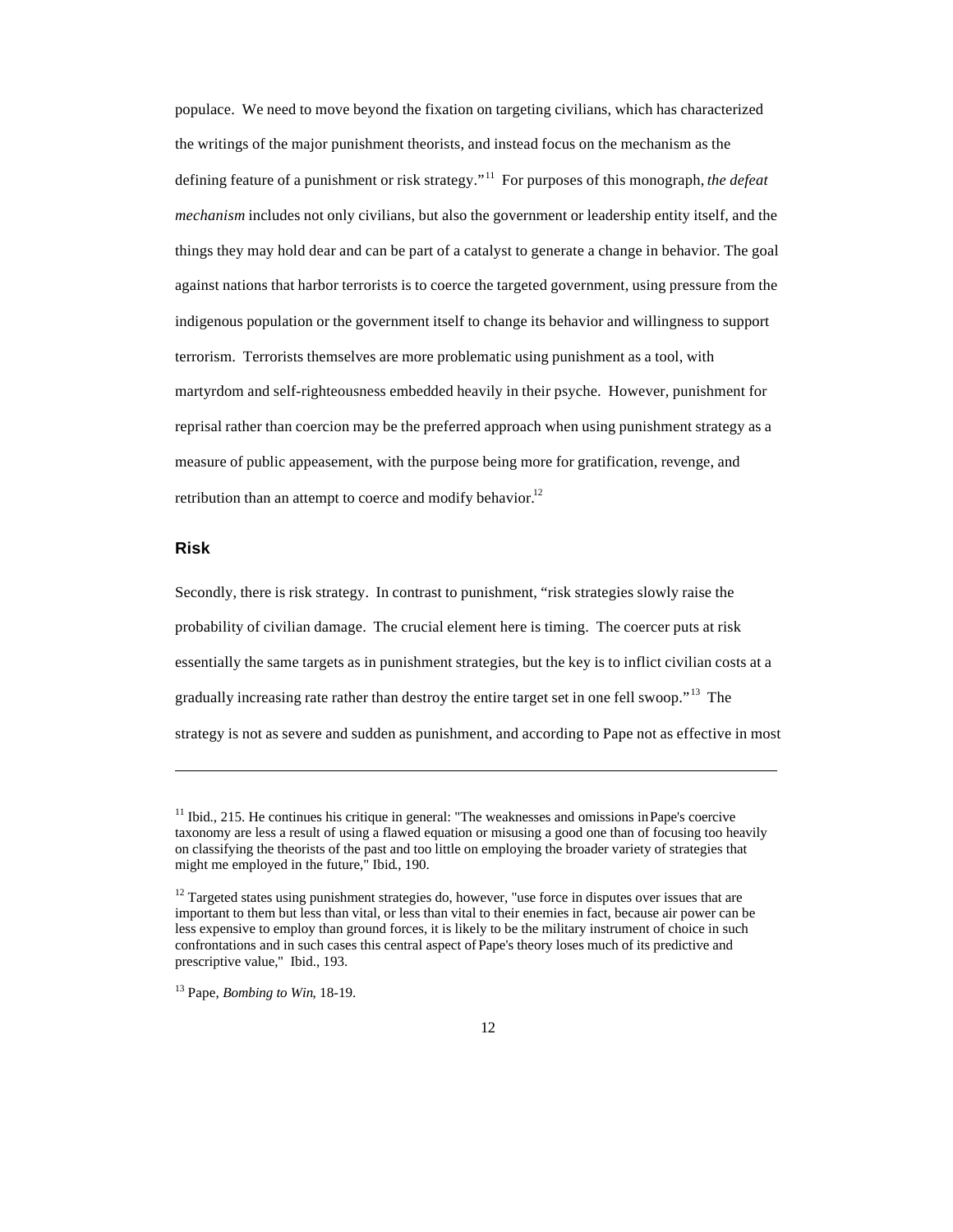cases, particularly when using conventional means. Risk is similar to the strategy of graduated response, also known as incrementalism, searching for the level of action necessary to bring about success, but falling short of overwhelming force. Risk, like punishment, uses a countercivilian mechanism to achieve coercion. However, if used in Pape's terms they predictably are problematic for GWOT execution because of the strictly civilian and usually nuclear approach. However, as will be shown later, punishment and risk both employ countercivilian targeting techniques as the desired mechanisms to achieve success. Therefore both are included in this analysis. Further, the definitions of punishment and risk are modified to include not only civilians as the mechanism, but also any government or authority figure. Governments, despots, dictators, and potentially even terrorists have things they hold dear, other than military capabilities, that can be targeted under the guise of punishment or risk. The narrow interpretation Pape puts on punishment and risk categories is unnecessary and too restrictive, which limits potential usefulness.

Karl Mueller also pointed out that Pape's definitions of punishment and risk are deficient, since they refer explicitly both to the strategies' mechanism increasing the expected costs of resisting coercion, whether successfully or unsuccessfully and their targets, which Pape specifies must be the civilian populace. However, once again quoting Mueller, "we need to move beyond the fixation on targeting civilians, which has characterized the writings of the major punishment theorists, and instead focus on the mechanism as the defining feature of a punishment or risk strategy."<sup>14</sup> Thus the mechanism used here includes not only civilians, but also the leadership or government and anything they may hold dear, whether it is economic, religious, cultural, or diplomatic standing in the world. In short, anything that could be targeted, other than military or combat forces, that could potentially bring about a desired change of behavior. Therefore,

 $14$  Mueller, 215.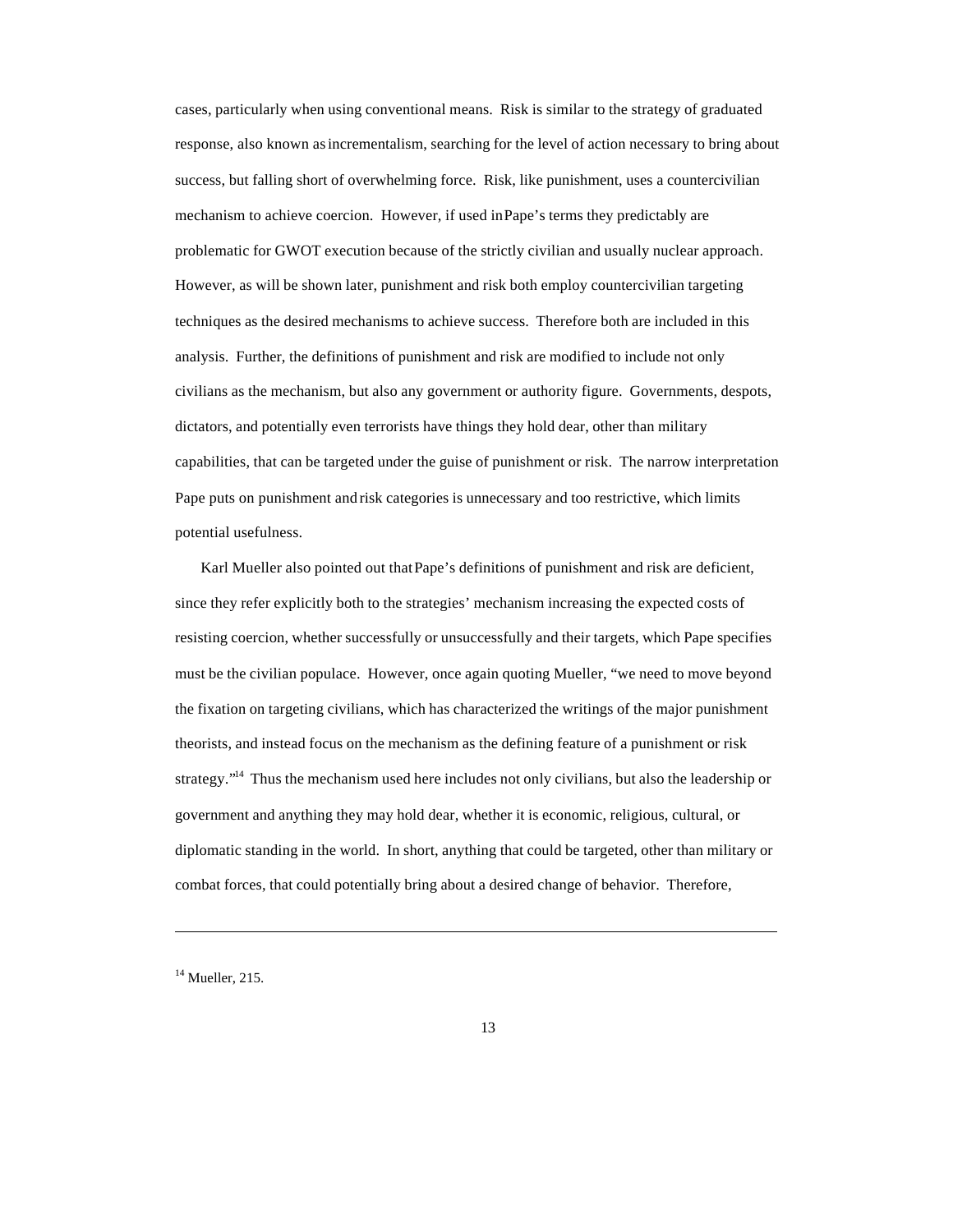punishment and risk strategies in this monograph are not considered countercivilian strategies, but more appropriately are classified as a countervalue strategy. Military targets, categorized as a counterforce mechanism, are included under denail and decapitation COAs.<sup>15</sup>

#### **Denial**

 $\overline{a}$ 

The third coercive COA is denial. "Denial strategies target the opponent's military ability to achieve its territorial or other political objectives, thereby compelling concessions in order to avoid futile expenditure of further resources. Unlike countercivilian strategies, denial strategies make no special effort to cause suffering to the opponent's society, only to deny the opponent hope of achieving the disputed territorial [or political] objectives. Thus, denial campaigns focus on the target state's military strategy." <sup>16</sup> Obviously GWOT actions generally do not include disputed territorial objectives, but denial is still useful against a target state's political or ideological strategy and thus is included in the analysis. Pape contends that only denial will work using conventional means, and military vulnerabilities are the most important variables to test the thesis. As one may surmise, Pape is not an advocate of strategic bombing and advocates only 'theater airpower' against opposing militaries and their capabilities. Pape theorized that strategic bombing for punishment, risk, and decapitation do not coerce, and rarely is strategic bombing the best way to achieve denial. "The coercive strategy that benefits most from the PGM revolution is theater air attack. This is because many of the most important theater interdiction targets, as well

<sup>15</sup> Department of the Air Force, *Air Force Doctrine Document (AFDD)1-2, Air Force Glossary*, defines countervalue as "The employment of strategic air and missile forces in an effort to destroy, or render impotent, selected industrial and economic capabilities of an enemy force under any of the circumstances by which hostilities may be initiated," 9.

<sup>&</sup>lt;sup>16</sup> Pape, *Bombing to Win*, 19. "A theory that predicts when military coercion will succeed and when it will fail must focus on the target state's decision-making process, which, in turn, is affected by the relationship between the coercer's military strategies and the target state's vulnerabilities," Ibid., 15.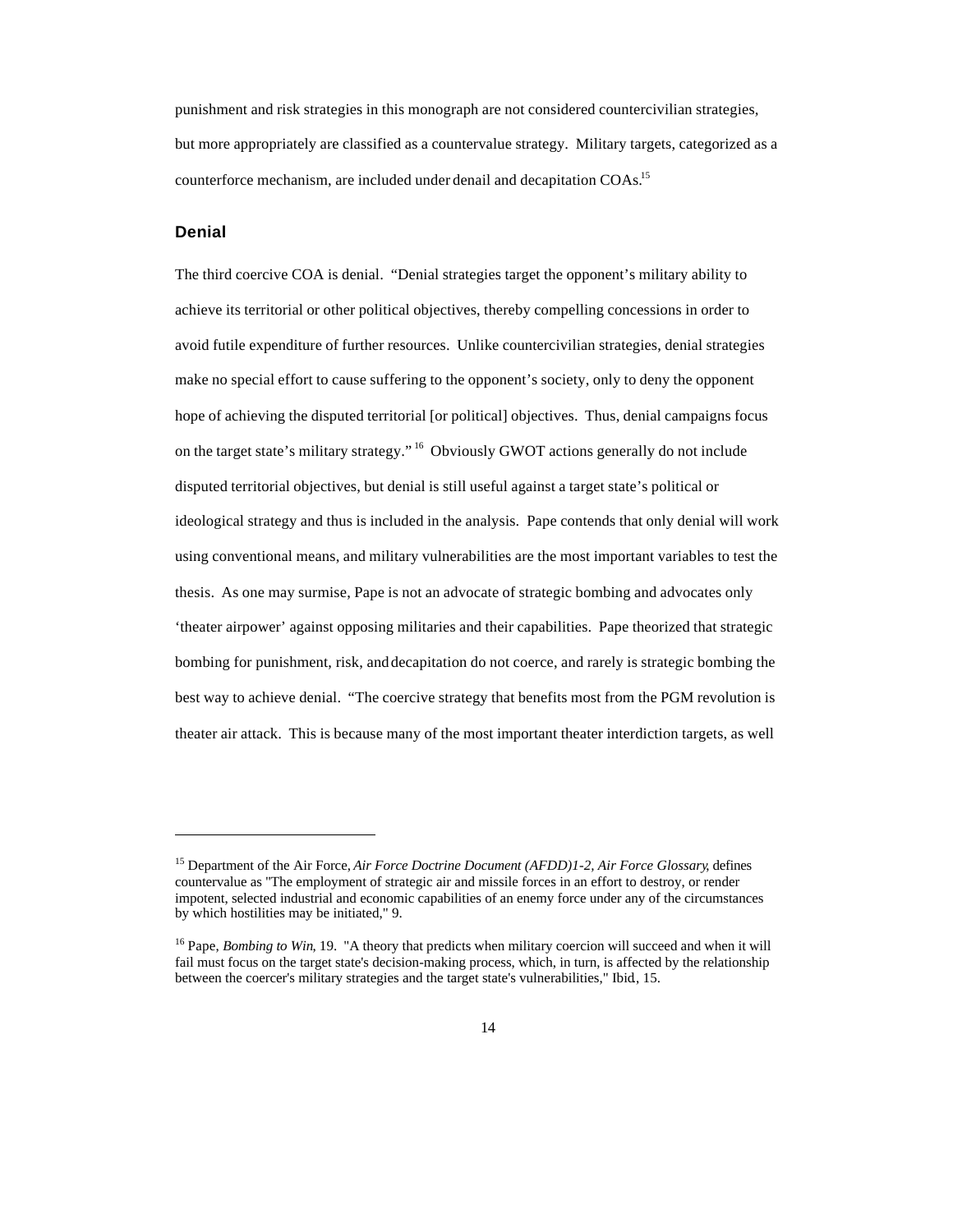as ground support targets, are point targets requiring direct hits: tanks, APCs, etc." <sup>17</sup> This is another shortfall in Pape's theory, and all methods of air attack must be included for a comprehensive analysis of coercive airpower.

Regardless of the limitations, Pape's analysis of denial strategies is his strongest in *BTW*. The assertion that denial must be present for any coercive strategy to succeed is powerful, and he backs this up in his case studies and statistical analysis. Problematic, however, is the assertion that disputes will generally be about controlling territory. This may be true to some degree for traditional conflicts and for GWOT when attacking nations that harbor terrorists. However, terrorists do not necessarily care about controlling land and they have the freedom to move about, as they did in Afghanistan and Pakistan. GWOT is more about an ideological struggle between two very different value systems and divergent political and religious beliefs rather than territorial

<sup>&</sup>lt;sup>17</sup> Ibid., 325. Remarkably, Pape is staunchly anti-strategic bombing. "In short, strategic bombing advocates have it exactly backward. PGMs have done nothing to enhance the coercive strength of strategic air power. Punishment, risk, and decapitation strategies had little merit before PGMs, and they have little merit now. Denial remains the most effective coercive air strategy, and PGMs have further increased the superiority of theater air power over strategic bombing." Ibid., 326. "Strategic bombing can matter only in long wars of attrition which are decided by overall material superiority, not in short conflicts fought mainly with existing stocks…Theater air power is a much stronger coercive tool, useful in short wars as well as long and against irregular as well as regular forces. Although, like strategic bombing, theater air attack is effective only when combined with simultaneous pressure from ground forces, it gives the opponent much less scope to minimize consequences because effects are more immediate," Ibid., 317-18. "The only opponents against which strategic bombing can matter are the world's largest military and industrial powers. These countries, however, generally possess strategic nuclear weapons. Thus any argument for conventional strategic bombing in such a conflict requires assuming that one side will permit the other routinely to fly missions throughout its airspace with nuclear capable aircraft that could deliver a nuclear first strike without warning at any time--without resorting to nuclear threats or preventive actions," Ibid., 325.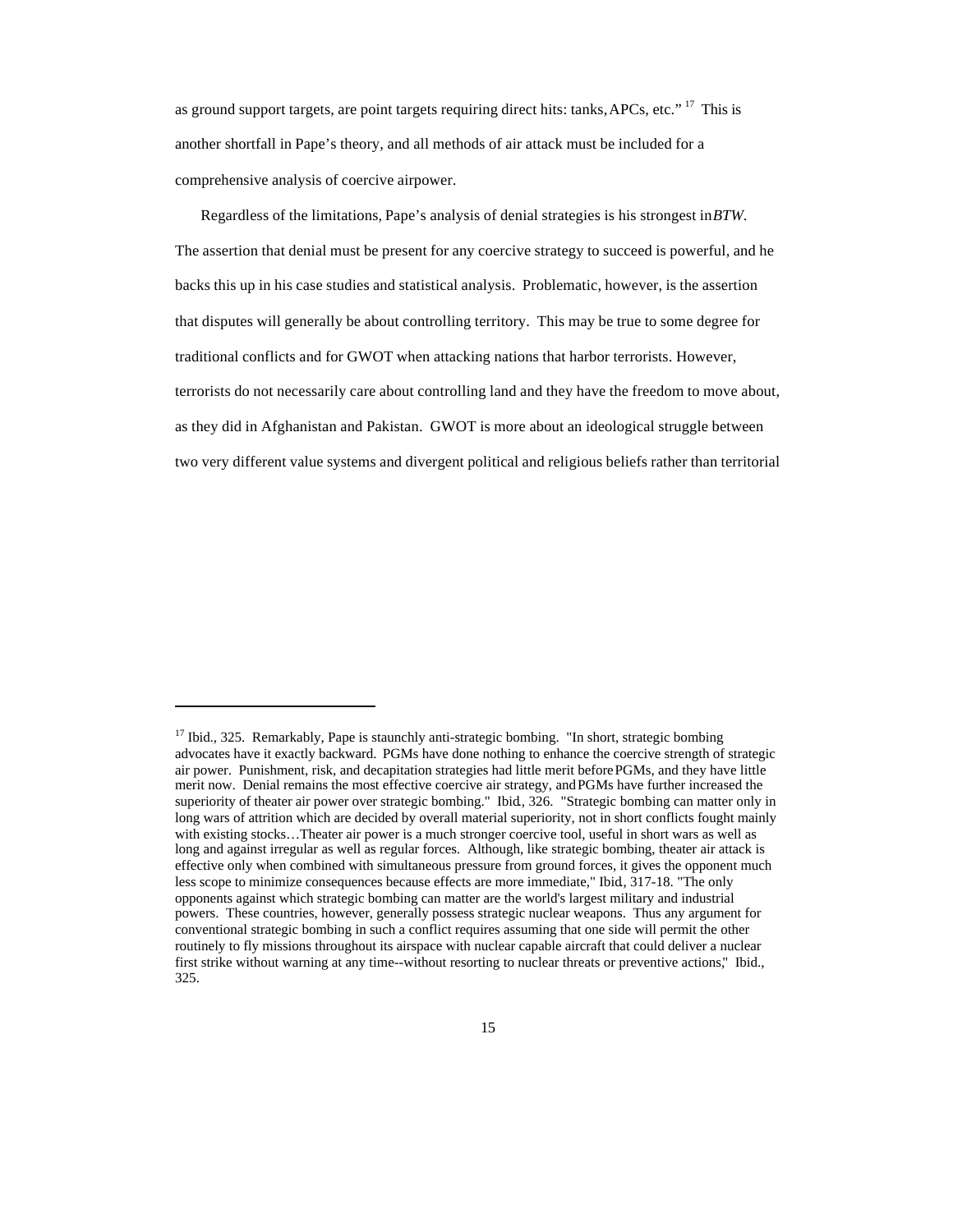control. Therefore, to correct this inadequacy, these ideological struggles are included in the analysis of denial in GWOT rather than only those for territorial control.<sup>18</sup>

#### **Decapitation**

 $\overline{a}$ 

Finally, an air strategy that attempts to isolate leadership, advocated by retired USAF Colonel John Warden, is another counterforce COA included for consideration—this type of strategy is referred to as decapitation. Warden, the principle architect of the air campaign during the 1991 Persian Gulf War, used this strategy to attempt to bring about "strategic paralysis" of the Iraqi war machine. Pape found this approach to be a problem and asserted that "decapitation does not work—political decapitation is not feasible because individual leaders are hard to kill, governments are harder to overthrow, and even if the target government can be overthrown, the coercer can rarely guarantee that its replacement will be more forthcoming." <sup>19</sup> Warden adamantly disagreed, distinguishing between the physical and functional attributes of conflict. When the targeted entity stops functioning, we are successful. "Succinctly summarized, it seems highly unlikely that pure execution of Pape's denial strategy, focused against Saddam's forces in the field, would have led to realization of any goal other than pushing Saddam out of Kuwait

<sup>&</sup>lt;sup>18</sup> Pape's argument that conventional air strategies using denial is the only one that can work is a problem. Mueller critiques this point: "Pape bases this argument on three parallel components: deductive reasoning about the behavior of rational actors; a brief correlative survey of the relationship between military denial, civilian vulnerability, and coercive outcomes in cases involving strategic bombing; and detailed analyses of five major conflicts in which the coercive application of air power loomed large," Mueller, 183. Mueller correctly states, however, that "Pape's case for denial as a coercive strategy is strong. Denial can coerce, as it did in a number of the case studies, the theoretical argument that it is necessary in order for coercion to succeed over vital interests is powerful, and it at least appears to be present in all the cases of successful coercion in the statistical analysis," Ibid., 203.

<sup>&</sup>lt;sup>19</sup> Ibid., 316. Pape identifies two areas of military strategy that can be targeted. He posits that the most effective denial strategy in any dispute depends on the strategy of the opponent. Mechanized, disrupting logistical or communications likely to be effective. Guerrilla warfare one must separate the guerrillas from the population that forms the basis of their support. Pape, *Bombing to Win,* 31.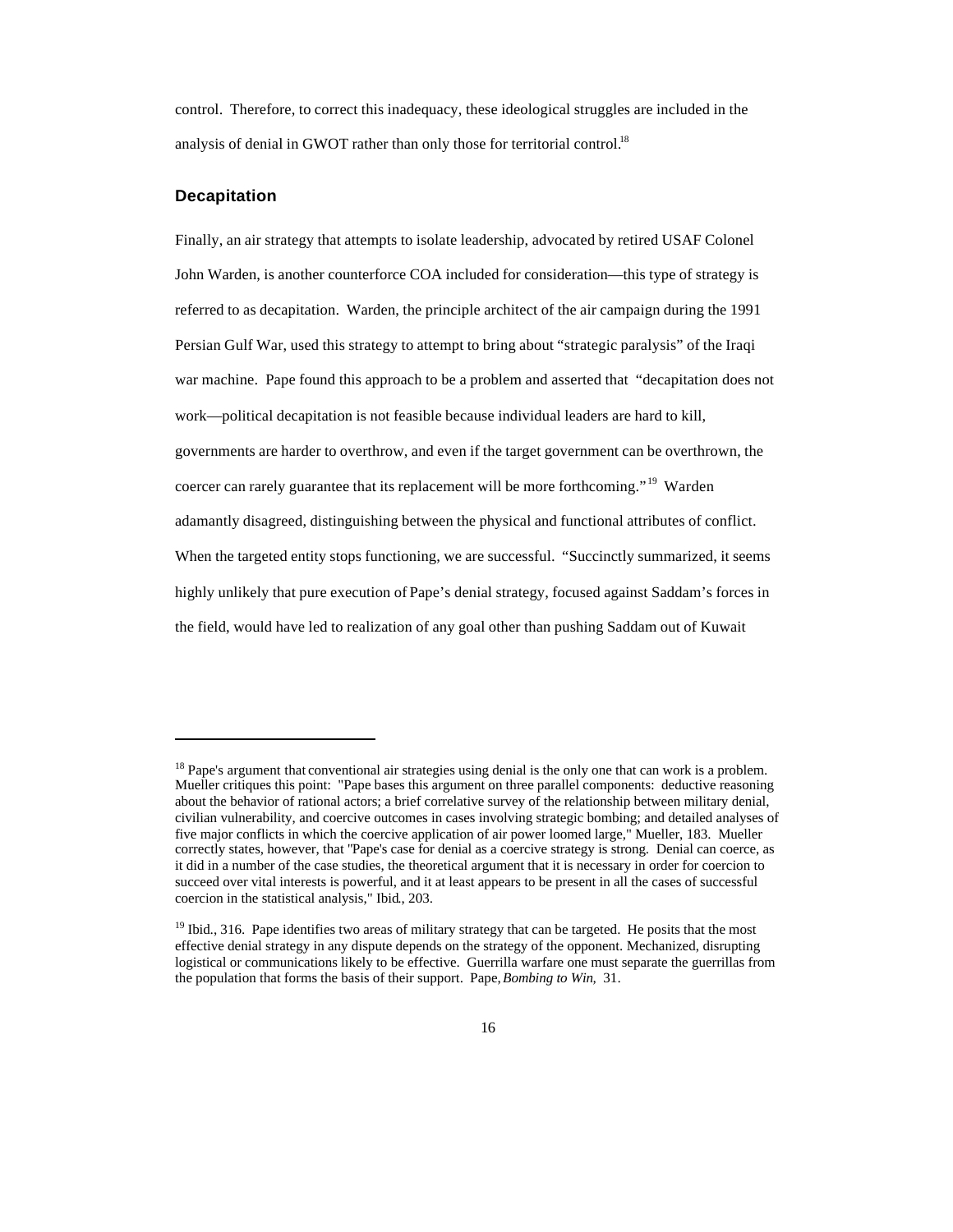(which would have really suffered in the process); conversely, we know the results of a war that had as its central element a strategic attack as imperfectly executed as it might have been." <sup>20</sup>

It must be noted that Warden claimed his approach was not decapitation in isloation, but rather a comprehensive approach using all available tools. The Gulf War is the only instance analyzed by Pape where decapitation was used as a strategy.<sup>21</sup> Nevertheless, despite the limited evidence, it is important to include this option in the analysis of coercion since it gives planners another tool that could be successful in certain situations. Warden adamantly defended his theories and is passionate about the prospects of strategic airpower and its ability to produce strategic paralysis, with decapitation being part of an all-encompassing strategy. The GWOT presents a unique problem to the planner, whether the target is a nation that harbors terrorists or the actual terrorist networks. The important issue is the mechanism for successful coercion can come from other than purely conventional combat against fielded forces, as Pape suggested in his analysis.<sup>22</sup>

<sup>20</sup> John A Warden, "Success in modern war: A response to Robert Pape's Bombing To Win," *Strategic Studies,* vol 7:2, (Winter 1997/98), 187. Warden continued "Today, war efforts aim at function and we are successful when function stops, regardless of physical damage. Failure to understand the shift from the physical to the function has significantly obfuscated analysis of the Gulf War and has led writers such as Pape to erroneous conclusions," Ibid., 179 "Contrary to Pape, our strategy was not a decapitation strategy by any means, but rather was a comprehensive strategy to use the tools available to us to do things which could have been done in any war prior to the Gulf War. Our plan was to impose strategic paralysis on Iraq on the way to forcing Iraq to be in consonance with our postwar peace objectives," Ibid., 185.

<sup>&</sup>lt;sup>21</sup> Currently the war against Iraq, Operation Iraqi Freedom (OIF), is being waged with strategies such as "Shock and Awe" and Decapitation being touted by the press. It is unknown to what extent and purpose Decapitation is the strategy CENTOCM is using in OIF as a COA. However, it is clear it is not being used in isolation as a stand-alone strategy, and the defeat mechanism is complete regime removal, hardly a coercive COA.

<sup>&</sup>lt;sup>22</sup> Warden stated "As Pape suggested, it is very important that those associated with national security understand what modern airpower can and cannot do to achieve political objectives. How to arrive at an increased level of understanding is the problem. Pape chose to do it by assuming that mid cold war nuclear war theories accurately describe war, concluding that only one of the major theories denial was valid, and then showing how airpower could play a role in achieving denial, while very carefully repeating the conventional wisdom that airpower alone cannot win wars and that strategic attack did not work," Ibid., 172-173.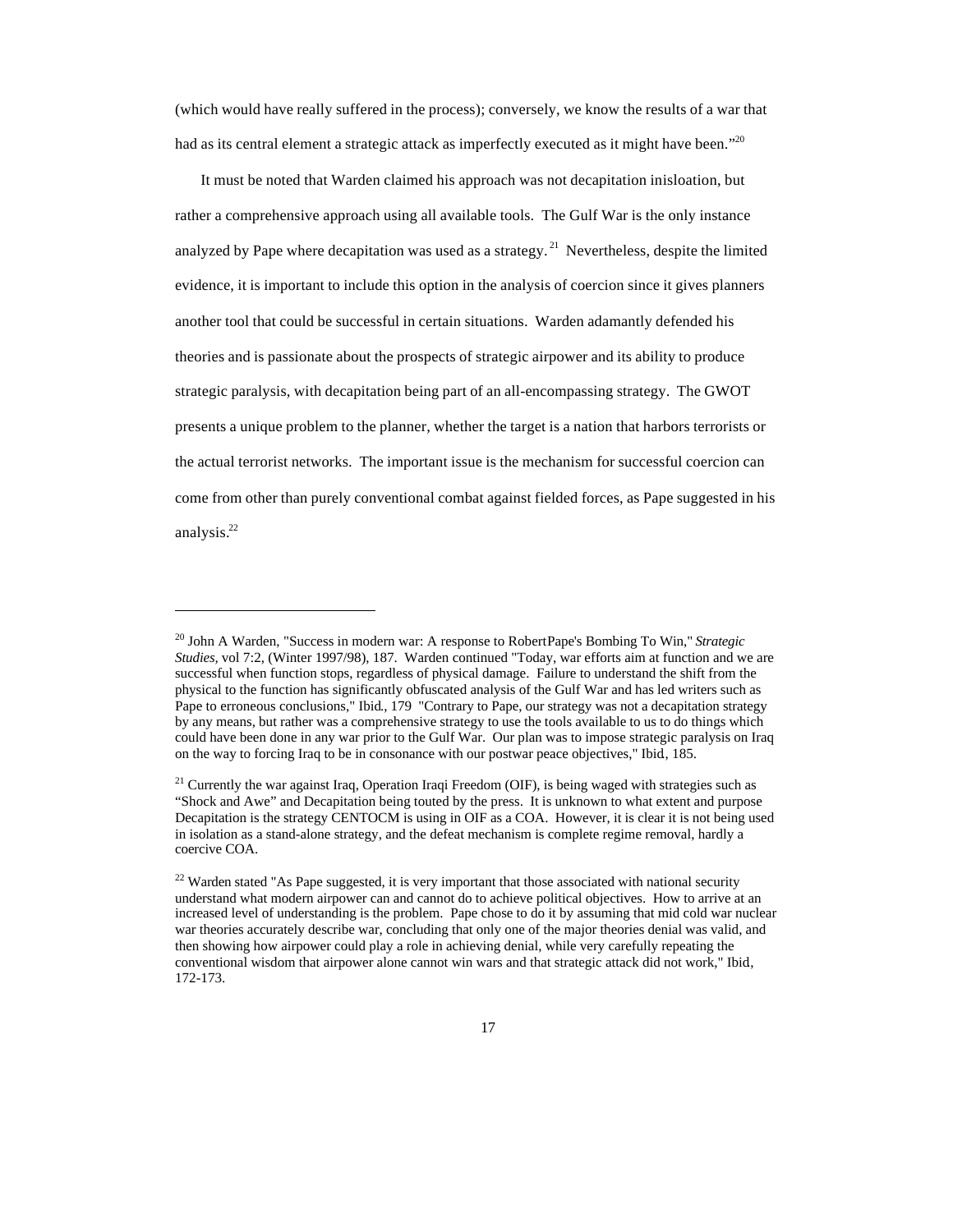Pape's theories can be summarized as follows. Punishment strategies will rarely succeed because civilians as catalysts for change seldom work. Risk strategies will fail for the same reasons. Denial strategies work best, because historically this approach has been successful and military forces provide the best choice for coercion. Surrender terms that incorporate heavy additional punishment will not be accepted. Finally, coercive success almost always takes longer than the logic of either punishment or denial alone would suggest.<sup>23</sup> Obviously, as Mueller and Warden have accurately critiqued, the theory is not without problems. Warden pulled no punches when he stated "in policy, military, and academic circles, we easily get lost in a Clausewitzian world in which defeat of the enemy military forces becomes an end in itself rather than merely one of a number of possible means to a higher end. In this sense, Pape's war categorizations of punishment, risk, denial, and decapitation merely put labels (and misleading labels at that) on tactical employment of war tools."<sup>24</sup> Obviously Warden is defending his theory of avoiding military forces if possible and using decapitation as part of a comprehensive strategy to achieve strategic paralysis as a counterforce mechanism for coercion. Regardless, all four of the coercion strategies are included for consideration.

In contrast to countervalue strategies, such as punishment and risk, both denial and decapitation fall into the counterforce category. These strategies have very different defeat mechanisms, they present very different approaches to coercion, and they can be of value to planners when considering the threat and the desired outcome. Both countervalue and

<sup>23</sup> Pape, *Bombing to Win*, 20.

<sup>&</sup>lt;sup>24</sup> Warden, 173. Warden didn't stop there: "No one would suggest that only experts in air operations can analyze the value of air power in a variety of roles, or understand the technical aspects of it. The nontechnical analyst who bases his conclusions on technical aspects he does not understand, however, runs the risk of discrediting his work," Ibid., 190.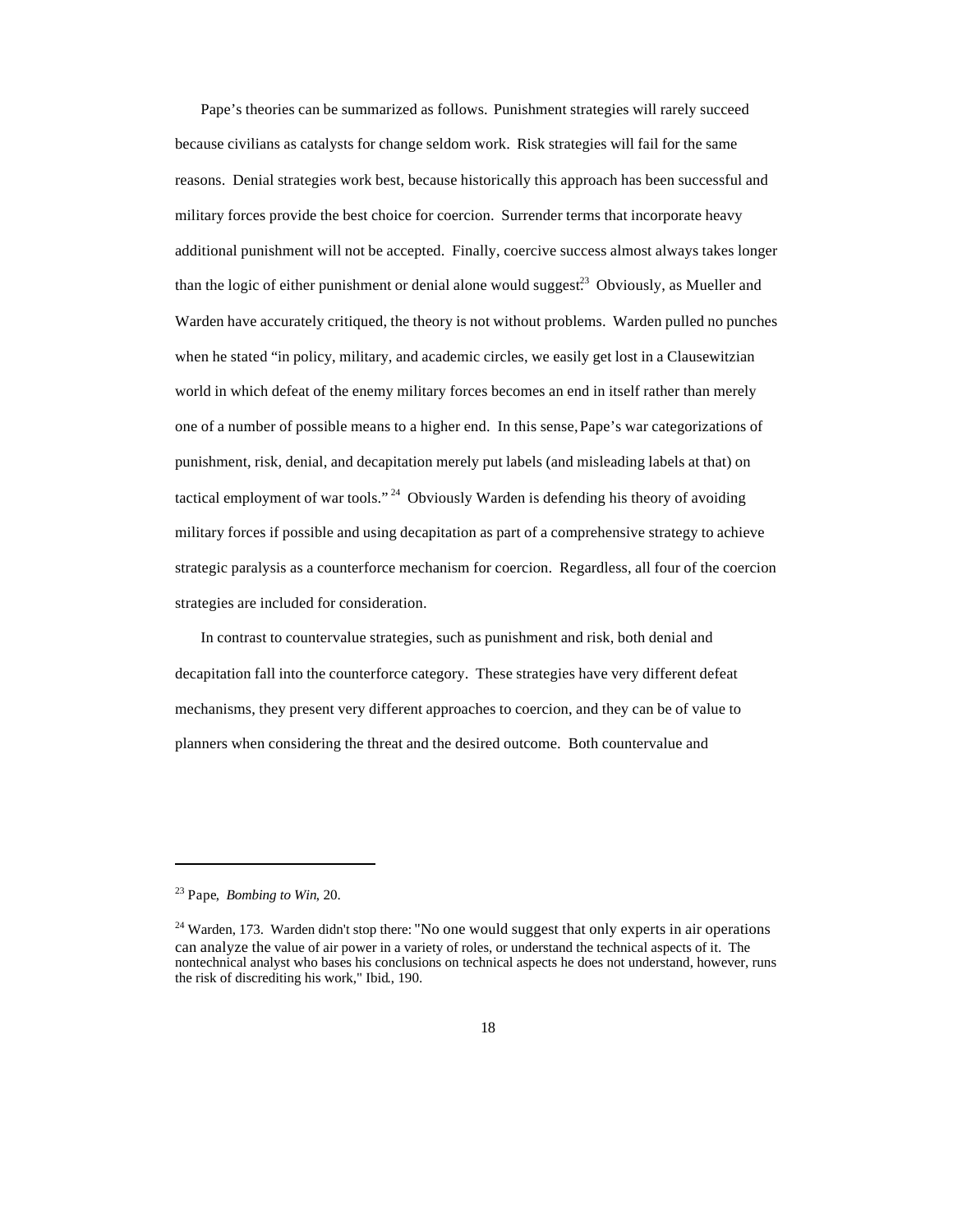counterforce approaches to coercion should be considered in every situation when airpower coercion is the agreed upon strategy.<sup>25</sup>

#### **Criteria and Methodology**

 $\overline{a}$ 

To test coercion theory in this analysis of airpower and GWOT, a menu of independent variables provides structure and discernible, verifiable conclusions. The variables include the following: coercive courses of action, identified earlier as punishment, risk, denial, and decapitation; criteria for analysis, identified as *feasibility* and *acceptability*, taken from Joint Publications to test validity of the COAs; and the environment, consisting of terrorist networks, such as al Qaeda, and failed or totalitarian nation states that support terror, such as Afghanistan and Iraq. The analysis includes evidence from previous coercive attempts using airpower in conflict.<sup>26</sup>

To effectively evaluate COAs using the methodology mentioned above, one first must identify the desired *defeat mechanism* used to coerce the adversary. The *defeat mechanism* is simply the desired method used to defeat the enemy. For example, if punishment or risk is attempted, then countervalue targeting would be the desired *defeat mechanism* for successful coercion; denial targets the opponents military strategy; and decapitation isolates leadership to prevent effective command and control and to create operational shock or strategic paralysis, both using counterforce targeting. *Publication 5-00.1* correctly puts the responsibility at the strategic level on the combatant commander to determine what set of political-military conditions will

<sup>25</sup> AFDD 1-2, *Air Force Glossary*, defines counterforce as "The employment of strategic air and missile forces in an effort to destroy, or render impotent, selected military capabilities of an enemy force under any of the circumstances by which hostilities may be initiated," 8.

<sup>&</sup>lt;sup>26</sup> Pape used different criteria in his analysis. Pape introduced a formula that supposedly can be used to predict coercion's success in various situations. Pape's "Logic of coercion" formula follows: Logic of coercion:  $R = B p(B) - C p(C)$  where  $R =$  value of resistance; B = potential benefits of resistance (not coercible);  $p(B)$  = probability of attaining benefits by continued resistance (Denial); C = potential costs of resistance (Punishment); and  $p(C)$  = probability of suffering costs (Risk), 16. As complicated as this formula looks, it boils down to "coercion can succeed only when the costs of surrender are lower than the costs of resistance." Pape, *Bombing to Win*, 16.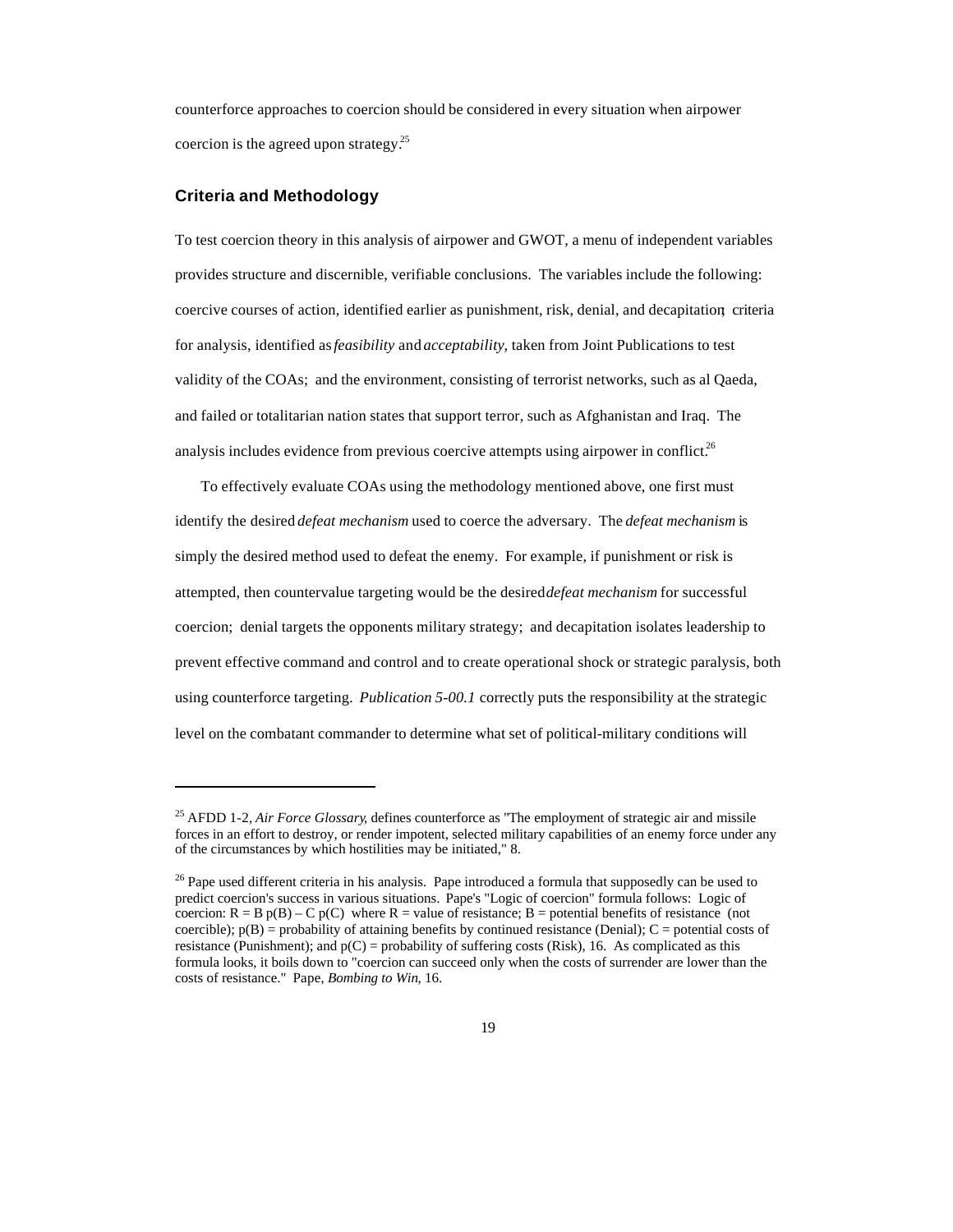achieve the required strategic aims. This will influence tremendously what *defeat mechanism* and COA is chosen in each unique campaign. Also, in most situations, all the complementary instruments of national and international power—diplomatic, economic, military, and information—will come into play. But in reality, military action may end up being the main effort at the operational or tactical level. This is true particularly when attacking the regimes of nations that harbor terrorists. Terrorist networks, however, present the unique problem of very different, asymmetric threats, operating in largely unidentifiable operating environments, and creating difficulty in identifying whom or what one is really attempting to coerce. In this case, using instruments of national power other than military, such as controlling money flows, will probably have at least as much, if not more, of the lion's share of the strategy. In the military case, the theater design should be focused on the adversary's critical vulnerabilities that lead to the destruction or neutralization of the adversary's strategic and operational centers of gravity. Those could be very different when contrasting terrorist networks and harboring nations, and therefore those entities may or may not be vulnerable to the effects of military attack. Additionally, as will be demonstrated leadership entities may be non-coercible.<sup>27</sup>

In order to effectively explore the aforementioned coercive courses of action airmen can take to execute the GWOT, criteria to establish COA validity must be applied. *Joint Publication 5- 00.1, Joint Doctrine for Campaign Planning,* identifies required criteria for valid COAs as *suitable, feasible, acceptable, distinguishable*, and *complete.* The most applicable in this study, in relation to airpower and the GWOT, are *feasibility* and *acceptability.* A suitable COA entails

<sup>27</sup> Department of Defense, *Joint Pub 5-00.1, Joint Doctrine for Campaign Planning,* 25 January 2002, II-2. Pape theorized that the benefits of resistance are not manipulable by the coercer, strategy is limited to three options, each of which aims at one of the manipulable components of the target's decision calculus. Punishment strategies attempt to raise the costs of continued resistance; risk strategies, to raise the probability of suffering costs; denial strategies, to reduce the probability that resistance will yield benefits. Pape, *Bombing to Win* 18. "A theory that predicts when military coercion will succeed and when it will fail must focus on the target state's decision-making process, which, in turn, is affected by the relationship between the coercer's military strategies and the target state's vulnerabilities," Ibid., 15.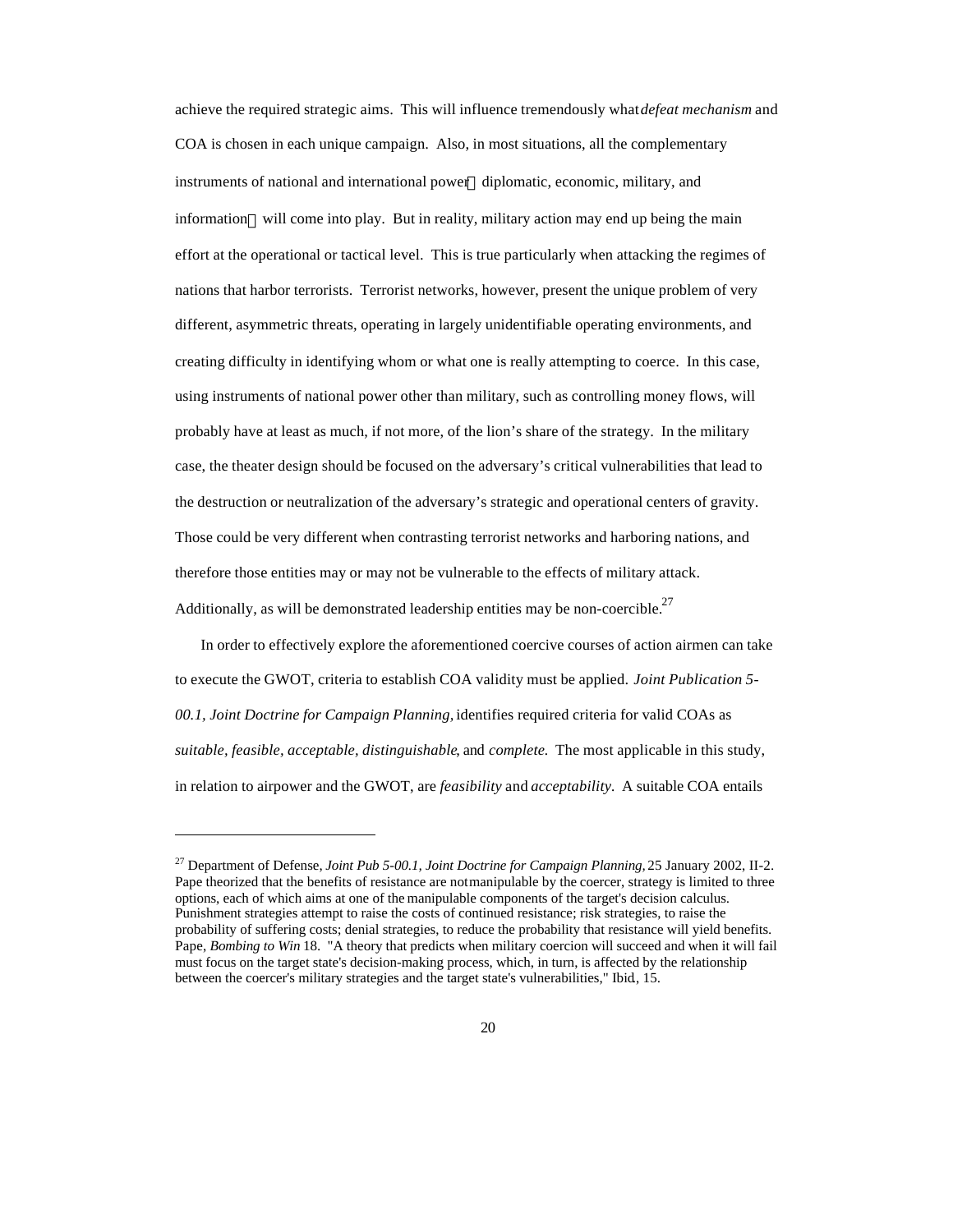accomplishing the mission within the commander's guidance. This is assumed since commander's approve COAs that fall within their guidance and the objectives set forth by the National Command Authority. *Distinguishable* COAs must be significantly different from each other, and the coercive strategies provide distinguishable alternatives with different *defeat mechanisms*. A *complete* COA is one that takes all operations into account including forces required, time estimates and desired end states. These three criteria are omitted from the evaluation due to the nature of the research question and the underlying premise of the issue—whether coercive strategies against terrorist networks or harboring nation states are *feasible* and *acceptable* courses of action.<sup>28</sup>

*Feasible:* According to *Joint Publication 5-00.1*, one criterion for a valid COA is f*easibility*. This means that established resource constraints, timing, and space would not prevent successful COA execution. *Feasibility* is particularly important when evaluating coercive airpower COAs against terrorist networks and harboring nations due to the on-going operations tempo for US military forces and the nature of the threat. As will be shown later, planners that use coercion as the strategy to both fight terrorist networks and regimes that harbor them will find coercive COAs *feasible* most of the time. *Joint Publication 5-00.1* states a feasible COA "must be able to accomplish the mission within the established time, space, and resource constraints.<sup>29</sup>

<sup>28</sup> Joint Pub 5-00.1, III-9. Add to bibliography. Pape uses an entirely different set of criteria in *BTW*. The weighted variables to influence military vulnerability (combined effects of B and  $p(B)$  in the coercion calculus) are defined as: Medium—control over the disputed territory [or political objective] is definitely in jeopardy but the threat can be reduced by added military measures, such as further mobilization of society; High—successful defense of conquest of the territory [or political objective] cannot be assured even with added military measures, but it may be possible to inflict enough attrition to reduce the opponent's commitment to control the territory; and Very High—the likelihood of loss of control over the territory [or other governmental aims] approaches certainty because both defense and heavy attrition of enemy forces are impossible," Pape, *Bombing to Win*, 31-32.

<sup>29</sup> Joint Publication 5-00.1, III-9.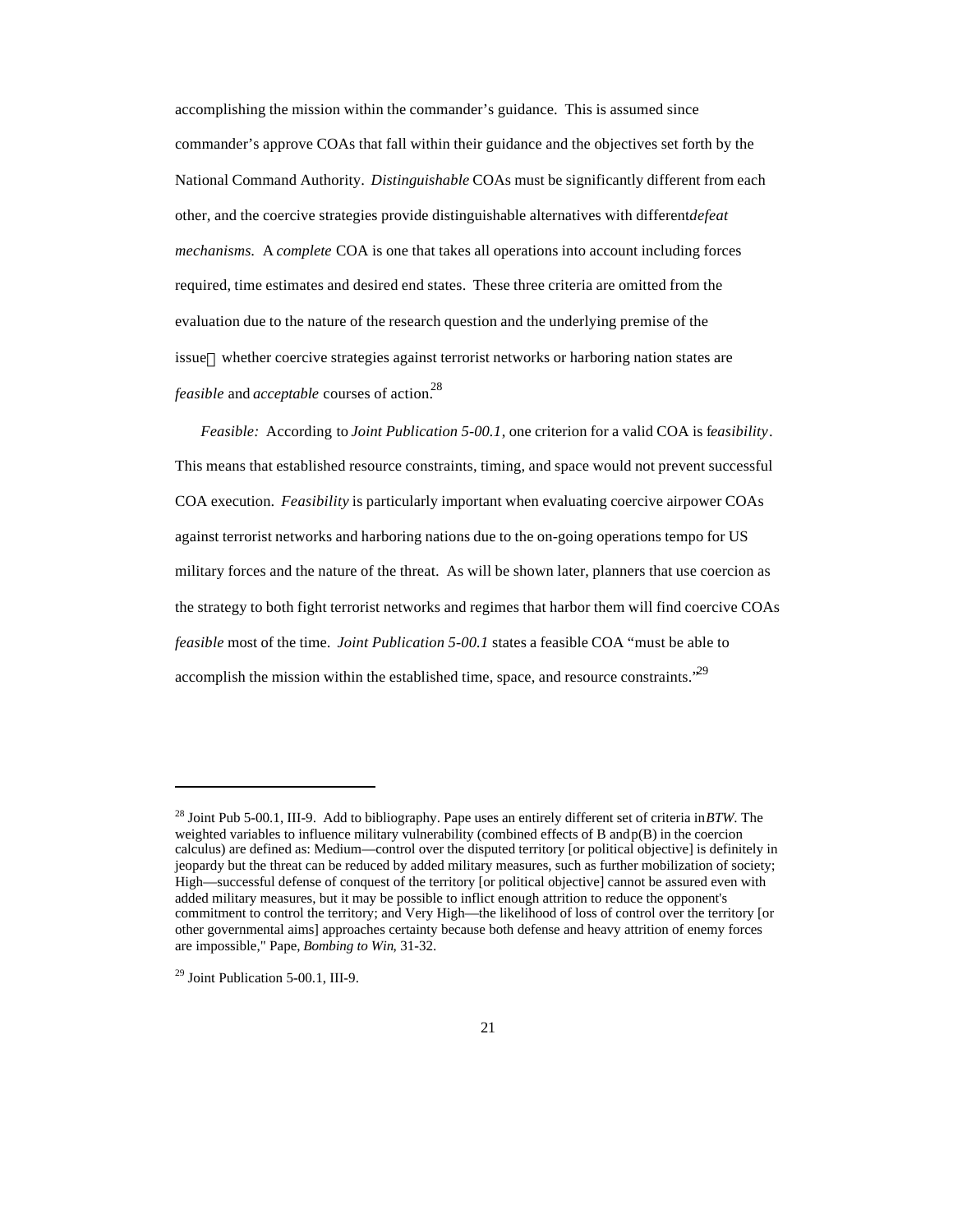*Acceptable: Joint Publication 5-00.1* identifies a valid, acceptable COA as one that balances the cost with advantage gained when executing a particular COA.<sup>30</sup> This criterion is critical when using coercion as the strategy in GWOT. Coercive strategies, according to Pape, require impacting variables in what he termed a 'coercion calculus' formula to be successful. Pape's logic is that variables exist that potentially can be targeted for change. Each type of coercion is intended to impact different variables in the calculus. For coercive success, one must alter one of these variables by increasing the cost of resistance to the targeted entity, raising certainty that these costs will be suffered, lowering the benefits of continued behavior, or reducing the probability of success. The *acceptability* criterion comes into play because the US must look to balance the cost of a COA against the advantage gained or the desired outcome. Planners must weigh the potential success of a coercive COA, identify the *defeat mechanism*, and meet *acceptability* criteria not only militarily, but the COA must be politically and publicly acceptable as well.

To summarize, the four coercive COAs and their associated *defeat mechanisms* are analyzed against two identified enemies—terrorist networks and the regimes of nations that harbor or support terrorists. They are tested using historical evidence to predict their *feasibility* and *acceptability* as useful tools and valid COAs using airpower in the GWOT. Predictions are made in both environments that hopefully planners will find useful when selecting COAs with coercive

 $30$  Joint Publication 5-00.1, III-9. Pape breaks down civilian vulnerability (combined effects of C and  $p(C)$ ) in the coercion calculus) into other criteria, putting the population at varying degrees of risk. Pape's civilian vulnerability criteria is listed here for information purposes: Coded Low: although some risk to individuals, no major part of population must make adjustments or compromises: Medium: risks to individuals has risen to the point that major parts of the population must make compromises or adjustment in their daily life, such as evacuation or substitution. High: 1% or more of the population may die despite the best countermeasures; Very High: 5% or more of population is at risk. The Denial theory expects that coercion should frail in conventional even if civilian vulnerability is high or very high, *BTW* 0-51. This type of civilian targeting is not part of a legitimate, democratic nations contemporary planning for conflict, and Pape uses it to illustrate it is a Cold War nuclear strategy. Therefore this criteria is omitted here. However, Pape's repeated use of territorial control and conquest in the military vulnerability variable is problematic--he fails to consider regimes or leaders that may have more than just military capability that can be attacked to alter the variables in the calculus.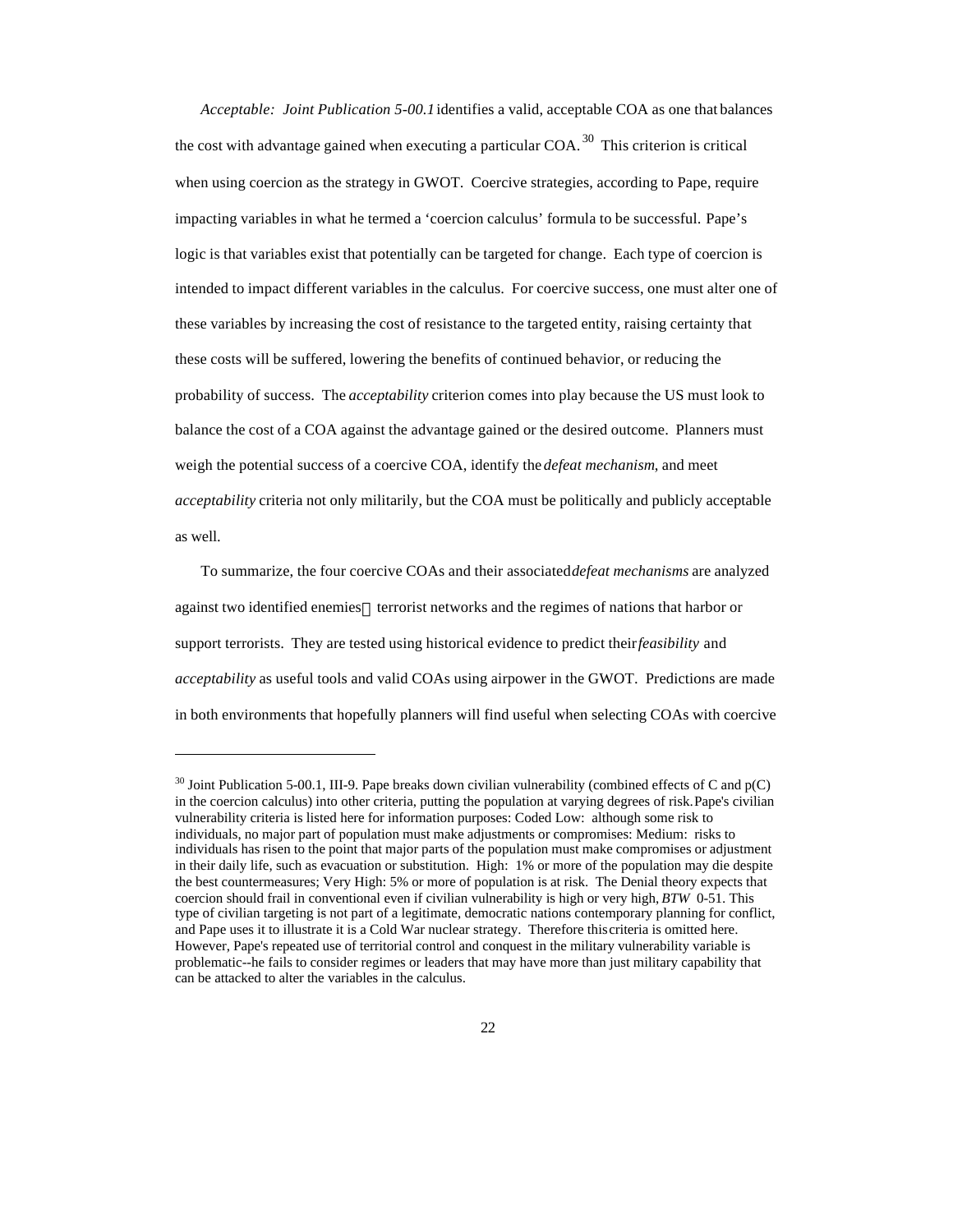*defeat mechanisms* in the GWOT campaign. Finally, conclusions and recommendations predict whether coercion as a COA is valid in GWOT, or alternatively whether complete military victory will be required to defeat this unique, emerging threat. $31$ 

<sup>&</sup>lt;sup>31</sup> Pape's analysis is somewhat more technical. "The key question in assessing the significance of correlations between independent and dependent measures is how they compare to chance. Two possible outcomes—success or failure defined as meeting or failing to meet the coercer's demands prior to final defeat." Using the above methodology, "the denial theory predicts thirty-seven of forty cases successfully, a result that could be achieved by chance less than once in a thousand times," 51. .Pape "combines the features of focused-comparison and statistical-correlative analysis using the universe of coercive air campaigns. Correlative analysis of this universe enhances confidence that my theory can predict future events by showing that the patterns predicted by the theory actually occur over a broad class of cases." 48. "Accordingly, we can easily determine whether the success rate for each theory is the same or higher than would be obtained by simply flipping a coin. The denial theory predicts thirty-seven of forty cases successfully, a result that could be achieved by chance less than once in a thousand times. This is an extremely robust result for denial theory to fail the .05 standard benchmark significant level it would have to be wrong in more than ten additional cases," 51.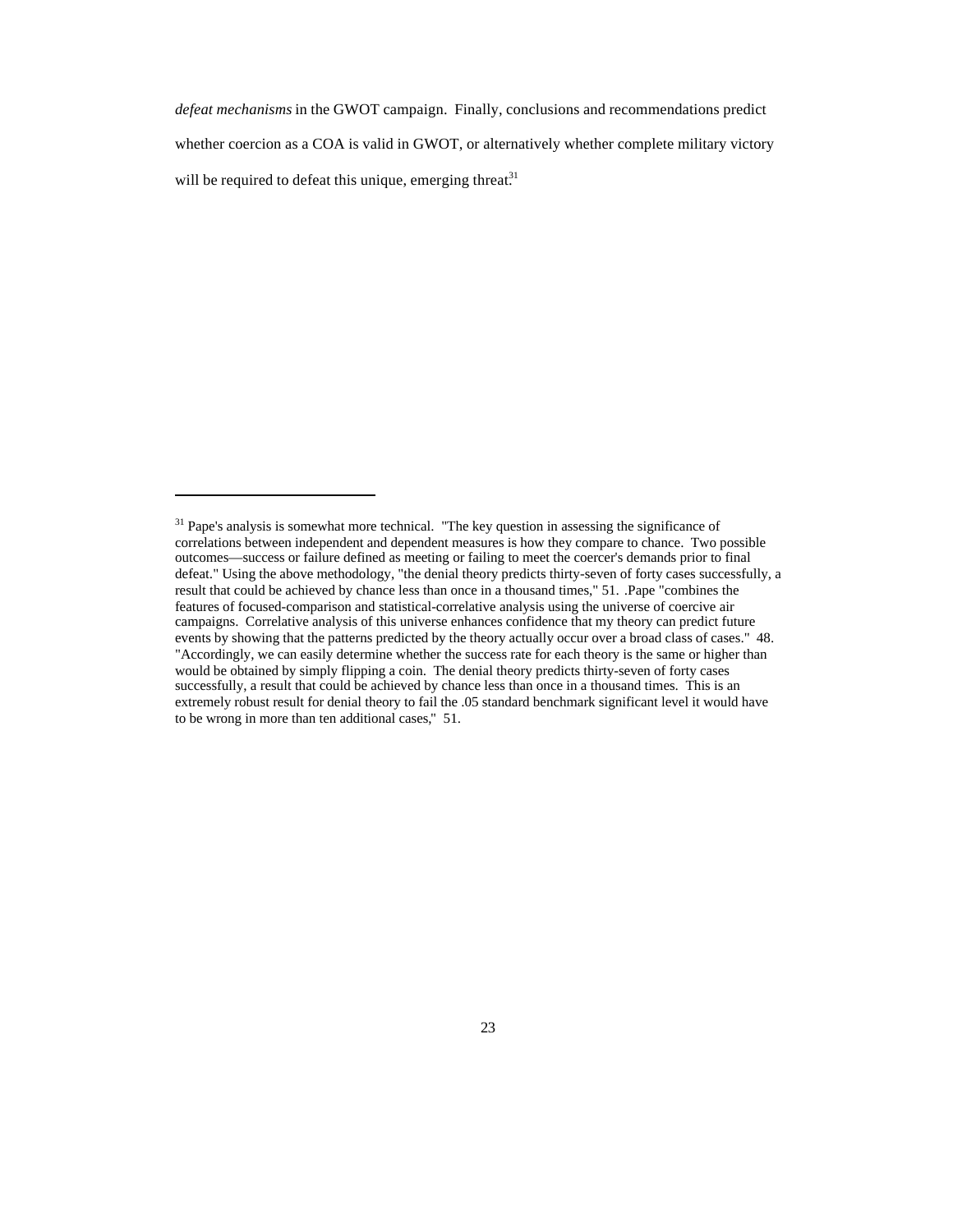#### **CHAPTER 3**

### **TERRORIST NETWORKS**

Terrorist networks present military planners with a unique threat embodying characteristics different from those of classical, nation state wars prominent since Westphalia in 1648. The terrorist network threat has no sanctioned governing body, no rule of law, and no identifiable process for international engagement through a sanctioned body such as the United Nations basically terrorist networks are entities without borders and without legitimate, sovereign territory. These networks can be classified as asymmetric, transnational, and extremist. The threat is elusive, violent, and not afraid to die for the cause of jihad or militant Islam. For these reasons, identifying COA's using coercive airpower that are both *feasible* and *acceptable* is a challenge not likely to be successful when attacking terrorist networks. Previous attacks on the networks support this proposition. The attacks on the 1983 Bekka Valley against Hizballah (a Syrian backed Shiite extremist group), al Qaeda in Afghanistan and Sudan in 1998, and Operation Enduring Freedom in Afghanistan that is on-going since 2001, all fell short in at least one of the criteria. These coercion attempts using airpower provide insight into whether or not coercion is an acceptable strategy against a supranational entity.

<sup>&</sup>lt;sup>1</sup> General Gregory S. Martin, then COMUSAFE, summed up the unique nature of the threat in a speech to the Air Force Association Symposium, stating "Who is this new enemy that we are facing? I would say this is a pretty good description. It is an extremist group. They don't really agree with the institutions as we know them. They are pursing their own beliefs and they don't care about the norms of normal social, legal and moral behavior. They are organized terrorists. That is who we are facing - it is a supranational entity. They are outside the borders. They are all over. There are nodes. They are getting financial support. They are getting host nation support. They are getting administrative support. Training, recruiting, just as I mentioned. They are sort of all over and right now we don't know how many there are. It is an enemy without borders. It has got global reach and, as I said in an earlier slide, it can take that simmering peace and turn it into a hot war in just minutes and it comes from 360 degrees." Gregory S. Martin, General, USAF, Speech to AFA National Symposium; (Orlando FL. 14 Feb 2002; Aerospace Education Foundation); available from http://www.aef.org/pub/martin202.asp; Internet; accessed 3 Feb 03. Espostio adds "Al-Qaeda (modern in terms of educational profiles, knowledge and use of modern technology from computers, faxes, the Internet, and cell phones to weapons) represents a new form of terrorism, born of transnationalism and globalization. It is transnational in its identity and recruitment and global in its ideology, strategy, targets, network of organizations, and economic transactions," Esposito, 151.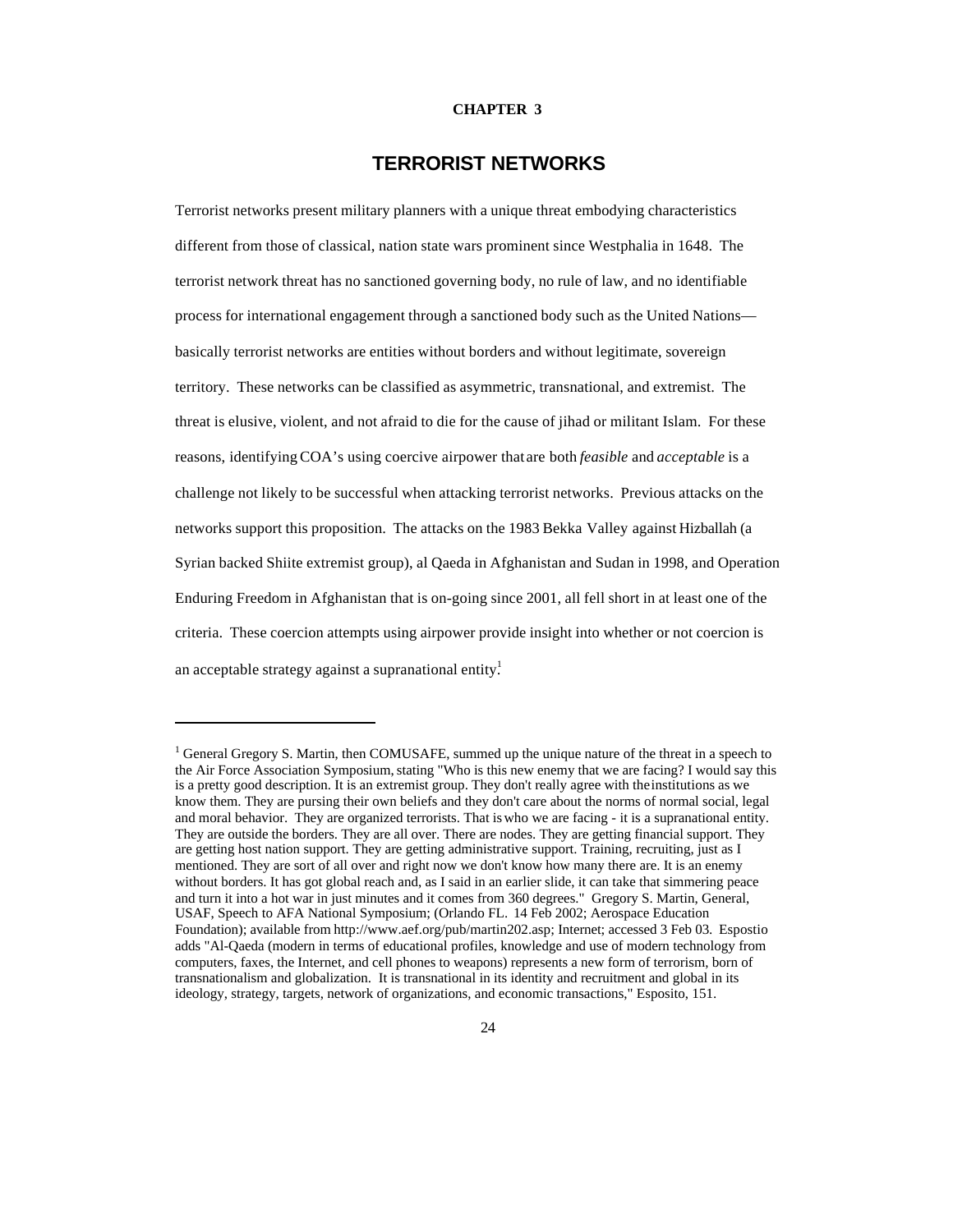President Bush clearly laid out the road ahead and identified the US objectives in the 2002 State of the Union address. "Our nation will continue to be steadfast and patient and persistent in the pursuit of two great objectives. First, we will shut down terrorist camps, disrupt terrorist plans, and bring terrorists to justice. And, second, we must prevent the terrorists and regimes who seek chemical, biological or nuclear weapons from threatening the United States and the world." <sup>2</sup> The first part of the strategy deals with actions that do not fit neatly into the countervalue category, but rather counterforce. Even though past successes in places like Afghanistan bring momentary elation and feelings of success to Americans, the fact remains that al Qaeda still has a vast, underworld terrorist network. This network is globalized to the extent that dispersion and reappearance practically anywhere create problems for planners trying to identify targets and pursue a well thought out coercive strategy.<sup>3</sup>

The nature of the terrorist threat that resided in Afghanistan revealed a systemic problem arising from failed nation states and their willingness or inability to stop terrorists from taking refuge within their borders. These problems result in seemingly insurmountable issues for the US in GWOT. Osama bin Laden seems to embody jihad, but his total disappearance would not eliminate the dangers of global Islamic terrorism. The Quran states "If you are killed in the cause of God or you die, the forgiveness and mercy of God are better than all that you amass. And if

<sup>2</sup> Bush, *The President's State of the Union Address*. The hawkish Undersecretary of Defense, Paul Wolfowitz, amplified this principle in Munich: The only defense against terrorism is to "take the war to the enemy; the best defense is a good offense. The terrorists' great advantage is their ability to hide, not merely in the mountains of Afghanistan, but in the towns and cities of Europe and the United States. We need to hunt them down relentlessly, but we also need to deny them the sanctuaries in which they can safely plan and organize and to deprive them of the financial and material resources they need to operate— as Secretary Rumsfeld has said, "to drain the swamp" in which they live." Paul D Wolfewitz*, Remarks at the 38th Munich Conference*; (2 Feb 02. Expand Nato); available from http://www.expandnato.org/munwolf.html; Internet; accessed 6 Nov 02.

<sup>3</sup> President Bush's *National Security Strategy* states "Our military has put the terror training camps of Afghanistan out of business, yet camps still exist in at least a dozen countries. A terrorist underworld - including groups like Hamas, Hezbollah, Islamic Jihad, Jaish-i-Mohammed -- operates in remote jungles and deserts, and hides in the centers of large cities."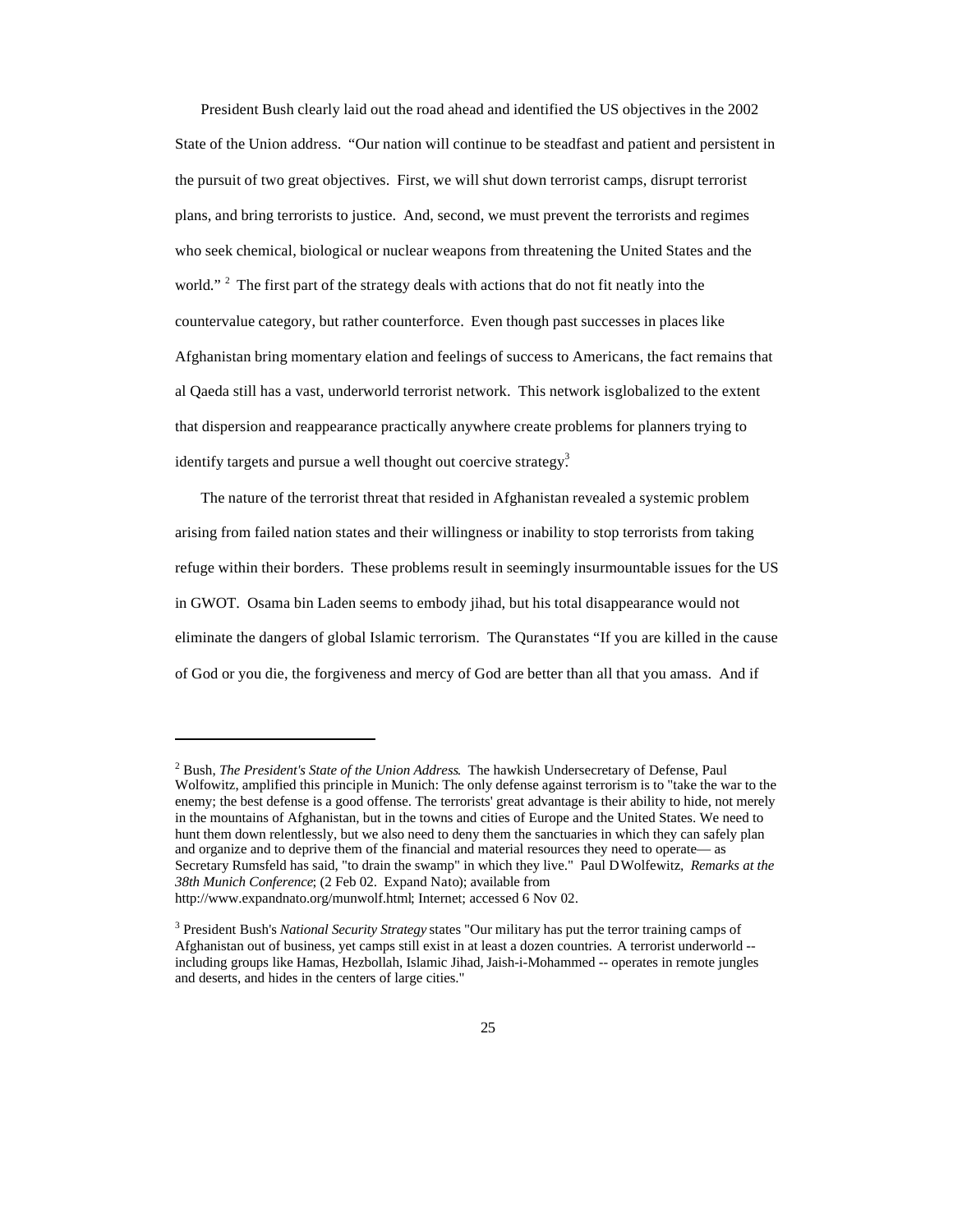you die or are killed, even so it is to God that you will return (3:157-158)."<sup>4</sup> Obviously bin Laden types use this as a call for martyrdom and thus apply this zealotry to attacks against Western ideology and symbols, namely the US. Killing bin Laden would undoubtedly bring feelings of retribution and relief to most Americans. This approach of killing or isolating bin Laden can easily be classified as decapitation, separating the brain of the al Qaeda network from its militant killers. However, is decapitation a *feasible*, *acceptable* COA that can be successful in meeting US objectives using coercive airpower? <sup>5</sup>

The answer to the decapitation COA question has to be a resounding no. The declaration of war thrust upon the US by bin Laden and al Qaeda bring together many elements from Muslim history, such as militant jihad and Wahabbi Islam. The dimension of globalization greatly enhance a terrorist group's ability to harness modern technology to religion and strike anywhere, anytime or anyplace. This lends strength to the threat of Islamic radicalism to our security and

<sup>4</sup> Quran quoted in Esposito, 69. Esposito provides an interesting perspective on Egypt, terrorism, and Islam: "As Osama bin Laden and al Qaeda have reminded us, what happens "over there" does in fact have an impact on the United States and elsewhere in the West. Countries such as Afghanistan, Egypt, Israel/Palestine, and Algeria have proven fertile ground in which the seeds of violence and terrorism have thrived. Egypt best illustrates all faces of Islam, violent or nonviolent, domestic or international. Egypt's Islamic movements have spanned the spectrum from the modernists in the late nineteenth and twentieth centuries to recent extremist groups such as Takfir wal Hijra, Islamic Jihad, and Gamma Islamiyya who have terrorized Egyptian society, inspired Osama bin Laden, and became part of the al Qaeda network. The Egyptian experience offers a full-blown example of political Islam from its pioneers to mainstream and terrorist fringes today and reflects the ironic fact that some of the most developed countries. In the Middle East have experienced and been victims of significant violence and terrorism," Ibid., 85-86.

<sup>&</sup>lt;sup>5</sup> "Wherever one turns, the image and words of Osama bin Laden seem to embody jihad. He stands before us with a Quran in one hand and a Kalashnikov in the other, surrounded by his band of religious zealots. However, bin Laden is symptomatic of a broader phenomenon. His disappearance from the scene will not eliminate the danger of global Islamic terrorism." Esposito, 70. Esposito continues "The United States led coalition has brought an end to Taliban rule, the first major step in the war against global terrorism. Whether Osama bin Laden is captured and however successful are attempts to contain al-Qaeda, religious terrorism in the Muslim world and beyond will continue to be a threat to nations and to the international community," Ibid., 160.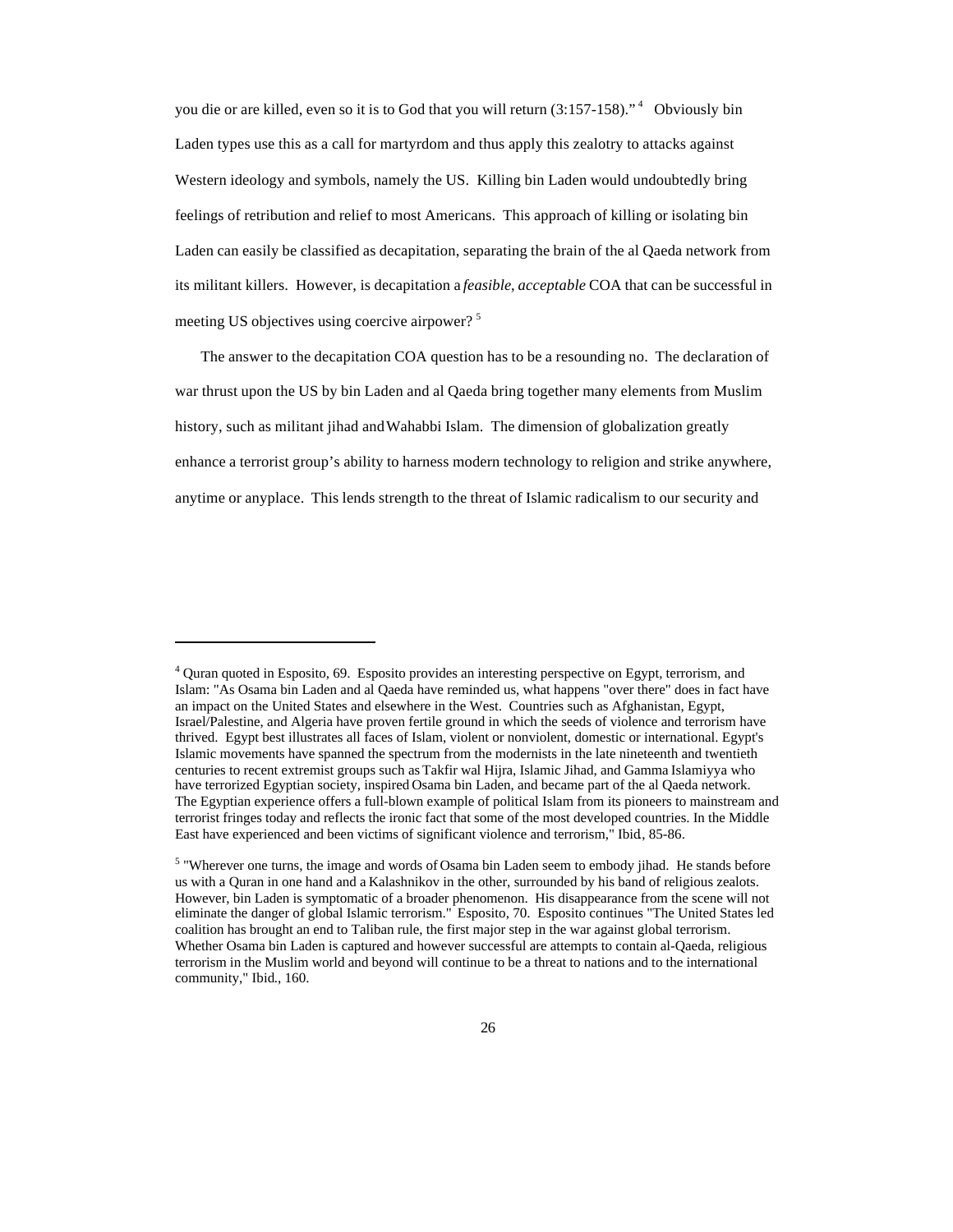forces the US to recognize that the threat of terrorism in the name of Islam is a much bigger picture than bin Laden or any other individual.<sup>6</sup>

The core decapitation targets of the networks—bin Laden, his lieutenants, and other second order leaders—are not easily identifiable nor are they static. Suppress one and others will show up elsewhere. Their locations can be temporary, and thus are very unlike state actors. The leaders constitute "a dynamic network of individuals, small groups, and non-state actors (supportive businesses and international financial networks) for whom bin Laden may, realistically, be more a symbol or facilitator than a "command and control" leader."<sup>7</sup> It is true bin Laden provides much solidarity, financial support, and impetus for religious fervor, and he is capable of stirring up militants into a suicidal frenzy. But the US "should resist temptation to focus on killing one individual like bin Laden. As experience from Central America and Somalia has shown, such manhunts are notoriously difficult and, even if successful, may fall short of the US strategic objective—in this case, putting terrorist organizations out of business."<sup>8</sup> However, the reemergence of smaller networks worldwide, such as in Indonesia and the Philippines,

<sup>&</sup>lt;sup>6</sup> See Esposito, 73. Operationally, General Martin adds "And it is not just Osama that you had earlier. It is a whole group of them and right now the question is: where are all of them and who trained them and how can we get at their strategic centers? Their operational centers? And ultimately their tactical execution units? How can we do that? Last, let me just say in parting thoughts that clearly the nature of this enemy has changed. The principles of war have not. It is a global war. It is going to require a global perspective and last, as airmen, we must think offensively. We have to get out of the foxhole. We have to go get them because they are out there and they are right now 360 degrees around and they pick the time and place of attack. We have to go get them first."

<sup>7</sup> Joe W. Pitts, III; "Limits of the Military Metaphor" The American Prospect Online; (Web Exclusive 20 Sep 01); available from http://www.prospect.org/webfeatures/2001/09/pitts-j-09-20.html; Internet; accessed 30 Jan 03. Pitts adds "There are aspects to this new foe of what experts have called an "asymmetrical threat," involving asymmetries not only of size and types of forces, but of unrestrained methods used by the terrorists. But here the asymmetries are even greater than previously contemplated, given such aspects as the multinational nature of this foe and its willingness to strive for ruthless impact on a truly unprecedented scale." Additionally, in a study at CSIS, this conclusion is supported: "Effective decapitation of the network—the removal of the top layer or two of leaders—would undoubtedly disrupt operations for some period of time. But because so much of the network in the form of cells outside of Afghanistan might survive, al Qaeda or a successor group could be in op again in a matter of months." See Kurt M. Campbell, and Michele A Flourney; *To Prevail: An American Strategy for the Campaign Against Terrorism*; (Washington, D.C. The Center for Strategic and International Studies Press, 2001), 42.

<sup>&</sup>lt;sup>8</sup> Campbell and Flourney, 69.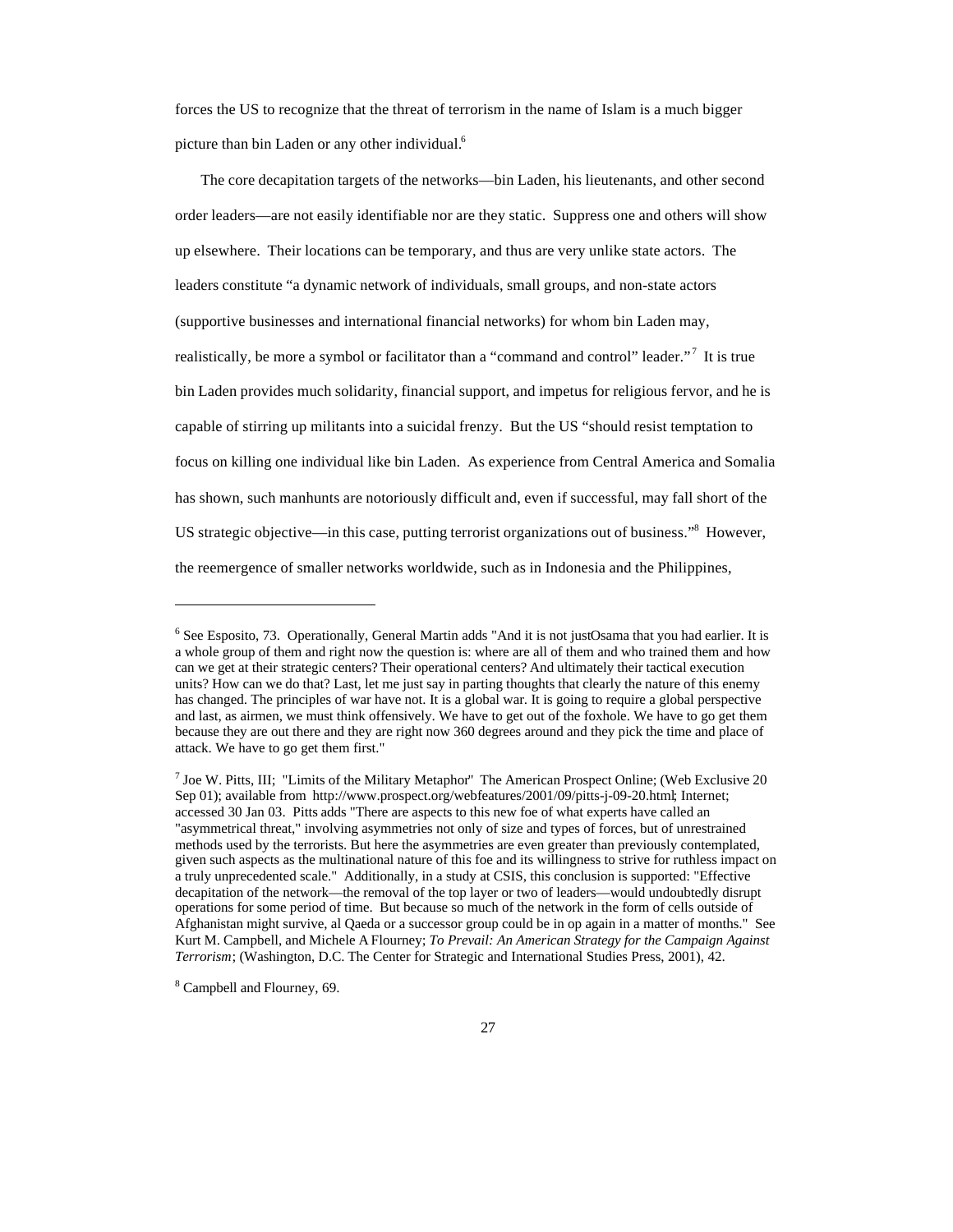provide evidence that suggests the terrorists will be able to continue their exploits without centralized leadership, granted though it may be on a smaller scale. The defeat of the Taliban was one thing, but severing al Qaeda from bin Laden in hopes of paralyzing the terrorist network (decapitation) is another issue. The fact that al Qaeda is active in other areas of the world, and is still active in Afghanistan and Pakistan as well, illustrates the difficult nature of separating leaders from a mobile, elusive group of terrorists. It is clear the decapitation COA against terrorist networks is neither *feasible* nor *acceptable* due to constraints and limitations on limited air resources due to the on-going operations tempo for US military forces, but particularly due to the nature of the threat. Additionally, because the US must look to balance the cost of a COA against the advantage gained or the desired outcome, the *acceptability* criterion also does not provide validity to the decapitation COA. Other than localized victories seemingly meeting the denial objectives, costs incurred weighed against small advantages gained do not meet the *acceptability* criteria.<sup>9</sup>

The other COA using counterforce as a *defeat mechanism* is denial. As illustrated earlier Pape concluded that denial is the only coercive air strategy that will work when it denies the opponent the use of its military capabilities. Pape's conclusions are based on historical evidence and used in his coercion calculus. Denial is a strategy that entails the destruction of key military targets, including command and control centers, headquarters, and logistics and staging areas. However, in the case of terrorist networks, denial is difficult to achieve based on evidence from

<sup>&</sup>lt;sup>9</sup> "The Taliban and al Qaeda provided refuge and training for militants, many of whom have had to flee their home counties, from Egypt, Algeria, Yemen, Saudi Arabia, Malaysia, Thailand, the Philippines, Uzbekistan, Tajikistan, Kyrgyzstan, Chechyna, a swell as Uighurs form the Xinjiang province in China. Little noted part of the world spawned Taliban and al Qaeda alliance base for network of organizations and cells from across the Muslim world that hijacked Islam, indiscriminately slaughtering non-Muslims and Muslims alike," Esposito, 117.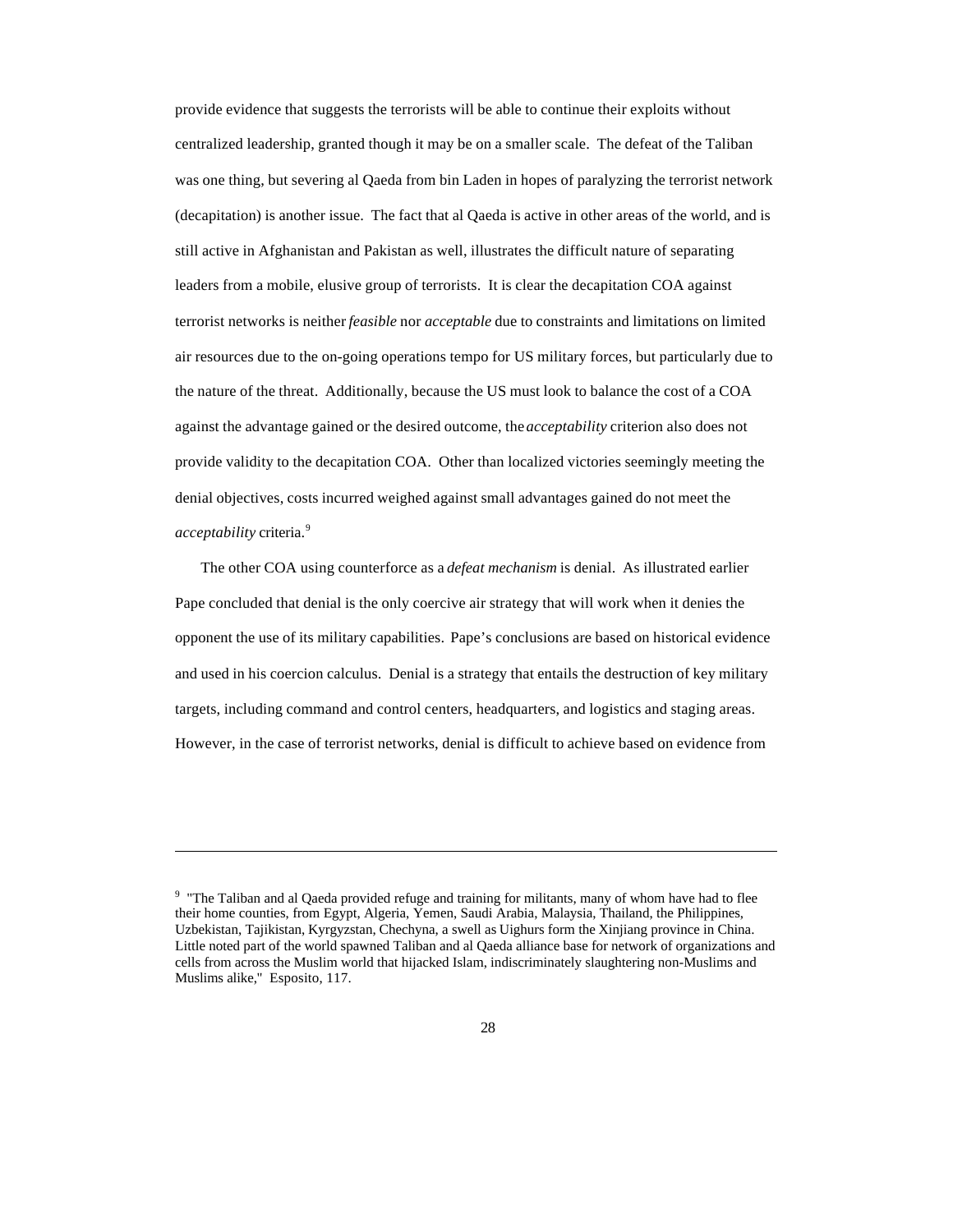previous denial attempts, namely the 1983 Bekka Valley strikes against Hizballah and the 1998 cruise missile strikes against bin Laden and al Qaeda.<sup>10</sup>

In 1983, President Reagan ordered retaliatory strikes against Hizballah in response to numerous terrorist attacks, particularly the Marine barracks bombing in Beirut and a US F-14 flying reconnaissance over the Shouf Mountains being fired upon by a terrorist controlled surface to air missile. The targets the US selected were terrorist related, but the mission was a disaster. The US lost two aircraft and had one airman captured, and most targets were of little consequence. Terrorist leader Hussein Musawi soon developed a reputation of being a mastermind terrorist, much like bin Laden today, and did more to increase the popularity and, in terrorist eyes, the legitimacy of their actions. The difficulty of coercing terrorists became evident, in this case using denial strategy. The similarities of this 1983 operation to contemporary issues allows one to deduce that 1983 provides evidence that coercive denial using airpower will not work against terrorist networks. Coercion requires the target to change its behavior based on either anticipated gains or losses. Terrorists, in this sense, will not concede anything until their ultimate aims are met, which in turn requires the US to employ military power for destruction rather than the limited aims of coercion. Another episode of denial that failed against the networks occurred in 1998 under President Clinton, called Operation Infinite Reach, and ironically was executed against bin Laden and al Qaeda.<sup>11</sup>

<sup>&</sup>lt;sup>10</sup> See Rob de Wijk; "The Limits of Military Power;" (The Center for Strategic and International Studies and Massachusetts Institute of Technology; *The Washington Quarterly*, 25:1, pp 75-92. Winter 2002); available from http://www.twq.com/02winter/dewijk.pdf; Internet; accessed 30 Jan 03. Wijk adds that "In the case of unconventional warfare, however, the number of high-value targets is extremely limited; therefore, there is little to bomb. Consequently, the only strategy that can be successful is a military strategy of control, which requires search-and-destroy missions using land forces such as SOF reinforced by specialized forces and airpower, but as argued earlier, the United States and its allies have very limited capabilities in these areas."

<sup>11</sup> For a brief discussion of the Bekka Valley operation, see Mark T. Damiano, *Employing Aerial Coercion to Combat Terrorism: Recommendations for the Theater CIN;*. Appendix A; Research Paper; Naval War College, Newport, RI; Joint Military Operations Dept. (Stinet DTIC. 04 Feb 2002); available from http://handle.dtic.mil/100.2/**ADA400937**; Internet; accessed 3 Feb 03. For a discussion on coercion in relation to complete military defeat, see Schelling, 15.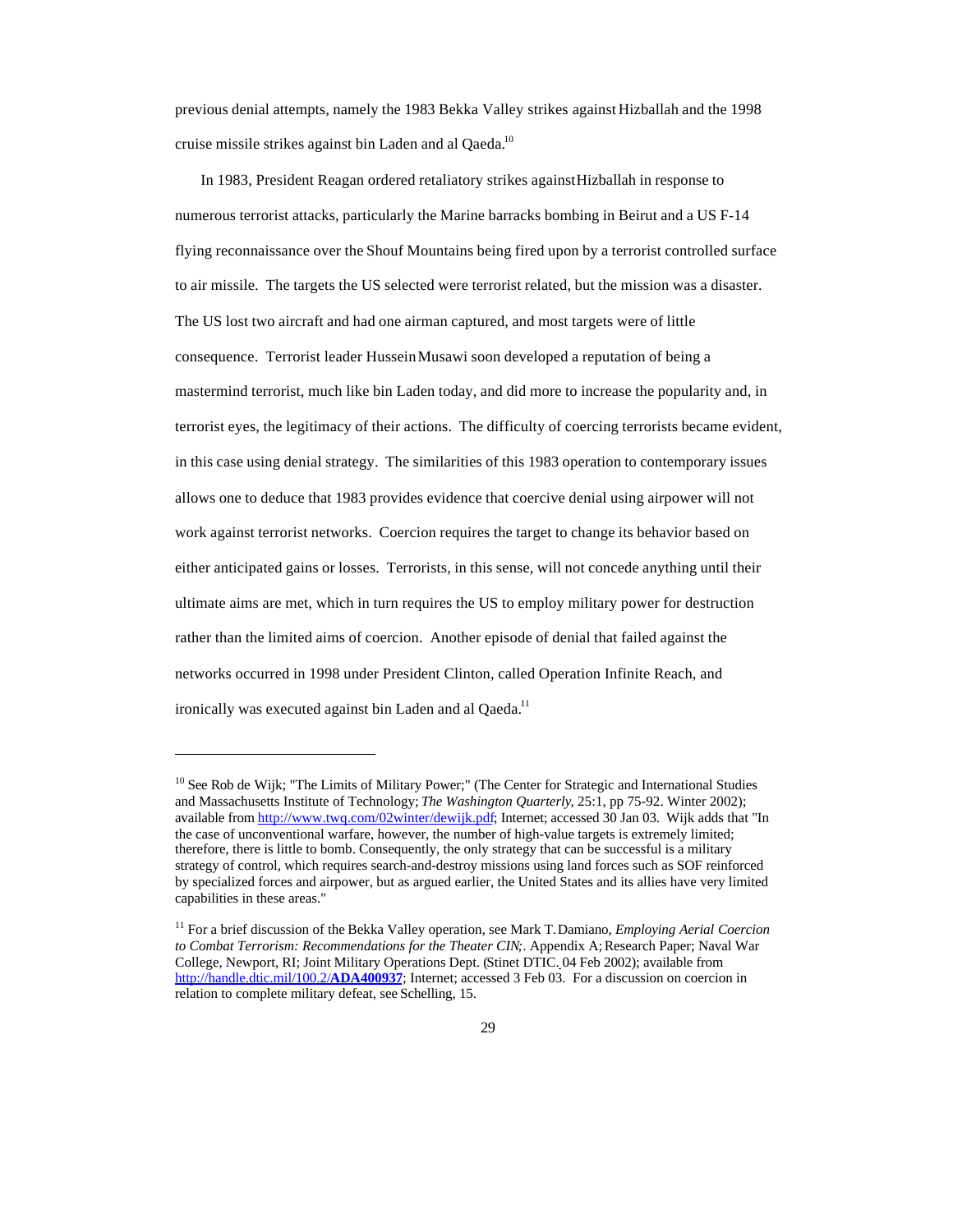Operation Infinite Reach was conducted in retribution for US Embassy bombings in Kenya and Tanzania using airpower in the form of cruise missiles. The targets were al Qaeda training camps south of Kabul, Afghanistan, and a suspected chemical weapons plant in Khartoum, Sudan. Although the missile strikes destroyed numerous terrorist camps and did much to damage the operational capability of al Qaeda, there is no reason to believe bin Laden and the terrorist network was coerced in any way into changing their behavior, the obvious evidence being the USS Cole and 9/11, among others. Operation Infinite Reach did little for coercion, and similar to the 1983 attacks, provides evidence that denial will not work against networks.<sup>12</sup>

Even though denial in these situations may be *feasible*, they are not *acceptable* for several reasons. First, the US had to violate sovereign airspace to execute these missions, for example Pakistan in 1998. This is one area that will continue to be a problem if the US sticks to international norms and honors the sovereign airspace of nations. Failing to do so creates questions of legitimacy to US operations. Second, collateral damage also creates problems for the US, since there is no guarantee innocent civilians will not become casualties. Severe unintended consequences can arise if an errant bomb destroys targets that either were not intended or planners failed to account for second and third order effects. Third, many US operations are unilateral, and without international support legitimacy, in the eyes of the world, becomes suspect. For these reasons, and the fact that it did not work in the past, denial does not meet the *acceptability* criteria for a COA employing airpower for coercion.

<sup>&</sup>lt;sup>12</sup> See Damino, Appendix C. Campbell and Flourney assert also that the Cruise missile attacks on training camps in Afghanistan and the assault on the drug manufacturing factory in Sudan were high profile gambles that did not have the desired effect once the rubble cleared. This attack was President Clinton's response to the first bin Laden attack on the World Trade Center, 15-16. See also Wijk: "In response to the bombings of the U.S. embassies in Kenya and Tanzania, the United States intervened unilaterally—and without a UN Security Council mandate—in Sudan and Afghanistan in August 1998. The U.S. goal was to strike a blow against bin Laden's alleged terrorist network."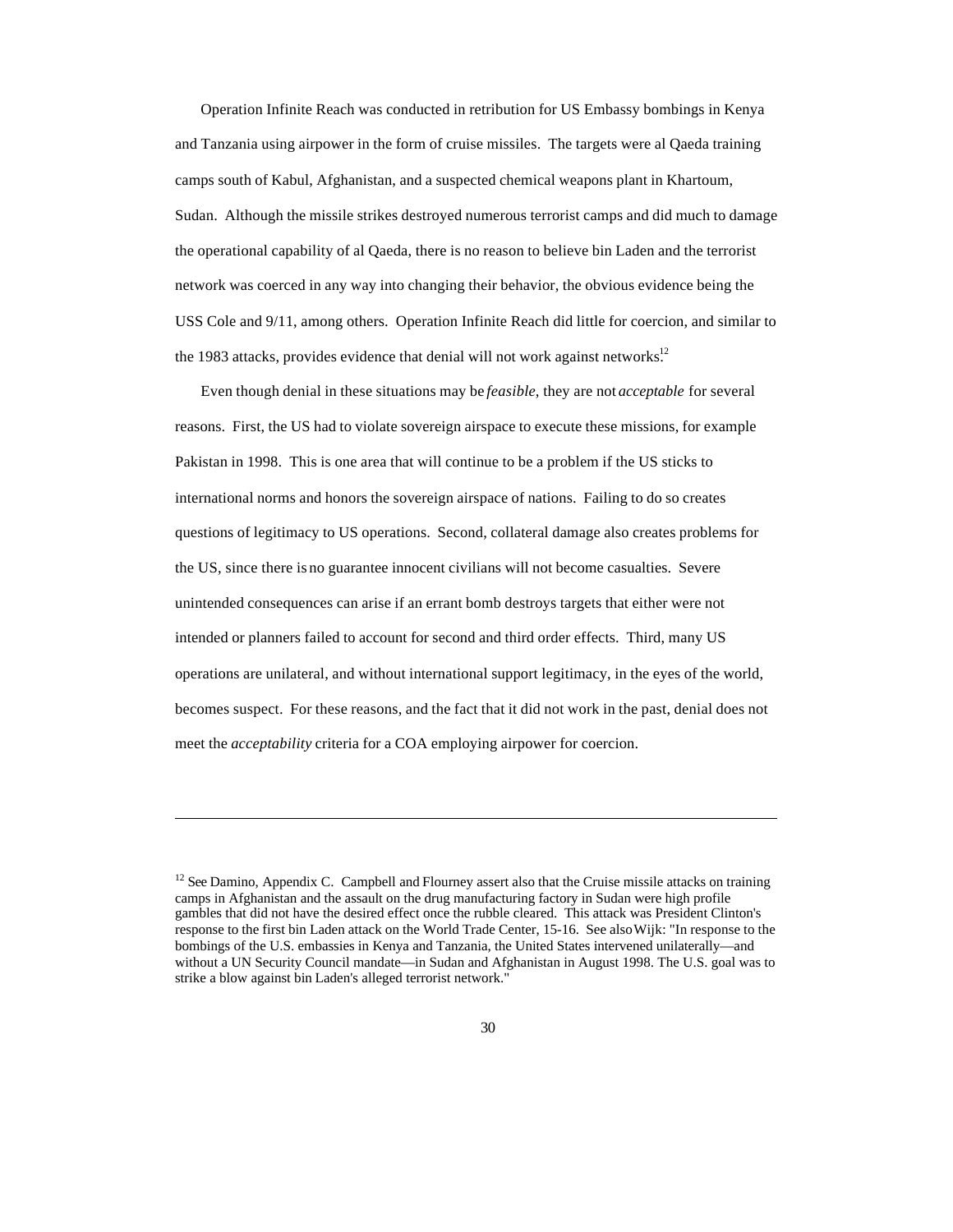The countervalue strategies, punishment and risk, are problematic, whether one considers them countercivilian strategies or countervalue strategies. In this monograph they are treated as countervalue and include not only civilians, but also anything the leadership or government may hold dear, whether it is economic, religious, cultural, or diplomatic standing in the world. In short, anything that could be targeted, other than military or combat forces, that could potentially bring about a desired change of behavior. However, with no regard for themselves and the religious zealotry demonstrated by members of al Qaeda, there is no reason to believe the terrorists could be coerced using airpower against countervalue targets. In fact, attacks against these types of targets could potentially have the opposite effect.

Terrorists such as bin Laden go beyond classical Islam's criteria for a just jihad, they recognize no limits but their own, and they employ any weapons or means available. "Terrorists reject Islamic law's regulations regarding the goals and means of a valid jihad (that violence must be proportional and that only the necessary amount of force should be used to repel the enemy), that innocent civilians should not be targeted, and that jihad must be declared by the ruler or head of state."<sup>13</sup> Though countervalue targets could *feasibly* be taken out by the US in an operation practically anywhere, depending on forces available, it is a nonsensical approach if these targets provide value to innocents as well as terrorists. With proportionality disregarded and civilians fair game for attack by al Qaeda, the cost of countervalue targeting becomes prohibitive for *acceptability* as a valid COA. It is not *acceptable* for the US to target innocent civilians, and many targets terrorists would hold with high value, such as mosques or any other religious site, are not legal, legitimate, acceptable targets. Terrorists cannot be coerced using countervalue *defeat mechanisms*.

In summary, terrorist networks present planners with unique problems, particularly attempting to coerce using invalid COAs that will not work. These COA's are not valid when

 $13$  Esposito, 157.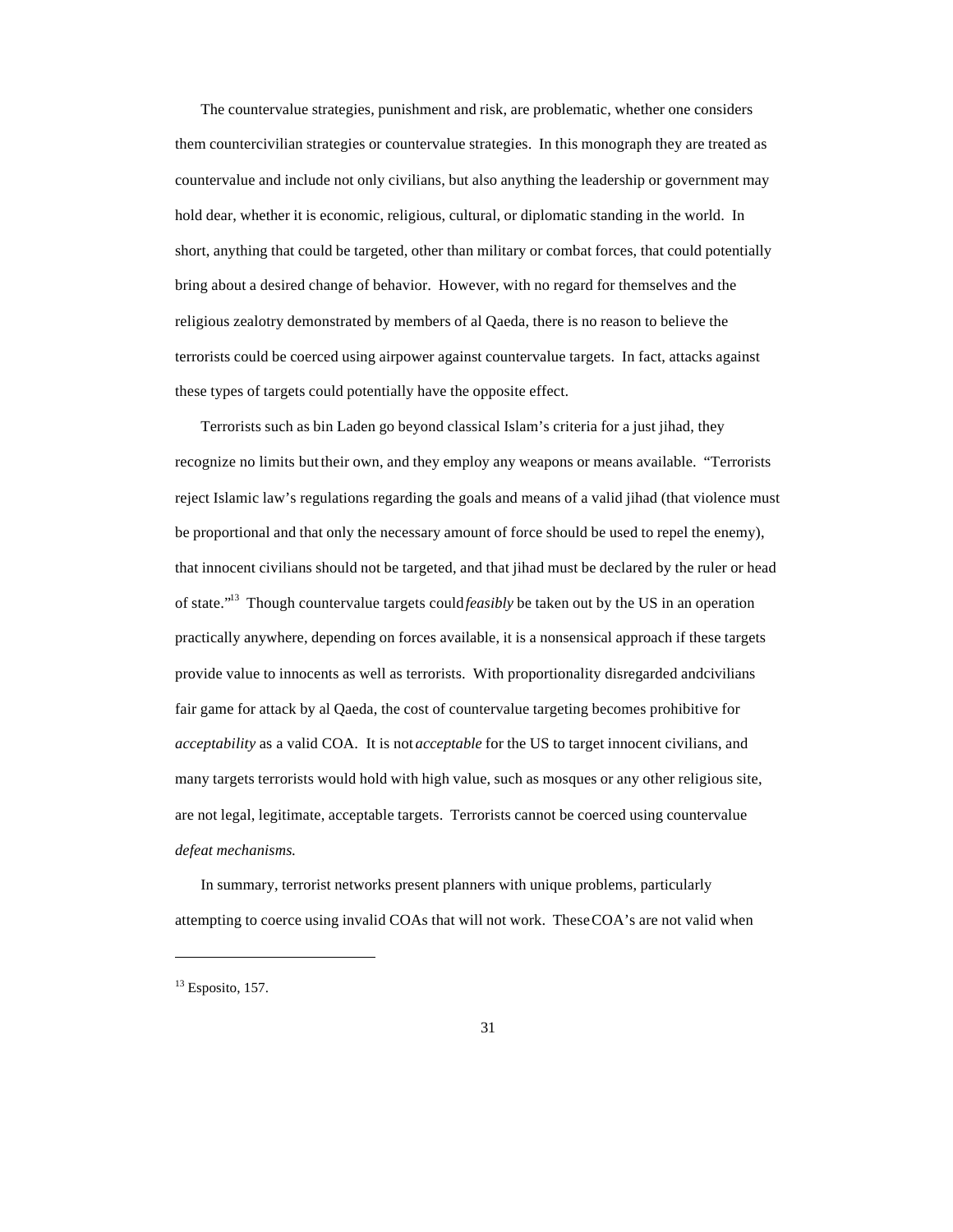tested against *Joint Publication* criteria of *feasibility* and *acceptability*. Decapitation will not work, denial is not *acceptable* partly due to issues of sovereignty, collateral damage, and legitimacy, and the countervalue strategies of punishment and risk offer noacceptable alternatives. However, the nations that harbor terrorists are a different story.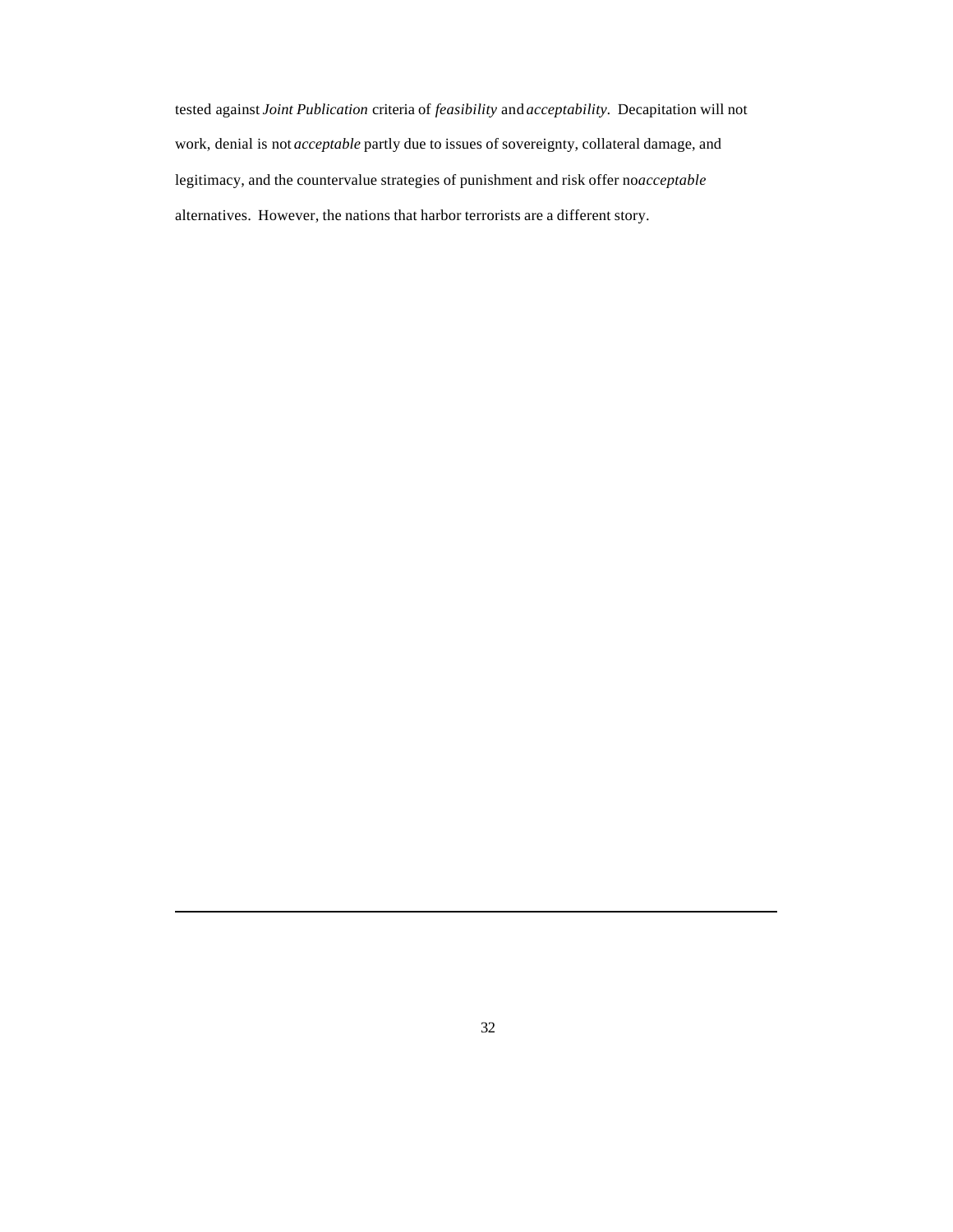#### **CHAPTER 4**

### **REGIMES OF NATIONS THAT HARBOR TERRORISTS**

Nation states that support or harbor terrorists present air planners with a more familiar problem dealing with COAs to fight terror than do terrorist networks. In contrast to terrorist networks, these entities provide identifiable, tangible borders governed by individuals or groups generally recognized by the international community. There are identifiable government entities to deal with, to coerce, and tangible targets to attack. Many are considered failed states, such as Afghanistan, but others that either harbor or support terrorists, such as Iraq or North Korea, are rogue regimes controlled through dictatorships. The nation states that support terrorism are identified as targets by the Bush administration because state sponsorship remains a serious problem. Additionally, these states are referenced as targets because they are easier to identify and attack than the more elusive terrorist groups, and they provide an indirect approach to targeting to the terrorist networks. For these reasons finding coercive COA's that are both *feasible* and *acceptable* will potentially be less difficult than is the case with terrorist networks. Previous attempts at coercion against nation states using airpower provide historical support for planners who choose counterforce or countervalue *defeat mechanisms* as their strategy.<sup>1</sup>

The Bush administration has made it abundantly clear that rogue nations that harbor terrorists will be held accountable. The rhetoric is precise and direct, but may create a somewhat problematical situation for planners differentiating strategies against failed or semi-failed states or dictatorial regimes that sponsor terrorism. Secretary of Defense Donald Rumsfeld echoed

<sup>&</sup>lt;sup>1</sup> See Pitts, *Limits of the Military Metaphor*. Experts disagree sharply about Iraq's role in terrorism, and the debate continues throughout the international community today. "The best evidence is that Iraq routinely uses violence against its opposition overseas, but such activity has been limited in recent years—probably both out of fear of US action and the fact that most Iraqi opposition groups in the West and Middle East are heavily penetrated by Iraqi intelligence." Campbell and Flourney, 203. Campbell and Flourney also assert that another key to the organizational success of the jihadist network is the ability to exploit the sanctuary offered by failed nation states. There is no real government that can be called part of the international community. As a result, it is difficult or impossible to exert pressure to expel the terrorists, 42.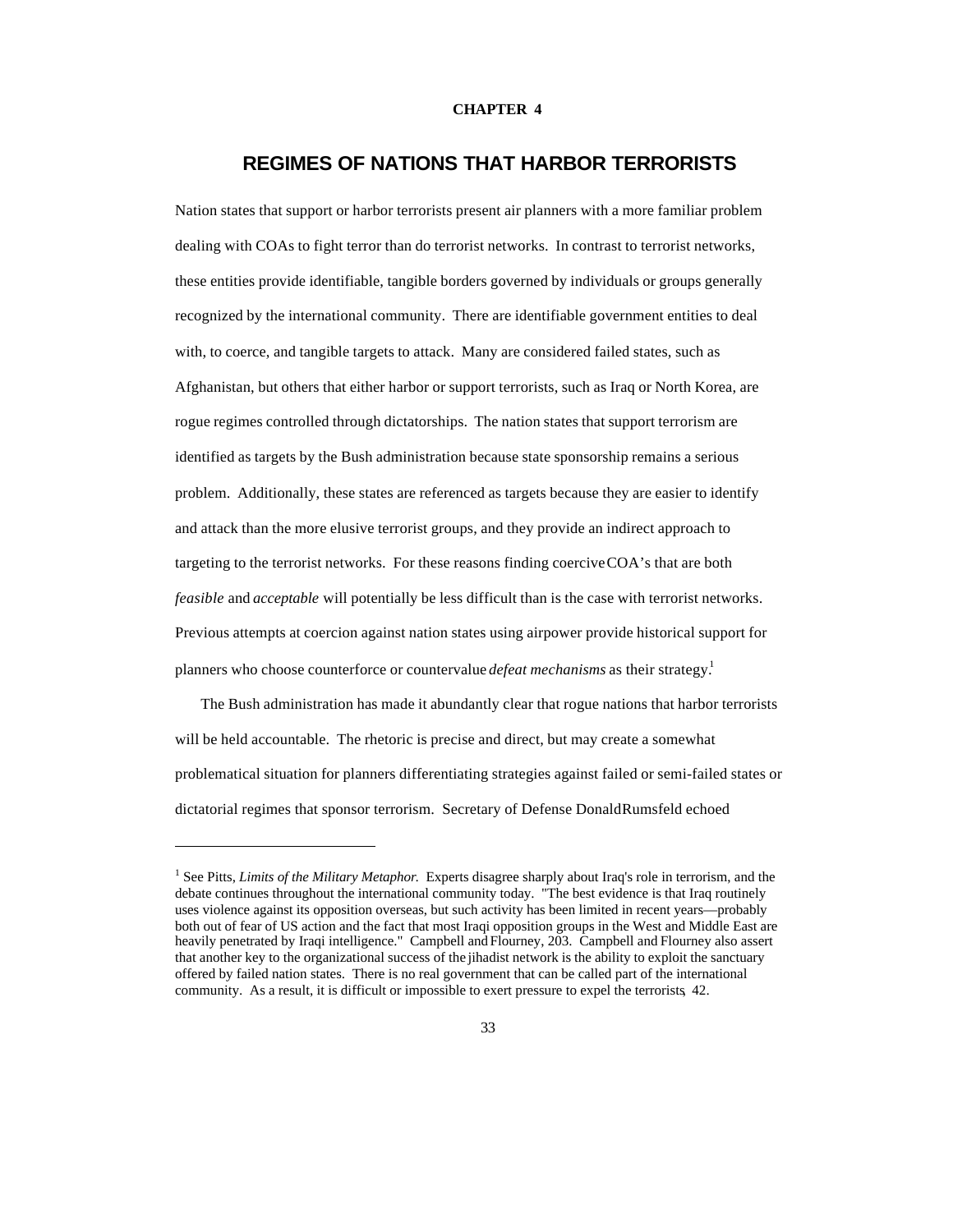President Bush's sentiments that the US must "deny our enemies sanctuary, making sure they know that no corner of the world is remote enough, no mountain high enough, no cave or bunker deep enough, no SUV fast enough to protect them from our reach."<sup>2</sup> The intent is admirable and there should be no doubt that the US will fight this war to the fullest. However, the problems of *feasibility* and *acceptability* come into play in certain areas of COA selection regarding coercion.

Obviously not all situations will allow isolated attacks that coerce such as the Libyan raid in 1986. An extended air campaign could be required and thus *feasibility* would become directly tied to time, operations tempo, and the competitive nature of requests for air assets. However, although *feasibility* normally will not be an issue, *acceptability* issues still create problems. To be successful, the COA that the US chooses must attempt to coerce through attacks that the targeted regime determines are prohibitively costly, either through countervalue or counterforce *defeat mechanisms*. Successful coercion requires that the targeted regime must realize that the increase in the cost of resistance is too high, raising certainty that these costs will be suffered, and lowering the benefits of continued resistance, or reducing the probability of success. To achieve *acceptability*, the US must look to balance the cost of a particular COA against the advantage gained or the desired outcome. Regardless, the resolve of the administration to hold nations that harbor terrorists accountable for their actions is clear. The President stated in the 2002 State of the Union Address that North Korea, Iraq, and Iran constitute an "axis of evil" and that the price of indifference towards these nations would be catastrophic. Their continued quest to acquire

<sup>2</sup> Donald H. Rumsfeld; *Remarks to The National Defense University*, (31 Jan 2002. EmediaMillWorks); available from http://www.shadowyproblems.com/openduringfreedom/rumsfeldfightingmodernwar.htm; Internet; accessed 6 Nov 02. Wolfowitz continued the rhetoric during his remarks at the Munich Conference: "Facing that danger, countries must make a choice. Those that stand for peace, security and the rule of law—the great majority of countries in the world—stand united with us in this struggle between good and evil. Those countries that choose to tolerate terrorism and refuse to take action—or worse, those that continue to support it—will face consequences. As President Bush said last Tuesday, "Make no mistake about it: If they do not act, America will." Nations cannot afford to act like those neutral nations 60 years ago, of whom Winston Churchill so acidly observed: "Each one hopes that if he feeds the crocodile enough, the crocodile will eat him last."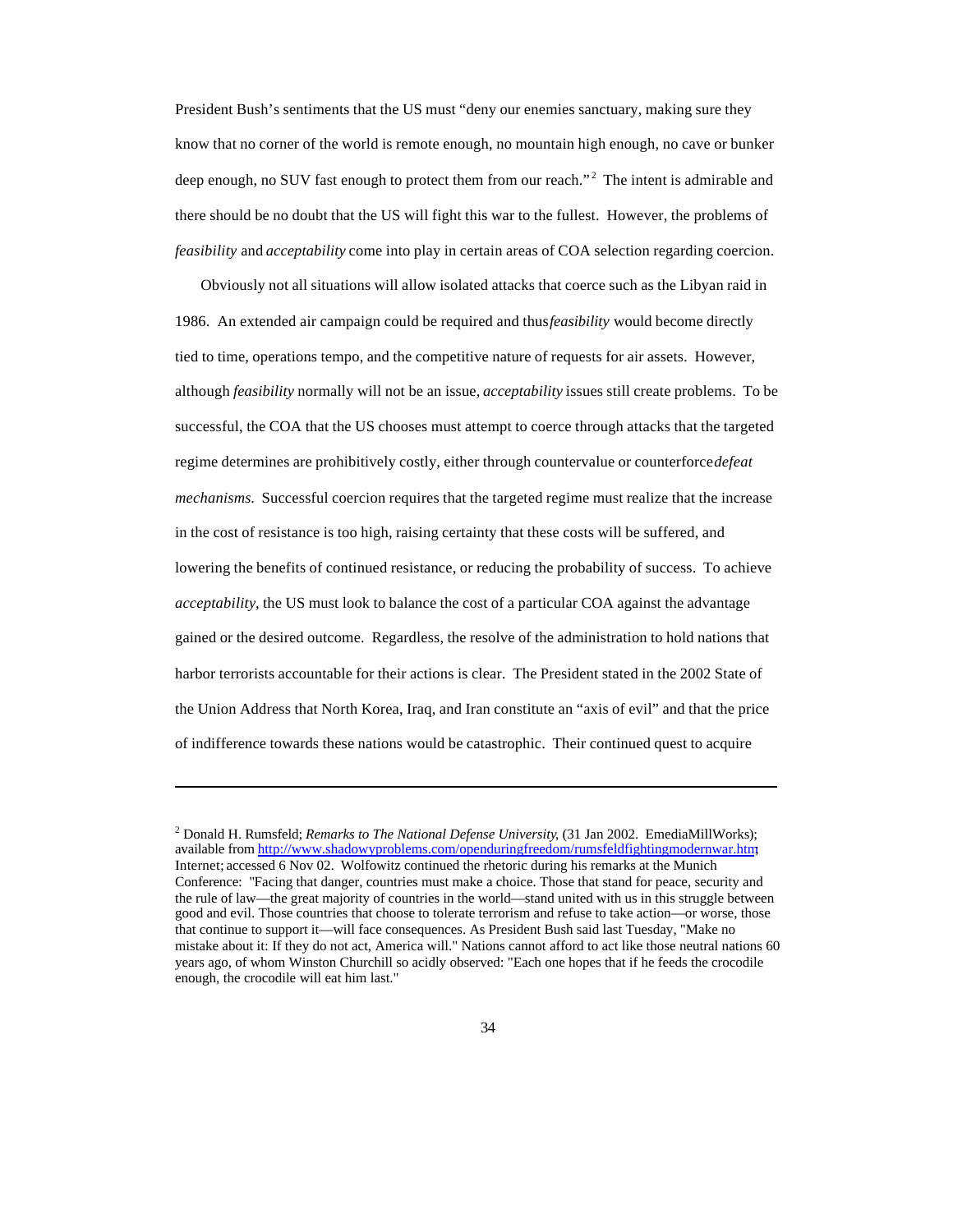weapons of mass destruction present a grave and growing danger, particularly since they could provide terrorists with weapons that could match their hatred. This could potentially be far more catastrophic than 9/11. The President emphasized that our second goal "is to prevent regimes that sponsor terror from threatening America or our friends and allies with weapons of mass destruction. Some of these regimes have been pretty quiet since September the  $11<sup>th</sup>$ . But we know their true nature."<sup>3</sup>

However, many of these nations throughout the Third World have become ungovernable, with transnational entities playing international politics, and a breakdown of community and legitimacy assaulting the state centric model, with loyalties coming from psycho-social borders rather than traditional geographic borders. However, the Bush doctrine probably needs to be narrowly and carefully interpreted. There is little desire to open up a broad scale war with simultaneous attacks against all the other states on the State Department's list of states sponsoring

<sup>3</sup> Bush, *The President's State of the Union Address*. The President went on to identify the infamous "axis of evil" and stated: "North Korea is a regime arming with missiles and weapons of mass destruction, while starving its citizens. Iran aggressively pursues these weapons and exports terror, while an unelected few repress the Iranian people's hope for freedom. Iraq continues to flaunt its hostility toward America and to support terror. The Iraqi regime has plotted to develop anthrax, and nerve gas, and nuclear weapons for over a decade. This is a regime that has already used poison gas to murder thousands of its own citizens - leaving the bodies of mothers huddled over their dead children. This is a regime that agreed to international inspections -- then kicked out the inspectors. This is a regime that has something to hide from the civilized world. States like these, and their terrorist allies, constitute an axis of evil, arming to threaten the peace of the world. By seeking weapons of mass destruction, these regimes pose a grave and growing danger. They could provide these arms to terrorists, giving them the means to match their hatred. They could attack our allies or attempt to blackmail the United States. In any of these cases, the price of indifference would be catastrophic."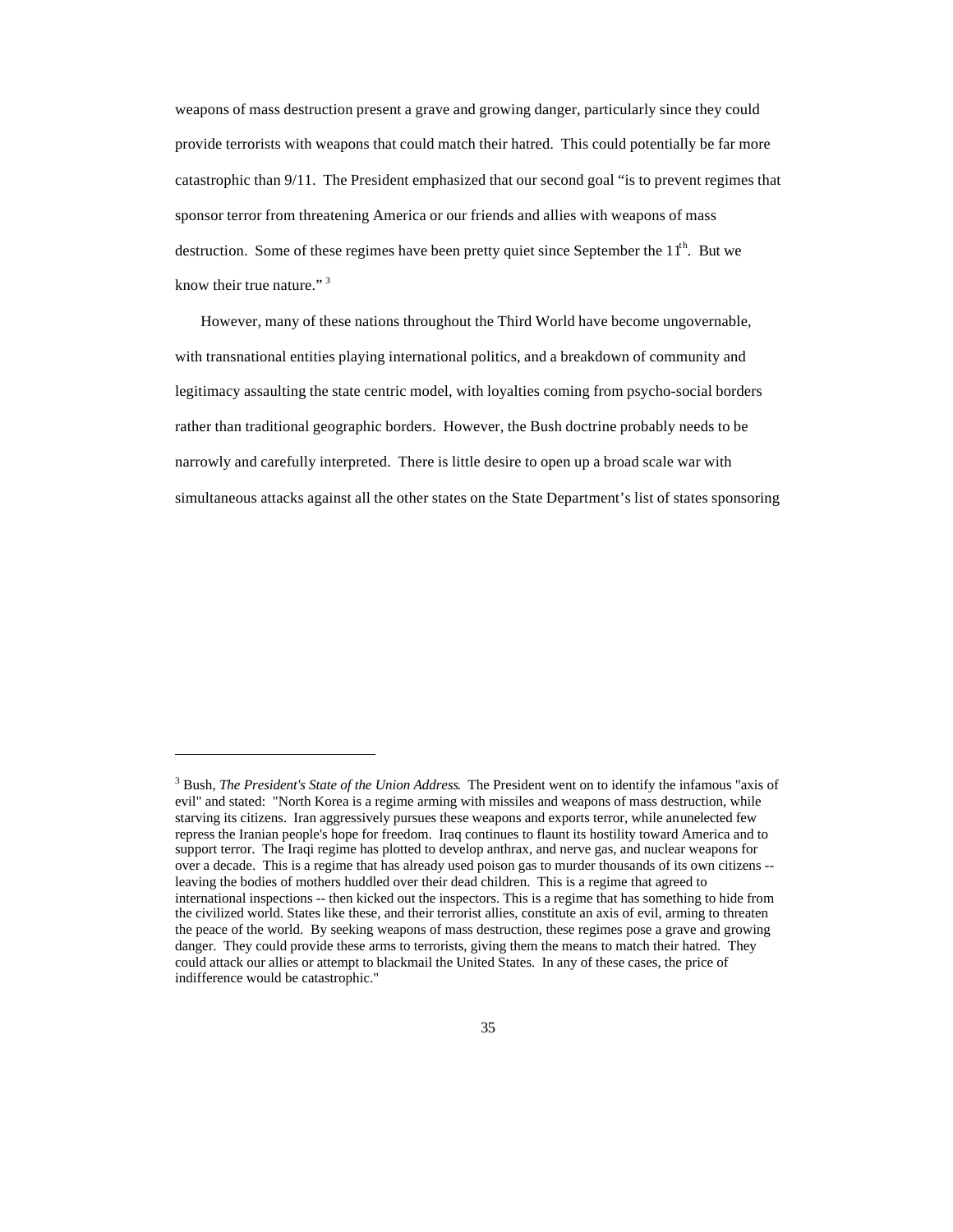terrorism, including North Korea, Cuba, Syria, Sudan, Iran, and Libya.<sup>4</sup> Attacks on some countries that support terrorists could escalate into World War III making the *acceptability* criteria of a coercive COA somewhat tenuous. Targeting the states may be aimed at achieving symbolic public relations benefits and assuaging America's desires for revenge, to fulfill the need to "do something." However, actions against the states harboring terrorists may have adverse international relations and consequences on any emerging alliance, miss the real enemies, provoke escalated terrorist responses, and potentially undermine the primary objective of combating terrorism. These are risks the administration may have to take to execute this part of the Global War on Terror, otherwise *acceptability* criterion cannot be met. These are the decisions that politicians will have to make, and the military planners a*cceptability* concerns will have to remain focused on executing the GWOT according to administration decisions. The cost to benefit ratio must be determined by political, civilian authority. The bombing raid against

<sup>4</sup> See Sloan, *The Changing Nature of Terrorism*. Sloan offers important realities about Third World nations and the increasingly important impact failed nation states are having on our approach to GWOT: "In conjunction with the assertion of traditional loyalties is the increased breakdown of the nation-state as the major entity in international affairs. The state-centric model is now under assault as the superficial loyalty to idealized nation-states, particularly in the Third World, has been replaced either by transnational movements or subnational movements that are rejecting the legitimacy of the arbitrary constructs of states that were largely the result of the imposition of legalistic or physical boundaries of nation-states that ignored the more profound psycho-social boundaries that can bring people together or apart. With this breakdown of community, legitimacy, and order, we are now confronted with the reality that large areas of the world are for all intents and purposes ungovernable and are in effect part of the "...the world's 'gray area' where control has shifted from legitimate governments to new half-political, half criminal powers. The mythic body politic that defined and institutionalized terms of the relations among nations and the politics within states is now being transformed as new players now seek to alter the course of international politics."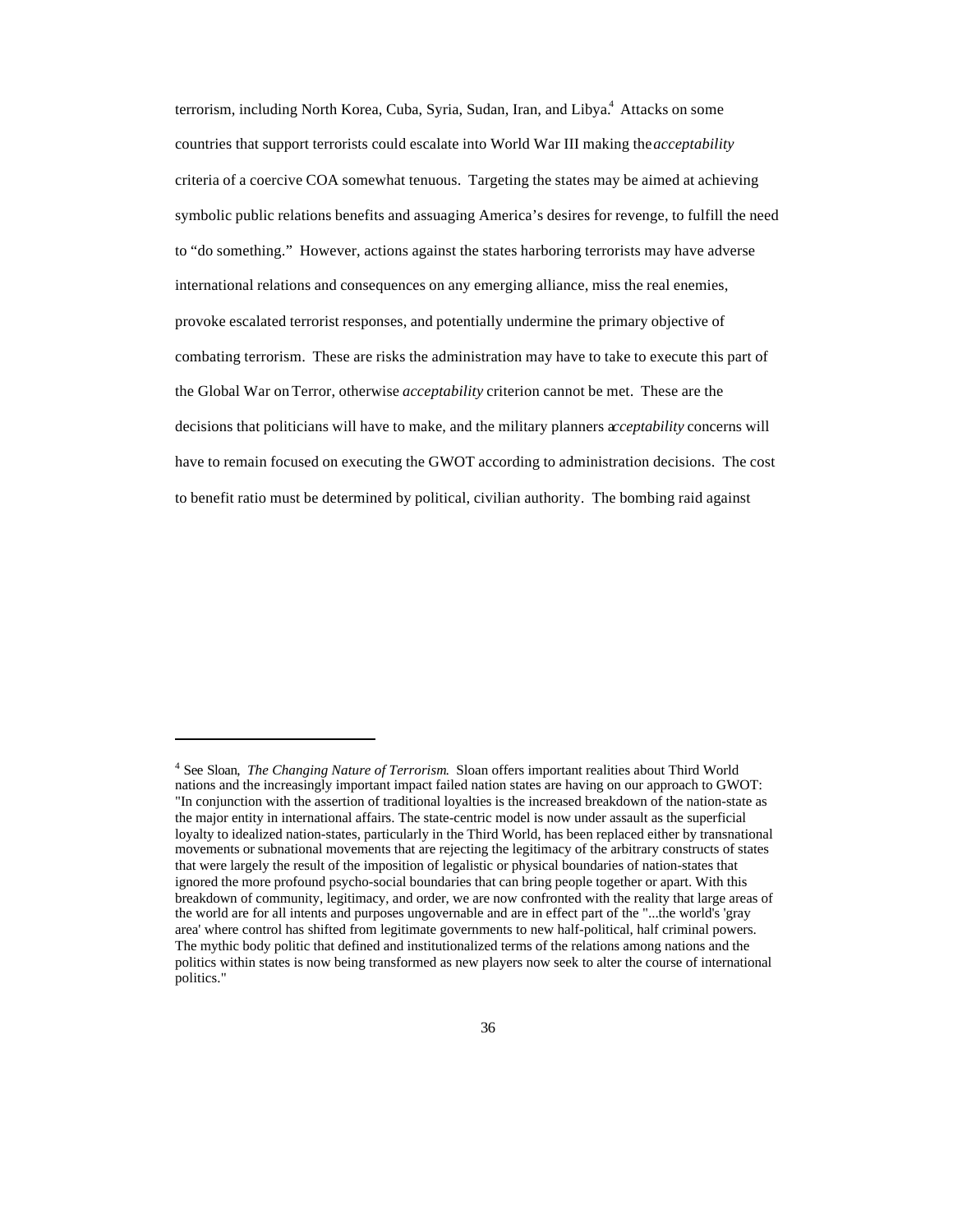Libya in 1986, called Operation El Dorado Canyon, and the 1950 Korean War offer insights into two very different approaches to coercion using airpower as the instrument for success.<sup>5</sup>

Despite the conditions mentioned earlier, the US has not backed down from attacking rogue nation states with dictatorial and despotic leadership in the past. In 1986, the US accused Libya of providing training bases and training for international terrorists. Attacks carried out by these terrorists included the 1972 Olympic Games massacre, embassy bombings, airline hijackings, and the assassination of Egyptian President Anwar Sadat and a failed attempt on President Reagan. The US finally acted after a nightclub in West Germany was bombed killing two US military personnel and wounding 79 other Americans. In retribution, the US attacked Libyan targets in April 1986 to attempt to coerce the regime. The targets planners selected included terrorist training camps and military barracks in Benghazi and Tripoli. The Azizyah military barracks in Tripoli served as a terrorist command and control center as well as Libyan leader Muammar Qadhafi's principle residence. These targets were attacked to "do visible and felt harm" and "send a message" to the Qadhafi regime. The mission was a success as far as destroying targets goes, but did coercion work and compel Libya to change its policies towards supporting terror?<sup>6</sup>

The actual targets selected reflect a desire to deny terrorists future capabilities, and the COA falls into the denial category. Specifically, the goal of this counterforce approach was to destroy

<sup>5</sup> See Pitts, *Limits of the Military Metaphor*. Pitts presents an interesting argument that the doctrine must be carefully and narrowly applied. "The new doctrine against "states that harbor terrorists" is understandable and advisable in these times, but is only likely to increase security if it is carefully and narrowly interpreted and implemented (construed, for example, to require significant active support). Many states "harbor terrorists," not only including states like Iraq, Iran, Syria, Yemen, and Sudan, but also announced or unannounced nuclear powers like Pakistan and India. This is not to mention the terrorists (including those affiliated with bin Laden) active in the U.S. or in allies like the U.K., or Germany. The new doctrine would presumably not open up a state to attack from the world based on the mere presence of terrorists in the state. Attacking some of these states, or several of them at once, would truly risk World War III and perhaps biological or chemical attacks (since according to the CIA a number of the "rogue" nations have chemical and biological weapons), or even a global nuclear conflagration. Anything other than a narrow interpretation of this new doctrine would thus be counterproductive. It would also be eerily reminiscent of the statement of bin Laden himself in 1998, warning that he does "not differentiate between the military and civilians."

<sup>6</sup> Damiano, Appendix B.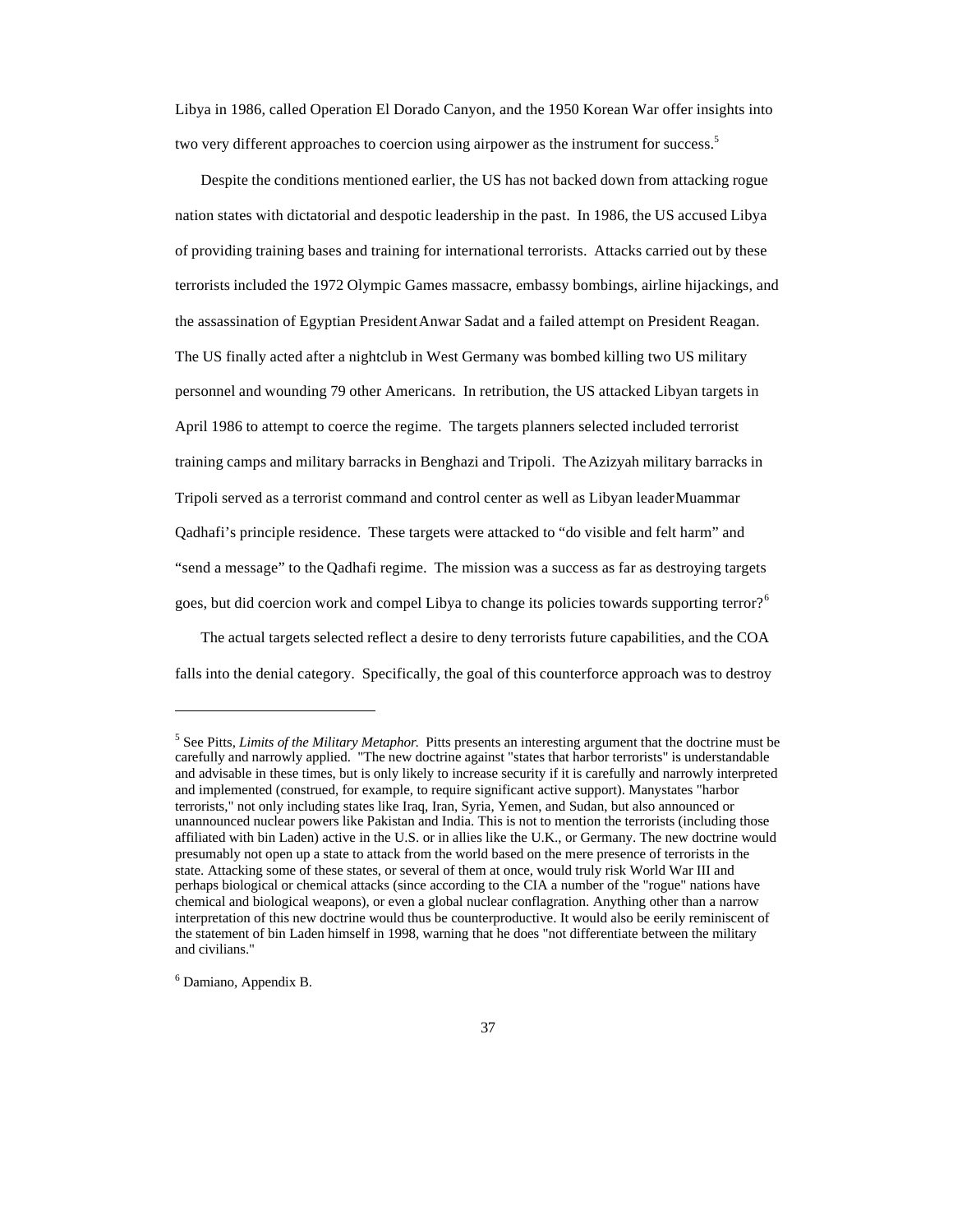some terrorist capability by attacking targets intended to deny them the means to continue terrorist activities on Libyan soil. However, perhaps an unintended consequence of the raid was that Qadhafi's immediate family suffered casualties during the attack. Although planners were aware of this possibility, this unintended result produced the illusion that the attacks were planned more in the countervalue categories of punishment or risk, even though this was not the intended *defeat mechanism*. This persuasively suggests that Pape's all or nothing approach of categorizing coercion into four distinct categories is an incomplete methodology, and the Libyan episode hints that a hybrid approach to coercion can potentially be valuable.

The planned denial strategy against Libya sufficiently met the *feasibility* criterion. The US used forces from the US Air Force and the US Navy to accomplish the raid, and there were no operations tempo obstacles at the time to prohibit attacking Libya. Available forces were in the region and provided the desired amount of firepower, and established resource constraints, timing, and space did not prevent successful COA execution. However, the *feasibility* criterion was directly challenged by French refusal to allow bomber overflight of their airspace. Planners overcame the obstacles caused by the restriction, but the mission would have to be somewhat longer and would require more planning. Despite France's denial of overflight for the raid, the mission was accomplished with one American F-111 lost.

The *acceptability* criterion also made this a valid coercive COA. World reaction to the raid, though mixed, definitely was favorable towards the US. Although the United Nations General Assembly initially condemned the strike, the Security Council vetoed a further attempt at condemnation, and a galvanized world community finally implemented diplomatic and economic sanctions against Libya. The US attacks had justified the cost of the COA when measured against the advantage gained and the desired outcome. The terrorist groups that had been operating in Libya were substantially less active the next two years after the raid, and Qadhafi at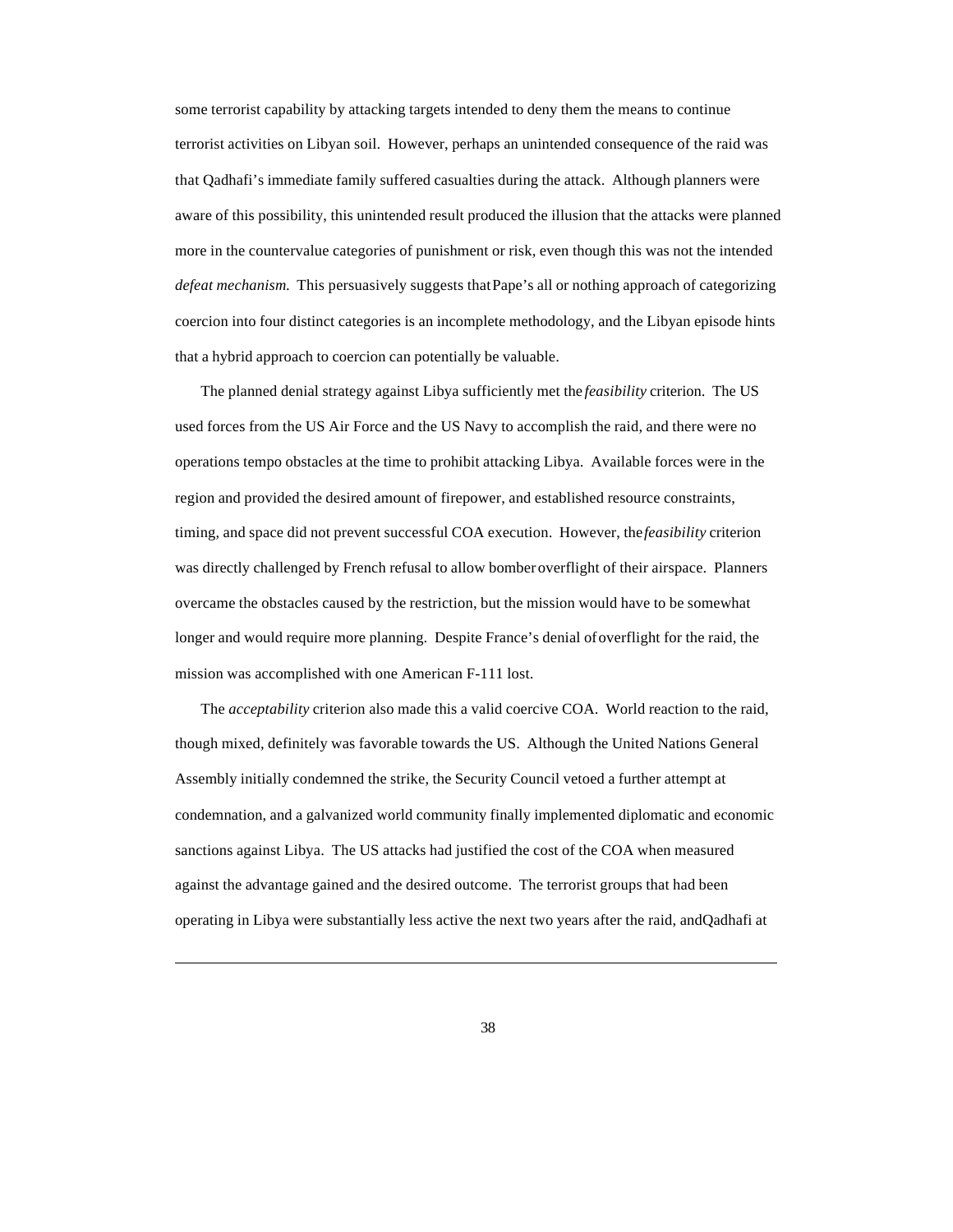the time appeared to sever his links to terrorists and abandon his policy of using them as an instrument of policy. However, some evidence suggests Qadhafi did not totally abandon his involvement in terrorist activities, evidenced by the 1989 Pan-Am Flight 103 bombing over Scotland. In spite of this, this instance of a *feasible, acceptable* COA based on coercive airpower provides strong evidence that airpower can have at least some success against regimes of nation states that harbor terrorists in the GWOT. Accordingly, countervalue and counterforce *defeat mechanisms* should be pursued as a hybrid or complimentary approach to be most effective. A lone countervalue approach could directly threaten the validity of the *acceptability* criterion, leading to a more problematic issue.<sup>7</sup>

The 1950-53 Korean War provides additional insight into using airpower for coercion against rogue, dictatorial regimes. North Korea provides a good case study particularly since it is currently in the spotlight and is part of the President's "axis of evil."<sup>8</sup> The US attempted various coercive strategies throughout the Korean war, including punishment, atomic risk, and denial. However, the country being coerced rapidly evolved to the Communist Chinese rather than North Korea. The early strategy used in 1950 was punishment, as the US bombed North Korean cities and economic nodes, but this was abandoned soon after China entered the war. There was also an attempt to use risk to compel an armistice. The US increasingly signaled that nuclear strikes could occur against Manchurian and North Korean counterforce and countervalue targets, but this approach was given up after moving bombers close to the war failed to persuade the Chinese. Last, a long interdiction campaign, known as Operation Strangle, was intended to deny

<sup>7</sup> See Damiano, Appendix B. Also see Pape's predictions and commentary, *BTW* 52, 355.

<sup>&</sup>lt;sup>8</sup> Conrad Crane points out that the Korean conflict has been called the "Forgotten War," but it has relevance today beyond the fact that North Korea is still a potential enemy. The airpower strategy produced by a combination of political, military, and resource constraints between 1950 and 1953 deserves study by leaders today struggling with similar dilemmas about the best use of the Air Force's destructive power in an uncertain world. Crane, 184.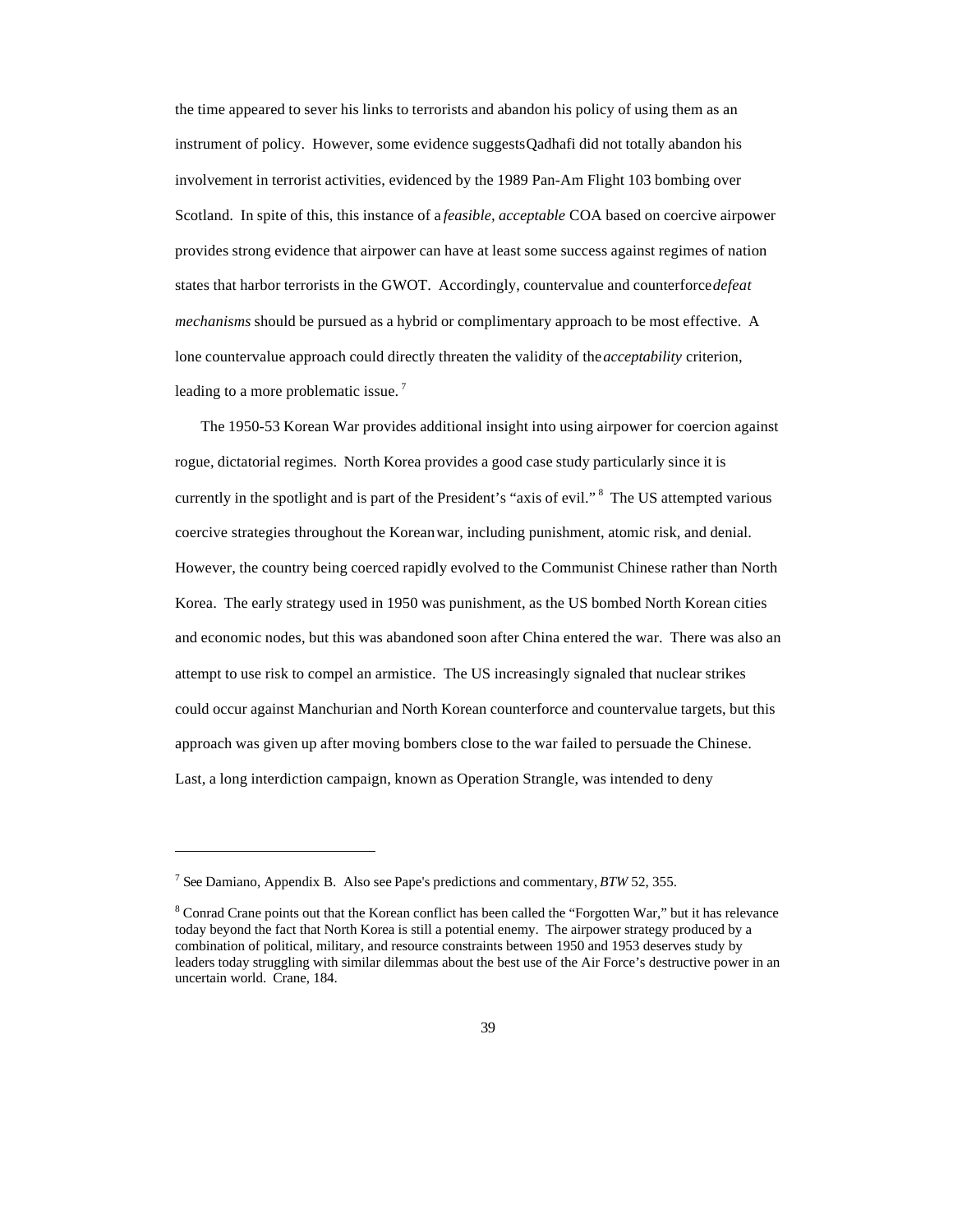Communist forces the ability to hold their positions and force them to negotiate. All three COAs were unsuccessful when considered in isolation.<sup>9</sup>

The attempted punishment campaign, though considered *acceptable* at the time, would be unacceptable today if nothing but civilians were targeted. However, targeting things of value to the population as well as the targeted regime could perhaps be of more utility. Pape declared the punishment strategy a failure because damage inflicted was light and only industrial areas of Pyongyang were gutted by fire bombing and civilian neighborhoods suffered almost no damage. Additionally, both China and North Korea were willing to countenance large civilian costs. Finally, and most importantly, North Korea was not in danger of losing the war after the Chinese intervened.<sup>10</sup> However, later in the war, the US bombed numerous cities and dams in an attempt to compel the communists to accept the armistice, and punishment in this case appeared to contribute to success, despite contemporary concerns about the *acceptability* of this approach.

Conrad Crane, author of *American Airpower Strategy in Korea 1950-1953,* pointed out that airpower had achieved much for General Douglas MacArthur in Korea. Airpower had slowed the initial Communist advance, stiffened UN defense of the Pusan perimeter, helped smash the enemy in the counteroffensive, and wiped out the majority of North Korea's industry. Additionally, unleashing massive air attacks in November 1950 appeared to have crippled or deterred further Chinese intervention. "In fact, the threat of UN air attacks against Chinese troops

<sup>9</sup> See Pape, *Bombing to Win,* 137-173. There are indications that the successes in Japan in WW II had a direct bearing on the strategy the US employed in Korea. "Airpower played a key role in Japan's surrender. LeMay's incendiary campaign, the dropping of the atomic bombs, and even mines laid by B-29s in harbors and waterways were important components of the series of shocks that finally motivated Japanese leaders to end the war. LeMay himself believed that his bombers alone could have ended the war without the atomic bomb and without an invasion, a position generally echoed by the findings of the United States Strategic Bombing Survey (USSBS), a supposedly objective study of the accomplishments of strategic airpower during World War II." See Conrad C. Crane, *American Airpower Strategy in Korea 1950-1953;* (Lawrence: University of Kansas Press, 2000), 14.

<sup>&</sup>lt;sup>10</sup> Pape, *Bombing to Win*, 151-52. Ridgway informed FEAF and naval air units on 13 July, "Desire action during this period of negotiations to exploit full capabilities of air power to reap maximum benefit of our ability to punish enemy where ever he may be in Korea." Crane, 76.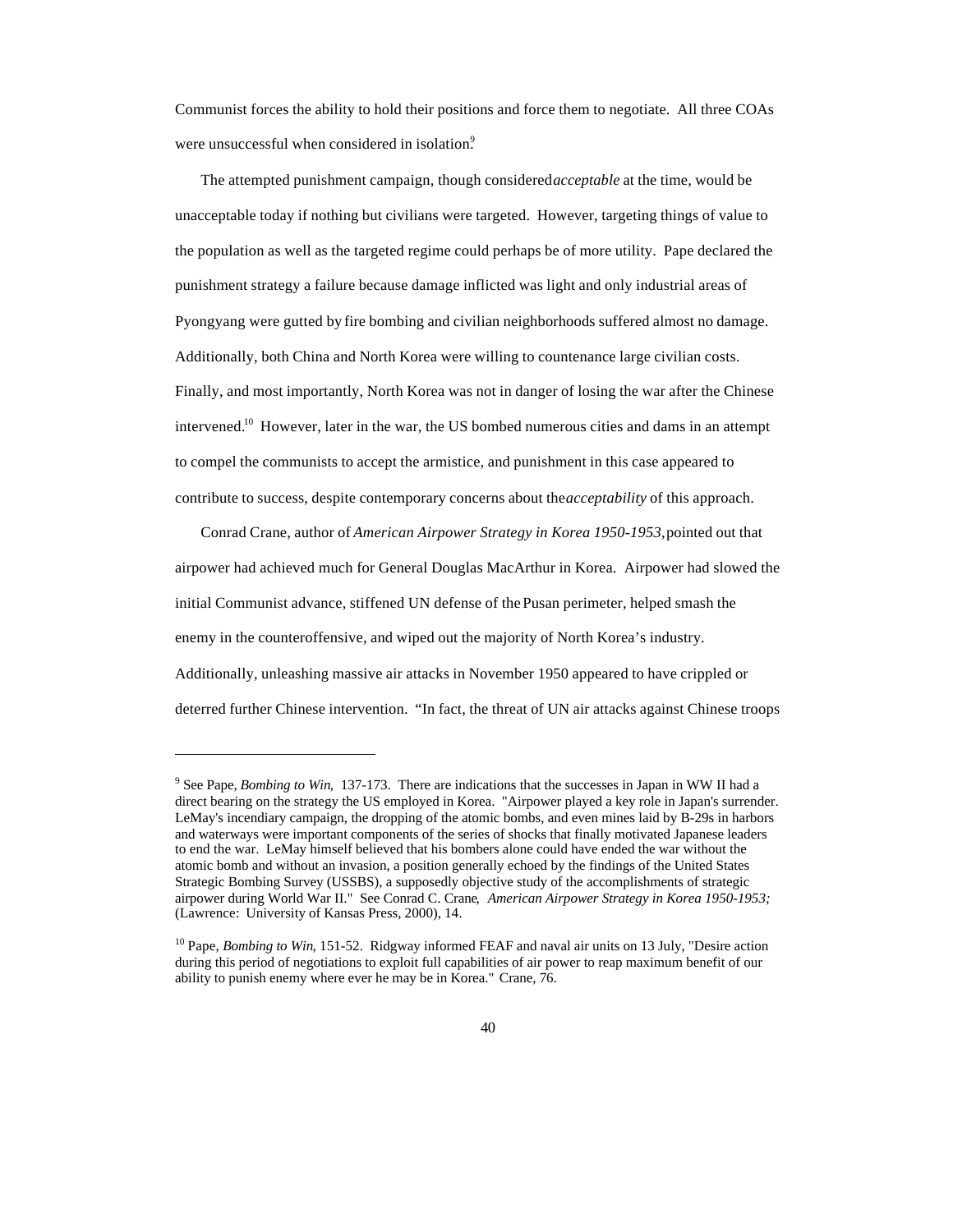and cities had given Mao Zedong and his subordinates pause, and it appears that they did not commit to entering the war until the Soviets promised to provide many planes for the Communist Chinese Air Force and to participate extensively in air defense of the Chinese homeland." <sup>11</sup> Additional correspondence from General Mark Clark, Supreme Commander of United Nations Forces, transmitted through an intelligence report to the Joint Chiefs of Staff supported the contention that punishment was working. The report stated that "bombing was breaking down civilian morale in North Korea. Cities and towns that had been subjected to UN air attacks were "bordering on panic." The report also noted that the North Korean government was afraid that air attacks would motivate many civilians to join UN guerrillas." <sup>12</sup> However, CINCFE had ordered his air forces "to destroy every means of communication and every installation, factory, city, and village" in North Korea, except for Rashin and the hydroelectric plants. General George Stratemeyer, Far East Air Forces Commander, justified these orders to the Bomber Command and Fifth Air Force by stating, "Under present circumstances all such have marked military potential and can only be regarded as military installations.<sup>\*\*</sup> The punishment campaign may have worked against North Koreans due to the personal nature of the punishing attacks, but the

 $<sup>11</sup>$  Crane, 55. General Ridgway asserted that attacks should be scheduled "against targets of military</sup> significance so situated that their destruction will have a deleterious effect upon the morale of the civilian population actively engaged in the logistic support of the enemy forces." He knew that the selection of proper targets to influence enemy decision makers would be difficult, not only for operational reasons, but also because of uncertainty about who those key decision makers were and how their minds worked. Ridgway's initial determination to influence negotiations with airpower had been tempered by his disappointment in the results of the interdiction campaign and early battles with the JCS about bombing Rashin and Pyongyang. Ibid., 116.

<sup>&</sup>lt;sup>12</sup> Ibid., 130-31. General MacArthur also added "I believe that with my air power, now unrestricted so far as Korea is concerned except as to hydroelectric installations, I can deny reinforcements coming across the Yalu in sufficient strength to prevent the destruction of those forces now arrayed against me in North Korea," 40.

<sup>&</sup>lt;sup>13</sup> Ibid., 47. US Air Force Chief of Staff General Vandenberg emphasized that airpower was principally a destructive force, and to be really effective in Korea, "you would have to almost lay waste all of those facilities which would lend themselves toward hiding or storing and stockpiling equipment" in the North. Ibid., 75.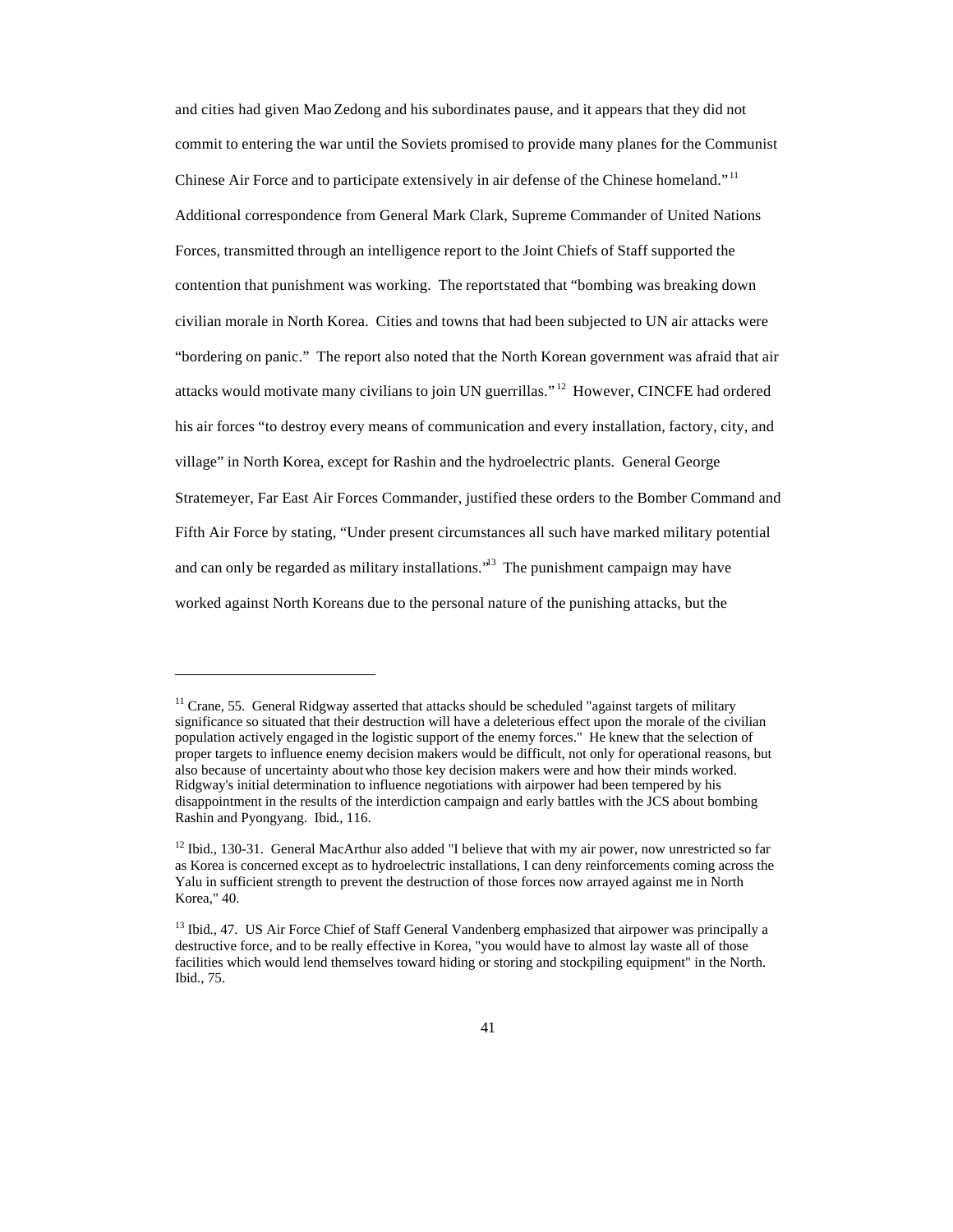Chinese would have required a different *defeat mechanism* for a successful punishment campaign.

The nuclear denial campaign, which was to be carried out against Chinese military targets in both North Korea and China, was never executed because the armistice was signed in 1953 before the campaign was to be carried out in 1954. The attacks would effectively constitute nuclear denial strategy, and conventional denial would have been too costly. Earlier attempts at conventional denial were carried out through the interdiction campaign, but were unsuccessful when considered in isolation. What all this suggests is that no one particular coercive strategy can be deemed successful, but the fact is the communists were compelled to sign the armistice in the summer of 1953.<sup>14</sup> Although the COA's selected were *feasible* and *acceptable*, the outcomes of the strategies have mixed indicators of success or failure. The *feasibility* criterion was met with adequate airpower made available to the effort. However, the *acceptability* criterion hinged on world opinion and international reaction, just as it did in the Libyan case and predictably in all future cases. The impervious nature of fire bombing cities and threatening nuclear strikes for either denial, risk or punishment vividly illustrate the political sensitivities that must be overcome to successfully meet the *acceptability* criterion.

This conclusion supports the assertion made earlier that administration officials will have to balance the cost of coercion attempts against the goals achieved. This is a major issue air planners will have to grapple with when planning coercive strategies—COA's that are *acceptable* in US eyes may not be *acceptable* to the rest of the world. The dilemma then becomes a question of need- how far will the US go, and how much will it risk, to execute its war on terror against

<sup>&</sup>lt;sup>14</sup> In February, Clark again asked for permission to conduct preemptive strikes against CCAF bases in Manchuria, but the JCS remained reluctant to grant it because of the political fallout. Apparently Eisenhower would change this in 1954 to execute his nuclear denial strategy. Ibid., 157. On 29 August the "All United Nations Air Effort," involved more than 1,400 sorties and had a special purpose: "to achieve psychological benefit from our ability to punish the enemy through airpower" during the Moscow Conference between the Chinese and Russians. Smart also scheduled additional attacks on targets in the far northwest of the peninsula to further "display the effect of our air power" to the attendees. Ibid., 123.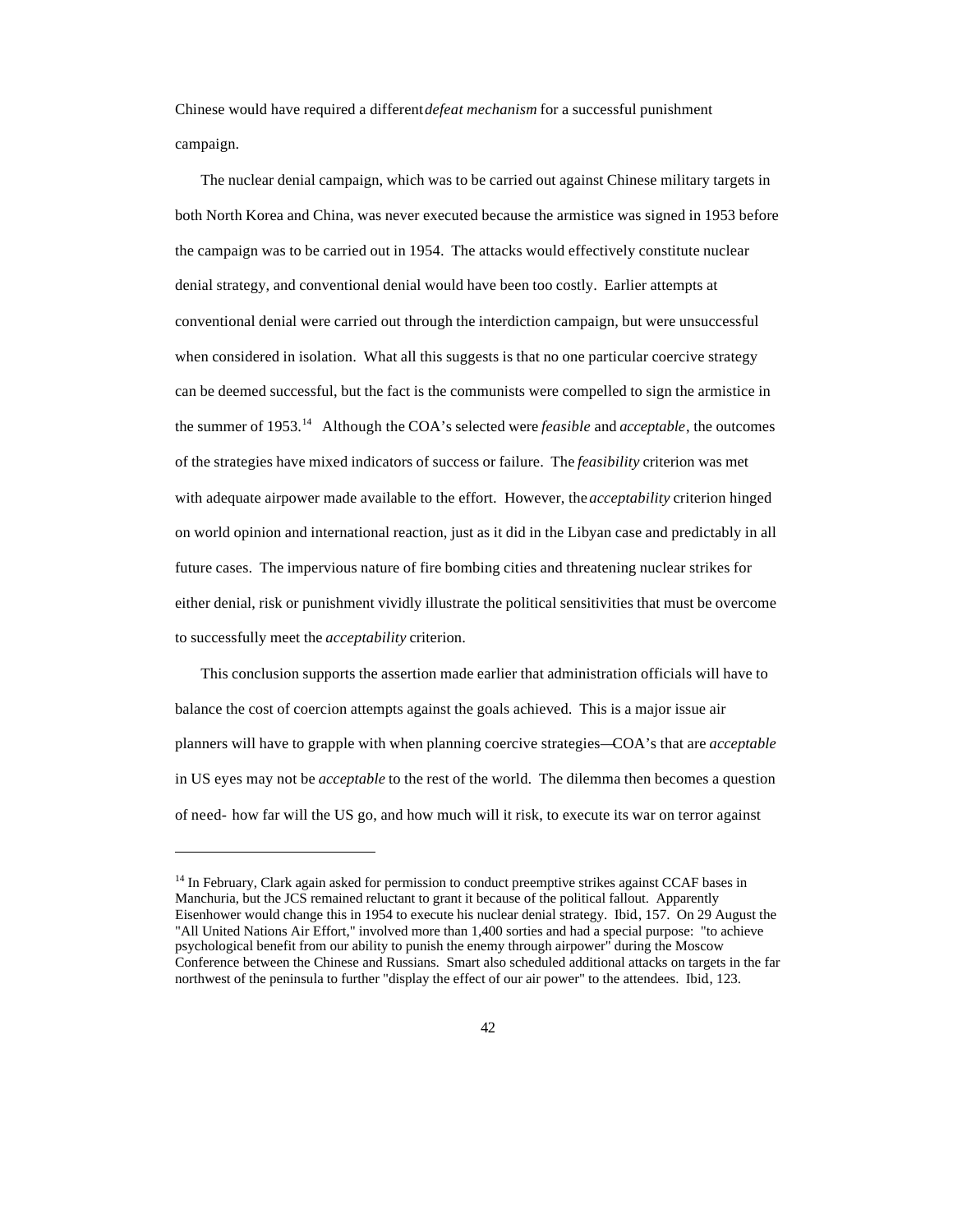nation states that harbor terrorists? This appears to be a gray area right now, but another terrorist attack on US soil with devastating effects like 9/11 will undoubtedly bring out the full wrath of the American arsenal. The *acceptability* criterion may thus become a 'unilateral' consideration, since the goals will potentially become near unlimited.<sup>15</sup>

Desert Storm is the only existent attempt at decapitation and therefore offers a single data point for study. Although the results of Desert Storm are well known, the *defeat mechanism* employed for the decapitation strategy was counterforce, and Col Warden's intent was to isolate the leadership and cause strategic paralysis. However, it is impossible to claim this as the only reason Saddam Hussein withdrew his forces from Kuwait. Undoubtedly, the denial campaign waged later in the war against Iraqi fielded forces was at least as successful in coercing the Iraqi's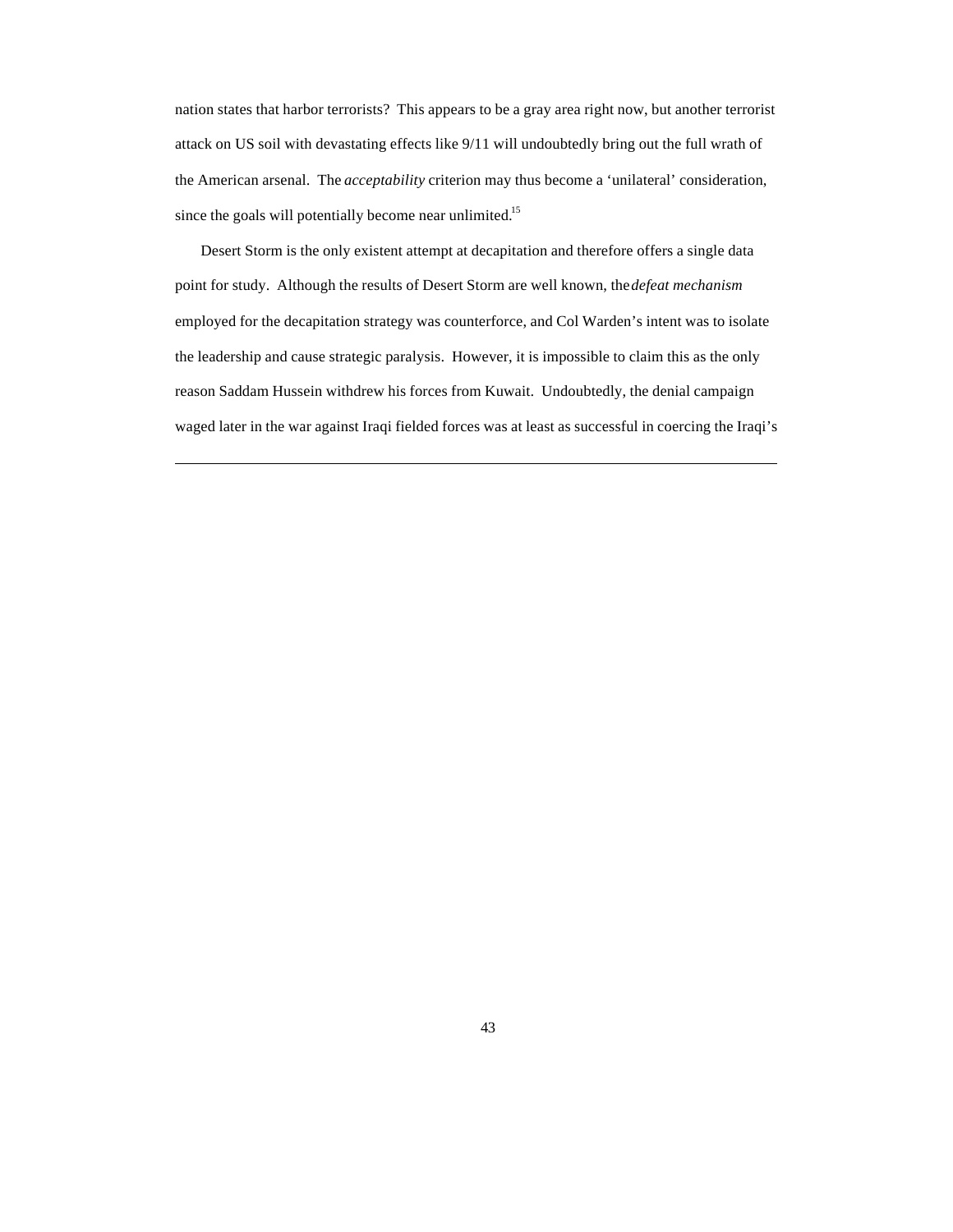to withdraw from Kuwait.<sup>16</sup> The decapitation COA will normally be both *feasible* and *acceptable* and therefore provide a valid option to planners. However, the result is more unpredictable than other approaches, and would appear to be more suited as a part of a hybrid approach when combined with other COA's.

<sup>&</sup>lt;sup>15</sup> General Weyland conveyed his approval of the coercive success of airpower: "It also was an important component of the punishing air attacks that were the primary UN offensive strategy the last two years of the war; despite determined enemy efforts to challenge UN air superiority, it was, in his view, what finally compelled the Communists to accept the armistice." Ibid., 172. In terms of unlimited airpower, General LeMay had determined that "the incendiary bombs and warning leaflets he had dropped on Japan provided the inspiration of his ideal model for winning wars with airpower. As with the dam raids in 1953 just before the armistice, the LINEBACKER II B-52 attacks on North Vietnam shortly before the signing of the Paris Peace Accords appeared to justify the utility of unrestricted air attacks in a limited war to those who advocated them." Ibid., 181.

<sup>&</sup>lt;sup>16</sup> Wijk, *The Limits of Military Power*. Additionally, in attacks conducted against Iraq years later, such as Operation Desert Fox, the United States and the United Kingdom carried out bombing raids to coerce Saddam Hussein into compliance with UN desires. The military action was meant as retribution for Saddam Hussein's obstruction of the UN Special Commission's inspections of Iraq's development of weapons of mass destruction. In 1999 and 2000, additional bombings continued, albeit with limited intensity. Another attempt at coercion includes the March 1999 Operation Allied Force—led by the United States and without a mandate by the UN Security Council—which intervened in Kosovo to force Milosevic to end his terror against the Albanian Kosovars and to find a solution to the situation in Kosovo.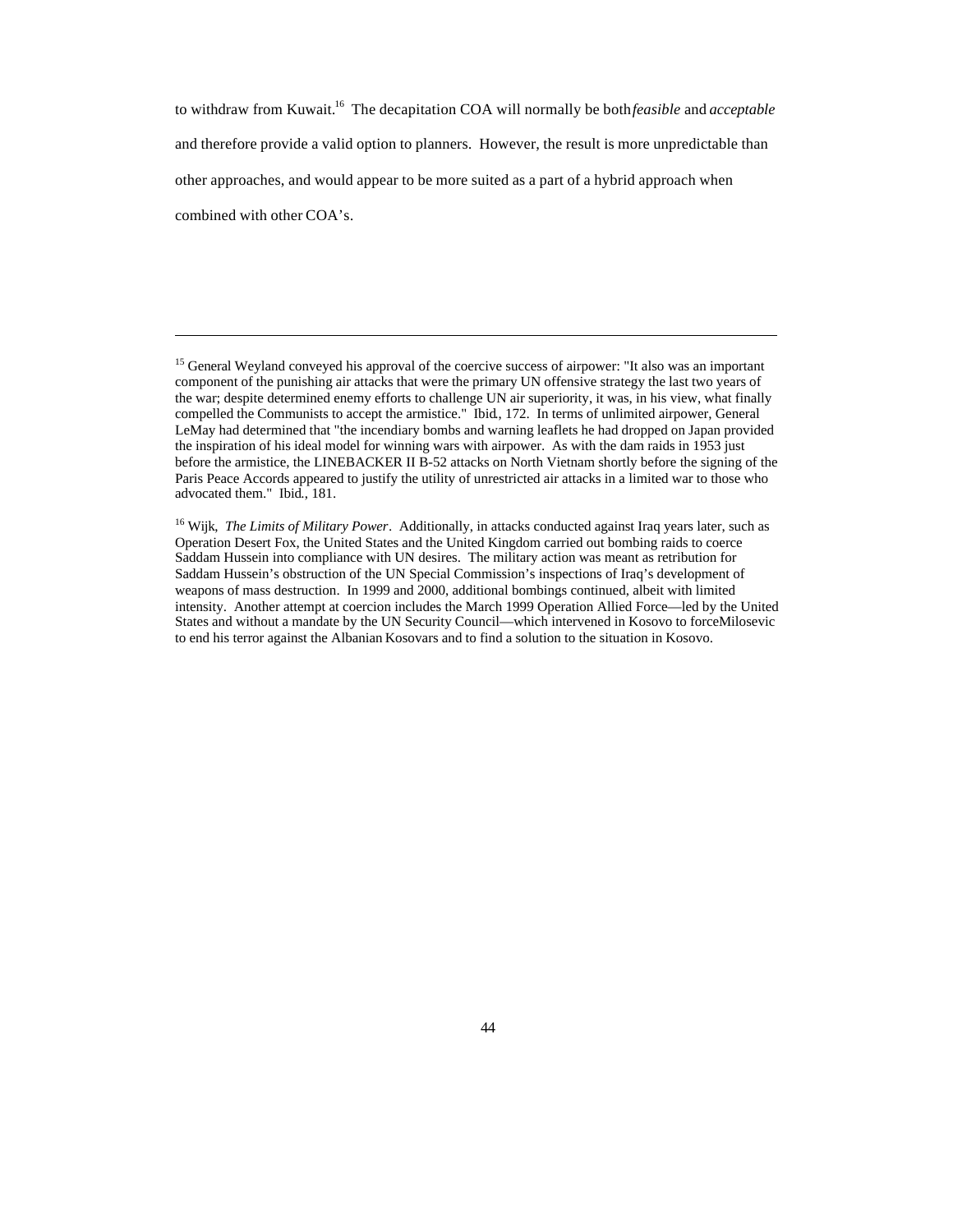#### **CHAPTER 5**

### **CONCLUSIONS AND RECOMMENDATIONS**

The question this monograph has attempted to answer is whether "coercive strategies and their associated defeat mechanisms provide valid courses of action (COAs) for the US against global terrorist networks and nations that harbor terrorists?" The GWOT and the struggle against militant jihad exposed new challenges that air planners must confront in order to deal with this new type of threat. The environment created by the GWOT includes both terrorist organizations and the regimes of nations that harbor or support terrorists. Can either be coerced? Is the US dealing with individuals, legitimate governments, despots and dictators, or is it simply fighting a faction of Islam bent on militant jihad, seeking martyrdom and using murder and terror as a weapon? The US must approach GWOT with a strategy that not only protects against future attacks from the likes of al Qaeda, but it must also attempt to cause terrorists and nations that harbor them to change their behavior. Coercion is one approach that may be successful if attempted under the right circumstances. Airpower's role in this mission was the focus of this study, oriented towards coercion theory application and its *feasibility* and *acceptability* as a valid course of action against global terrorist networks and harboring nations.<sup>1</sup>

 $1$  Esposito asserts that quick and easy responses, such as moves to quiet the Arab street through overwhelming force, may be emotionally satisfying but will in t the long run prove ineffective and contribute to greater radicalization and anti-Americanism. While some forms of terrorism, like some forms of cancer, respond to radical surgery, this deadly disease can only be effectively countered first by understanding how it originates, grows stronger, and spreads and then by taking action. The cancer of global terrorism will continue to afflict the international body until we address its political and economic causes, causes that will otherwise continue to provide a breeding ground for hatred and radicalism, the rise of extremist movements, and recruits of the bin Ladens of the world. Esposito, 160. For interesting additional reading, refer to the editorials written by Thomas L. Friedman in *The New York Times* since 9/11. An interesting summary of his viewpoints is also available in his three books *From Beirut to Jerusalem, The Lexus and the Olive Tree: Understanding Globalization,* and his newest release *Longitudes and Attitudes: Exploring the World since September 11.* These readings are highly recommended for any strategist to enlighten and help clarify what GWOT is all about, from one interesting point of view.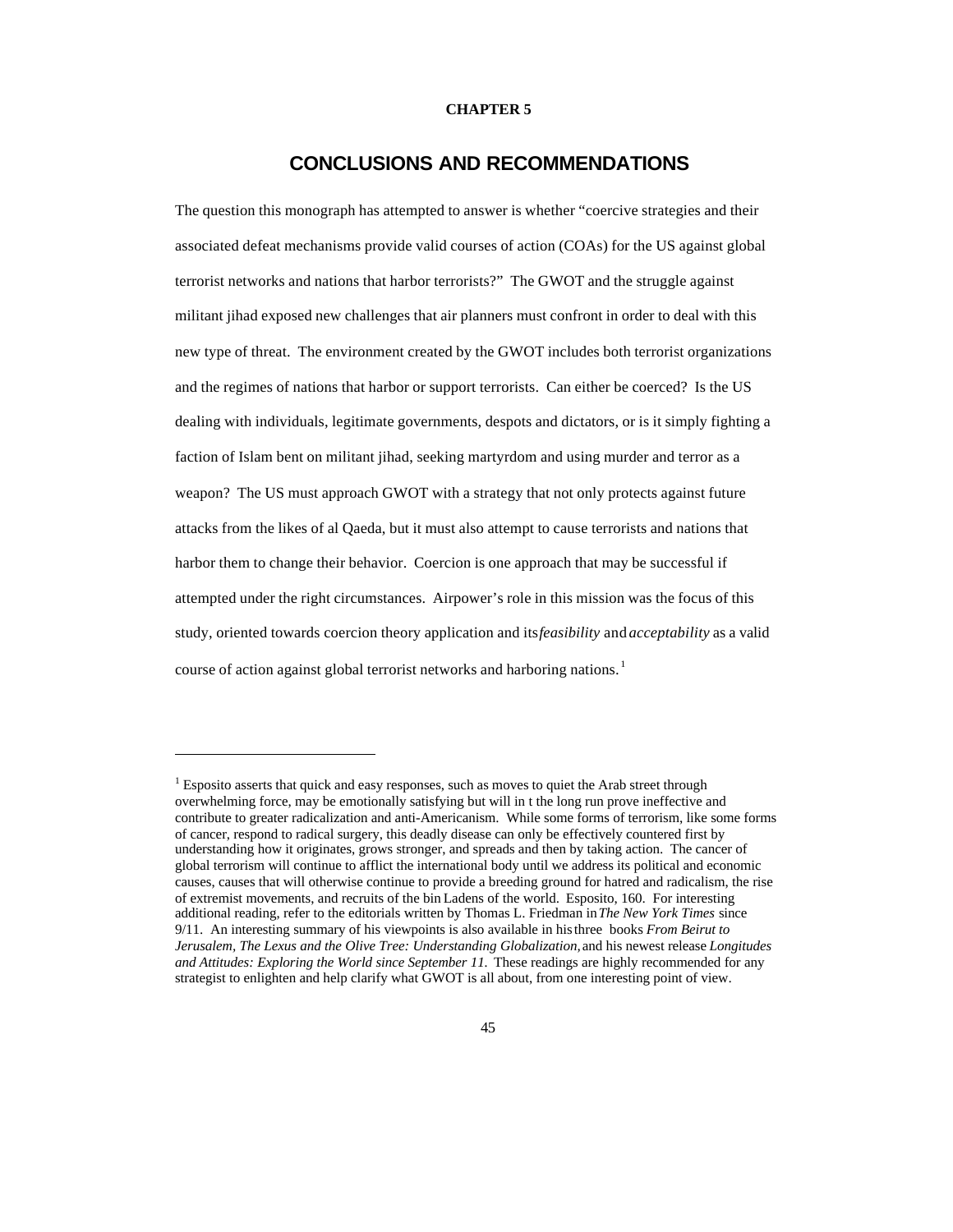Pape identified four types of coercion as punishment, risk, denial, and decapitation.

Punishment and risk were grouped into a COA category called countervalue, and both denial and decapitation fall into the counterforce category. These strategies have very different *defeat mechanisms*, and thus they present very different approaches to coercion. To summarize, the four coercive COAs and their associated *defeat mechanisms* are analyzed against two identified enemies—terrorist networks and the regimes of nations that harbor or support terrorists. They are tested using historical evidence to predict their *feasibility* and *acceptability* as useful tools and valid COAs using airpower in the GWOT.<sup>2</sup>

The concluding hypothesis does not provide a perpetual, everlasting set of principles that can be applied in all situations. The strategic environment and the rationality of the enemy has taken on even more importance since 9/11, with a lack of clarity in some instances that requires application of the Bush Doctrine, or preemption against those entities considered to be future threats to the US. However, the conclusions in this monograph offer a generalized overview of a way to think about coercive airpower COAs in GWOT, admittedly not a stand-alone blueprint that is timeless and suitable in all situations.<sup>3</sup> Nonetheless, evidence from previous airpower

<sup>&</sup>lt;sup>2</sup> Colonel Richard Szafranski offers insights into airpowers role in GWOT, particularly dealing with Homeland Defense. "Aerospace power is airpower plus space power plus the economic power of the American aerospace industry. Aerospace power can and will help- certainly more than providing combat air patrols. It will contribute more than keeping the aircraft-production lines of the major vendors alive and well, and more than helping to eradicate the enemy abroad. We must begin by accepting that in a complex world of multitudinous and multidimensional threats, authentic airpower expertise precludes advancing single, simple solutions to complex problems. Airpower is not just about simplistic thinking: "kicking down the door" of the enemy, or "rapid decisive operations," or "rapid halt," or even the "five rings." Clearly, none of these frameworks stimulated the thinking that preempted or deterred the attacks that rendered thousands of Americans "defenseless," to use Douhet's word, on 11 September 2001. Yet, the vantage of airmen ought to give them the advantage to systematically think through the complex problem of attacking economic "pillars" and "red-teaming" (role-playing the enemy during simulated planning and execution) our own economic infrastructure to envision what we must defend and how aerospace power can contribute." Richard Szafranski, Colonel, "Fighting Stupid, Defending Smart," Aerospace Power Journal; (Spring 2002, Airchronicles. Online); available from

http://www.airpower.maxwell.af.mil/airchronicles/apj/apj02/spr02/szafranski.html; Internet; accessed 6 Nov 02.

 $3$  Karl Mueller correctly states that "Since it is the effects of air attack that matter to the strategist, an obsession with targets instead of coercive mechanisms threatens to lead to faulty analogical reasoning and poor use of historical evidence in developing strategies that will work in the future." Mueller, 187.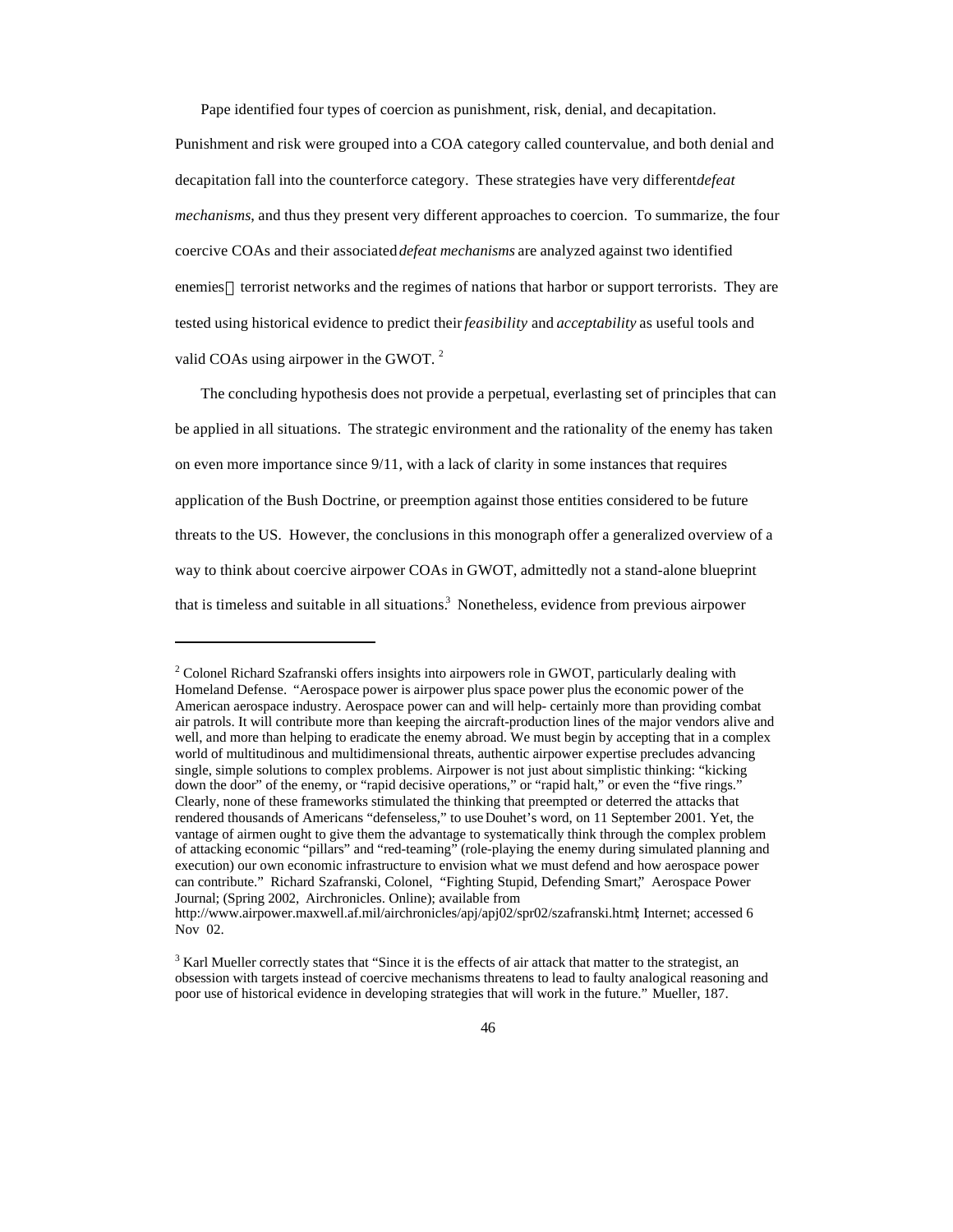coercion attempts, such as the Libyan Raid, the Korean War, the Bekka Valley attacks, and the 1998 Afghanistan and Sudanese cruise missile strikes provide insights into the validity of coercive airpower that air planners can utilize. These case studies provide strong evidence that supports the conclusion that terrorist networks cannot be coerced and must be approached with complete destruction and eradication in mind. Nations that harbor terrorists, however, may be coerced, but not in the selective COA method Pape ascribes to.<sup>4</sup> A combination of each type of COA applied systemically, either simultaneously or sequentially, produces a hybrid approach that potentially will produce better results than if applied in isolation. Both countervalue and counterforce approaches to coercion should be considered in every situation when airpower coercion is the agreed upon strategy, subject of course to the rationality of the targeted regime. "Perhaps of greater interest to air strategists are the possibilities of coercive air strategies that are not intended to alter the enemy's rational decision calculus at all, but rather to disrupt it by causing irrational reactions, such as through the shock effects produced by air attack."<sup>5</sup>

Terrorist networks present military planners with a unique threat embodying characteristics different from those of classical, nation state wars prominent since Westphalia in 1648. These asymmetric, transnational, extremist terrorist networks are elusive, violent, and not afraid to die for the cause of jihad or militant Islam. For these reasons, identifying COA's using coercive airpower that are both *feasible* and *acceptable* is a challenge not likely to be successful when attacking terrorist networks. With no regard for themselves and the religious zealotry demonstrated by members of al Qaeda, there is no reason to believe the terrorists could be coerced using airpower against countervalue targets. With proportionality disregarded and

 $<sup>5</sup>$  Mueller, 221.</sup>

<sup>4</sup> Mueller agrees that "…the more important question when dealing with coercion in whatever form is not whether it works, but whether it is useful, and, if so, whether it is worthwhile. The problem is that it is natural to see coercion as an all-or-nothing affair." Mueller, 204.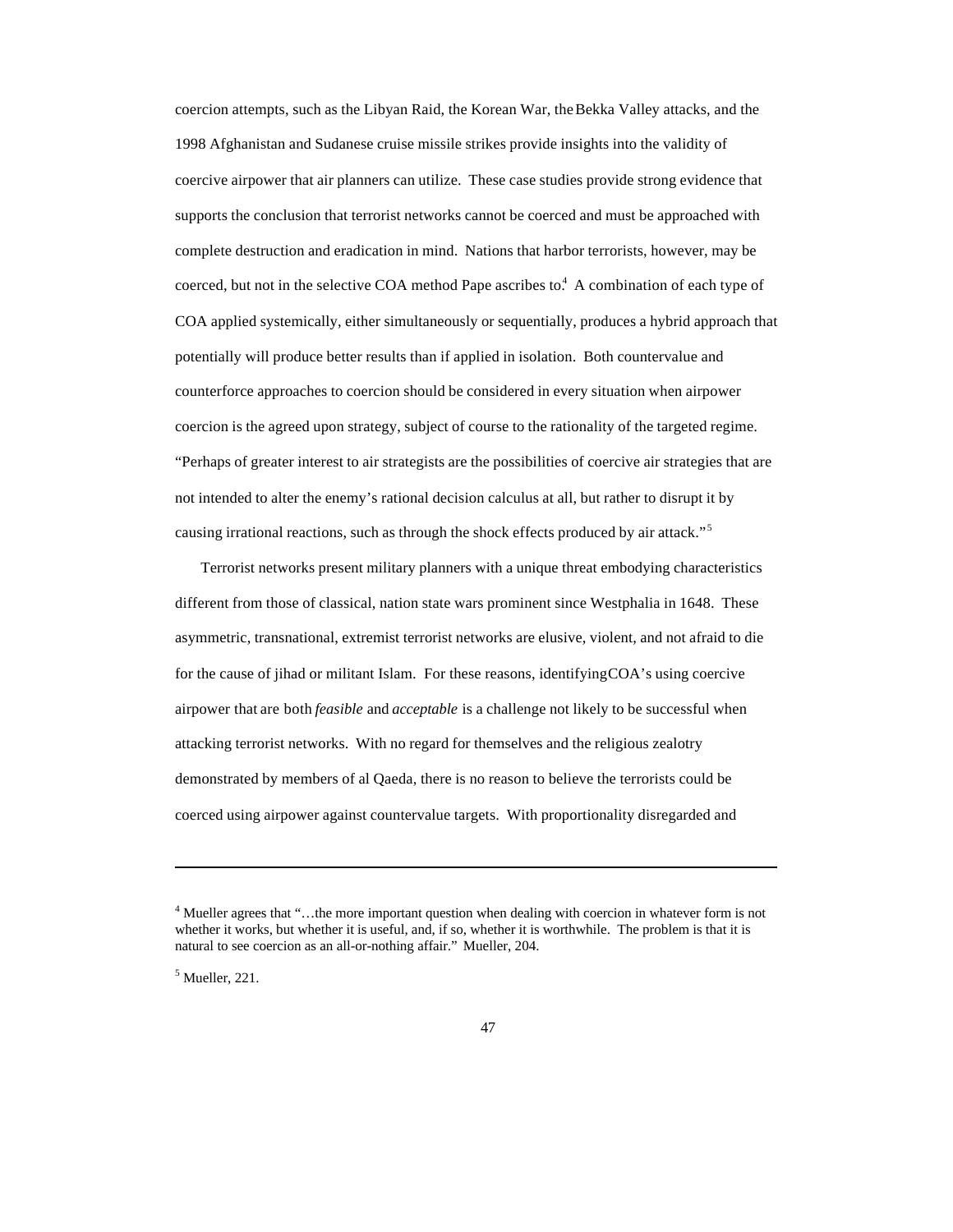civilians fair game for attack by al Qaeda, the cost of countervalue targeting becomes prohibitive for *acceptability* as a valid COA. It is not *acceptable* for the US to target innocent civilians, and many targets terrorists would hold with high value, such as mosques or any other religious site, are not legal, legitimate, acceptable targets. Terrorists cannot be coerced using countervalue *defeat mechanisms*. Decapitation will not work, denial is not *acceptable* partly due to issues of sovereignty, collateral damage, and legitimacy, and the countervalue strategies of punishment and risk offer no *acceptable* alternatives. This is not to say that airpower cannot have an impact against terrorist organizations, but using coercion strategy is near impossible. Terrorists who do not fear for their own safety and will take the lives of innocent Americans cannot possibly be threatened or coerced into changing their behavior. The best air can do is disrupt and destroy when intelligence reveals targets of opportunity. GWOT will be a long, protracted war and will frustrate even the most patient air planners.<sup>6</sup>

Terrorists are motivated by ideals that are not common in the US, and the planners should take that into consideration when trying to apply coercion. This is not to say direct attacks against terrorist networks should not happen, to the contrary they must. Annihilation, eradication, termination, and extinction are terms that seem to embrace the strategy that may be required against terrorist networks. Indeed, attacks against al Qaeda and other networks must be carried out with rapidity and overwhelming force, no quarter given. But the *defeat mechanism* in those attacks should be aimed for military destruction without success being tied to coercion. The

<sup>&</sup>lt;sup>6</sup> "In all of this, we have to remember the basics. War remains close, personal, and brutal. There are no silver bullets to change that. There have been revolutions in how we fight such as gunpowder, nuclear weapons, and computers. In the end, however, it still comes down to our National will and the commitment, training, and tenacity of our troops. It is never safe, easy, or risk-free . . . Our national will, combined with their spirit and tenacious commitment, will define our success" William F. Kernan, General, *Statement before House Armed Services Committee U.S. House of Representatives;* (14 Mar 2002. USJFCOM. Online); available from http://www.jfcom.mil/newslink/storyarchive/2002/pa031402.htm; Internet; accessed 6 Nov 02. Rob Wijk calls for less concern with acceptability; "Contemporary concepts, such as limited collateral damage and proportionality, have little value when preparing for the new wars." Wijk, *The Limits of Military Power.*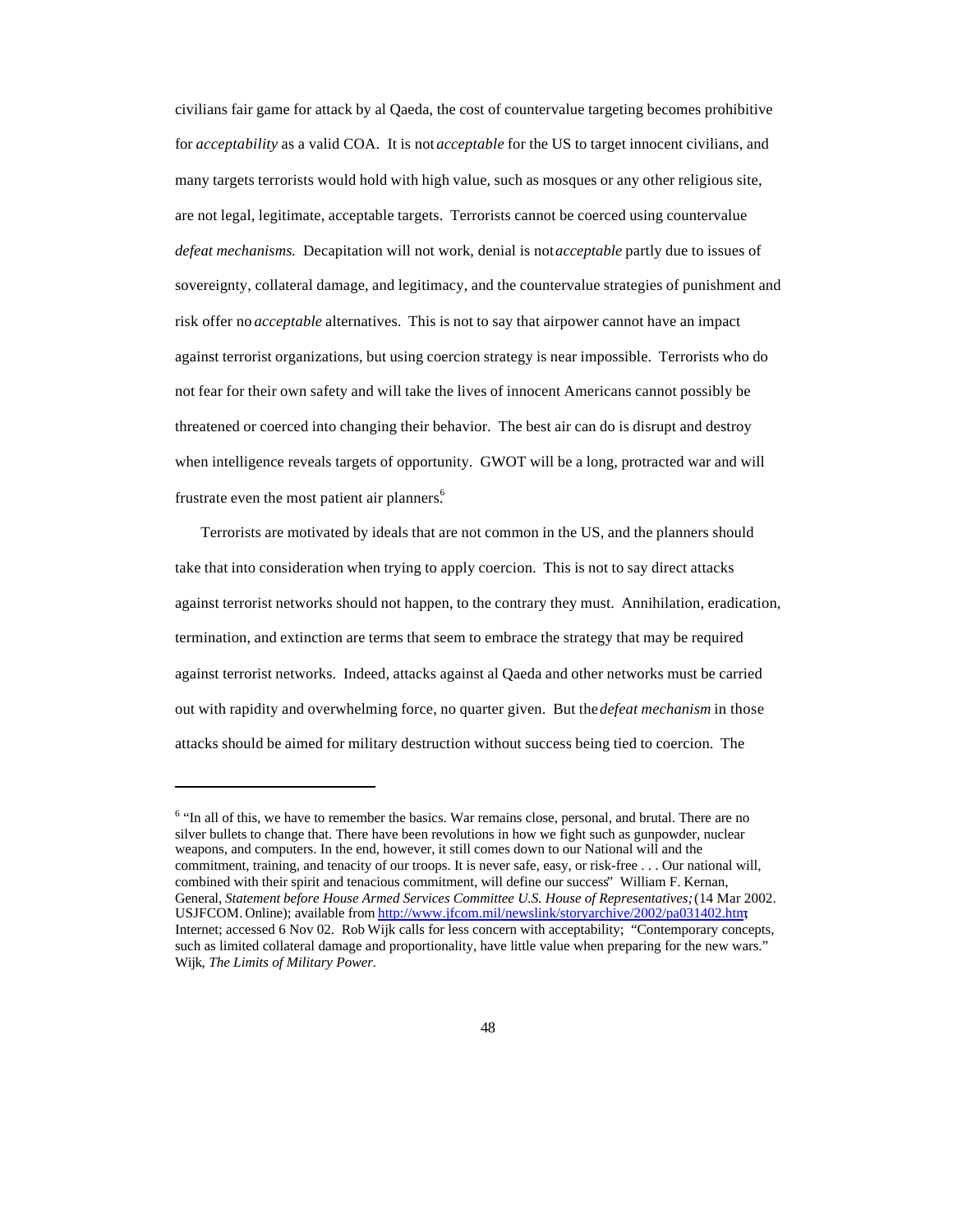geopolitical landscape notwithstanding, the war must be carried directly to this enemy using all aspects of DIME with the outcome never being in question. As illustrated earlier, coercion assumes that the targeted entity will calculate risks or rewards relating to continued action and make a decision before complete military defeat is reached. Al Qaeda does not understand anything but martyrdom, violence, and false hopes that are rooted deeply in militant jihad. The hope that coercion will work or is even a valid COA against these terrorist networks is a false one.<sup>7</sup>

Nation states that support or harbor terrorists present air planners with a more familiar problem dealing with COAs to fight terror than do terrorist networks. In contrast to terrorist networks, these entities provide identifiable, tangible borders governed by individuals or groups generally recognized by the international community. There are identifiable government entities to deal with, to coerce, and tangible targets to attack. Finding coercive COA's that are both *feasible* and *acceptable* will potentially be less difficult than is the case with terrorist networks. However, attacks on some countries that support terrorists could escalate into World War III making the *acceptability* criteria of a coercive COA somewhat tenuous. Targeting the states may be aimed at achieving symbolic public relations benefits and assuaging America's desires for revenge, to fulfill the need to "do something." However, actions against the states harboring terrorists may have adverse international relations and consequences on any emerging alliance,

<sup>&</sup>lt;sup>7</sup> Stephen Sloan of the Air Force Academy offers a good discussion of terrorist motivation. "While traditional motivation to resort to terrorism will continue and indeed be amplified because of the assertion of "primordial loyalties," the motivation may be analyzed as a function of frustration, relative deprivation, ethnic, racial, and religious strife, and other commonly ascribed causes of violence." Sloan continues "Motivational factors may also change in response to the new conflict environment. The changing nature of terrorist motivation will further be complicated by the increased significance of new non-state actors who may use political rhetoric as a means of justifying their acts of carnage, when in reality they may be ultimately apolitical. These apolitical terrorists come from an ancient tradition or organized and unorganized crime going back to the syndicates of the past—the Cosa Nostra, the Triads, and now the Russian mafia. Their power has increased with the breakdown of the nation-state system. They have found a fertile ground for extortion and other criminal activities in the "gray area" and will increasingly use terrorism to achieve a degree of power and wealth." Stephen Sloan; *The Changing Nature of Terrorism*; Chapter 3; (US Air Force Academy); available from http://www.usafa.af.mil/inss/terrchp3.htm; Internet; accessed 6 Nov 02.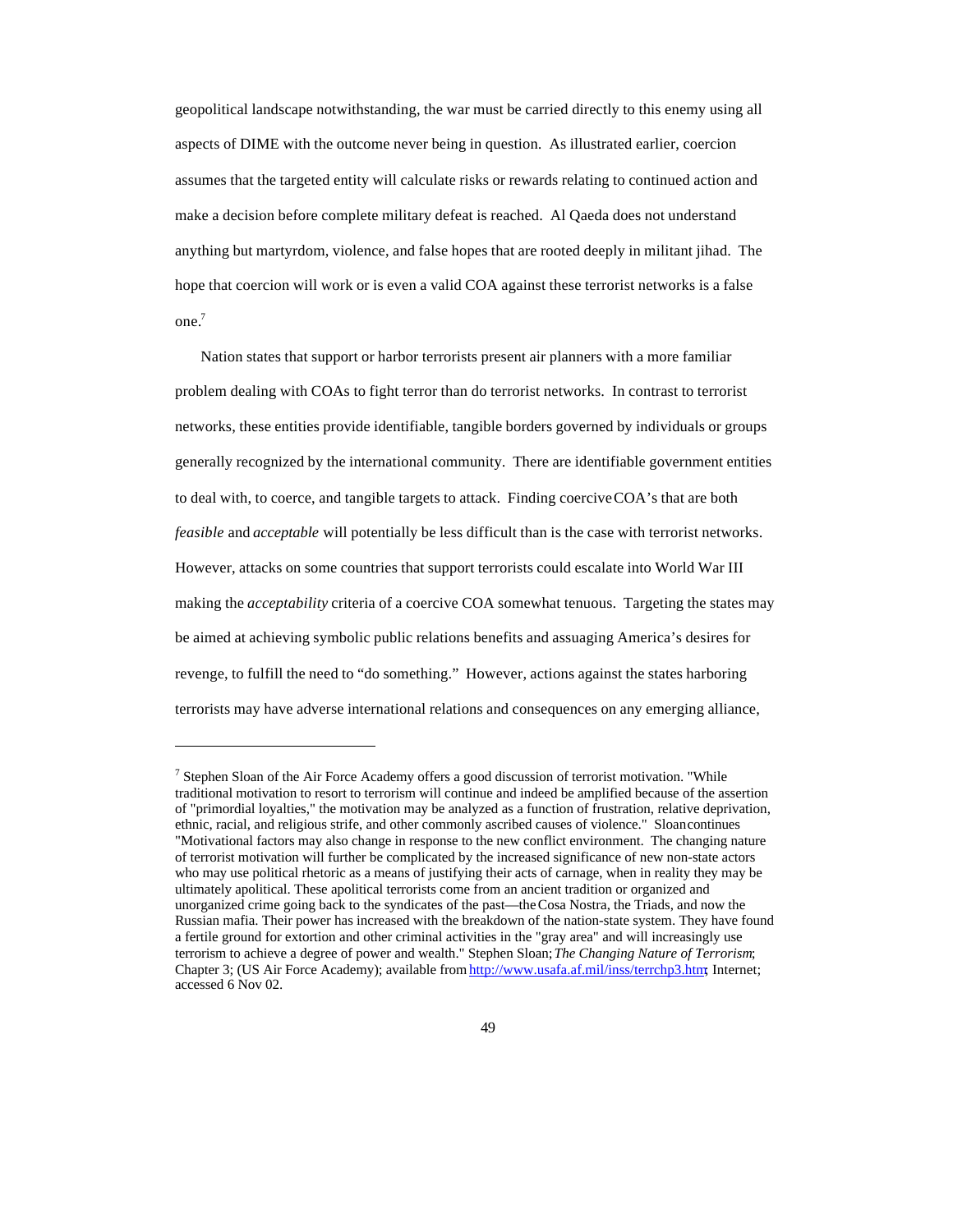miss the real enemies, provoke escalated terrorist responses, and potentially undermine the primary objective of combating terrorism. These are risks the administration may have to take to execute this part of the Global War on Terror, otherwise *acceptability* criterion cannot be met. Both countervalue and counterforce *defeat mechanisms* should be pursued as a hybrid or complimentary approach to be most effective. A lone countervalue approach could directly threaten the validity of the *acceptability* criterion, leading to a more problematic issue. <sup>8</sup>

Failed nations that give sanctuary to terrorists present unique strategic problems to air planners. Unlike Libya, the sanctuary given to bin Laden's network in Afghanistan is more symptomatic of the terrorists' reliance on failed states as places in which they can operate than it is a case of mutual dependence between a nation state and a terrorist group. One of the lessons of September  $11<sup>th</sup>$  is that those failed states matter—not just in humanitarian terms, but in national security terms as well. If allowed to continue, such states can become sanctuaries for terrorist networks, not to mention drug traffickers and organized criminals who exploit the dysfunctional environment. They therefore pose a direct threat to the vital interests not only of the United

<sup>&</sup>lt;sup>8</sup> "The same destructive power that makes airpower an effective deterrent by intimidating potential aggressors, or an effective military tool by punishing them for transgressions, can also make its use unpalatable to nations suspicious of American power or sensitive to civilian suffering. The military and political utility of the application of airpower must always be balanced against its diplomatic repercussions and the way its results will be perceived by world opinion. And as the disagreements over warning North Korean towns and cities demonstrate, what military leaders view as humane might not be interpreted the same way by diplomats or the press." Crane, 184.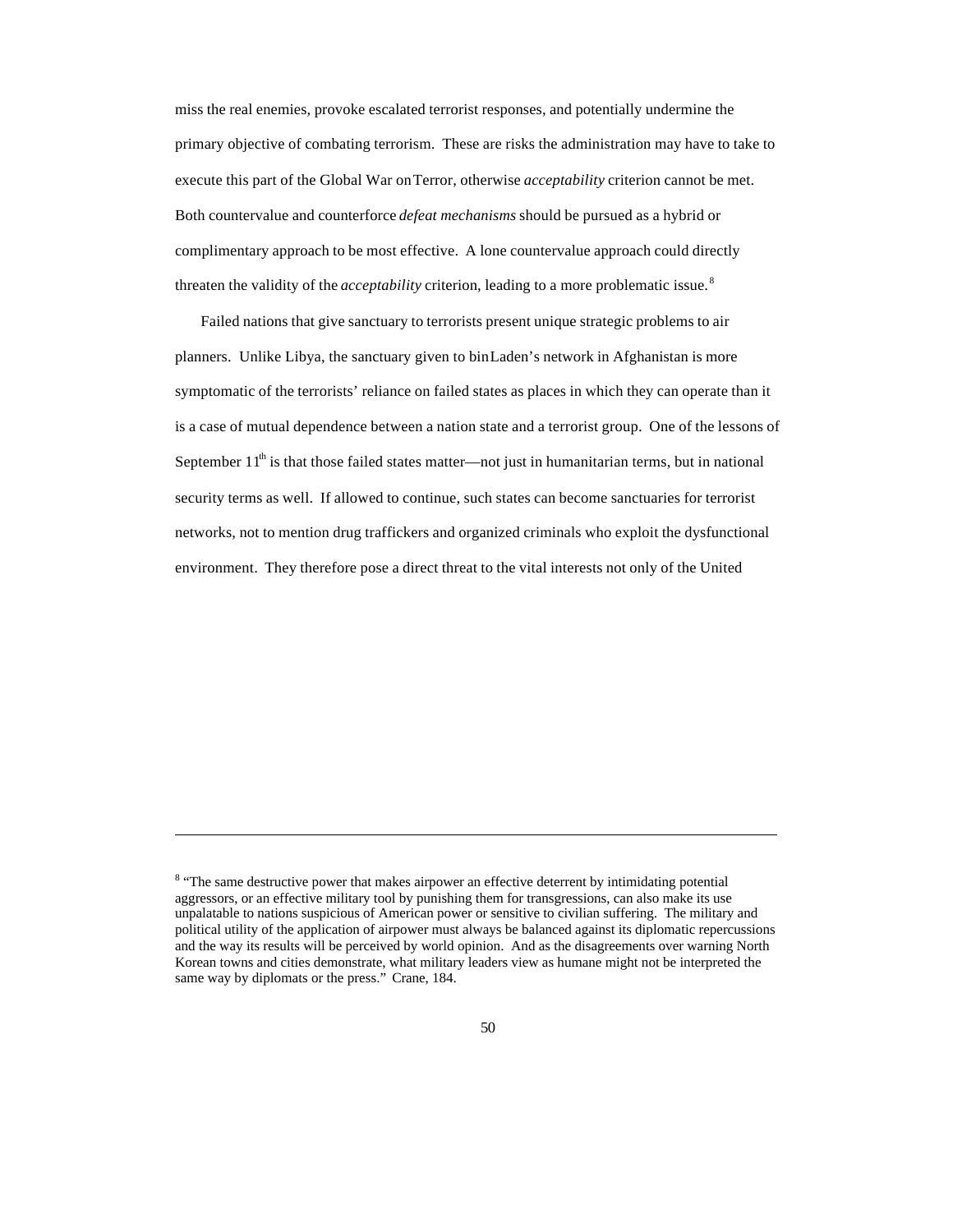States but also to the international community at large. It is for these reasons that coercion against failed or semi-failed states can and must be attempted.<sup>9</sup>

At the time of this writing, Operation Iraqi Freedom is underway with the intent to disarm Iraq, bring about regime change, and less visibly sever Iraq's ties to terrorist networks. Rogue regimes such as that of Saddam Hussein directly threaten world security when weapons of mass destruction and ties with terrorists are combined. Whether one can classify the objective of this war as coercion is debatable and perhaps premature, but nonetheless this is a major strike at a rogue regime nation state that supports terrorism. The Bush Doctrine of attacking terrorist networks with all means available and holding nations that harbor or support them accountable is in full swing. Each situation GWOT brings will be different and it therefore is essential that air planners utilize a thought process fully open to all coercive strategies, used in conjunction with other instruments of national and international power to execute the Bush Doctrine effectively.<sup>10</sup>

The issue of validity for coercive COAs requires planners to take into account a vastly changed political landscape since 9/11. Perhaps a toughened military doctrine is required to fight GWOT, where pragmatic considerations sometimes may have to give way to hard-line

<sup>&</sup>lt;sup>9</sup> Campbell and Flourney, 40 and 167-68. They also point out that if al Qaeda is ejected from Afghanistan, other soft spots in the international system may come under pressure to serve as a basis for terrorist operations. The most likely candidates range from Somalia to the Caucasus, Yemen, Sudan, or parts of the Philippine or Indonesian archipelagos, Ibid., 181. Pakistan is of primary importance not only because of the vast border it shares with Afghanistan, but also because of its controversial political and intelligence ties there, 189. US interest in Pakistan's own stability is if anything stronger than ever. A weaker Pakistani state is more likely to be a haven—wittingly or not—for future terrorists with global ambitions. Ibid., 192. "In Afghanistan as in the rest of the region, one of the real dangers for the United States is unintended consequences. Military operations and political upheavals in Afghanistan could lead to upheavals in Pakistan, India-Pakistan clashes, and agonizing and complex clashes in priorities between the United States and all three of these countries. Crises drive governments toward short-term thinking to deal with the emergency at hand. In this case, however, a long-term perspective needs to be factored in from the start, or the United States is likely to reap a whirlwind." Ibid., 196.

<sup>&</sup>lt;sup>10</sup> As Defense Secretary Rumsfeld pointed out, "wars in the 21st century will increasingly require all elements of national power: economic, diplomatic, financial, legal, law enforcement, intelligence, as well as overt and covert military operation. Clauswitz said that war is the continuation of politics by other means. In this new century, many of those means may not be military . . . wars can benefit from coalitions of the willing, to be sure, but they should not be fought by committee." Rumsfeld, *Remarks to The National Defense University*, 31 Jan 2002.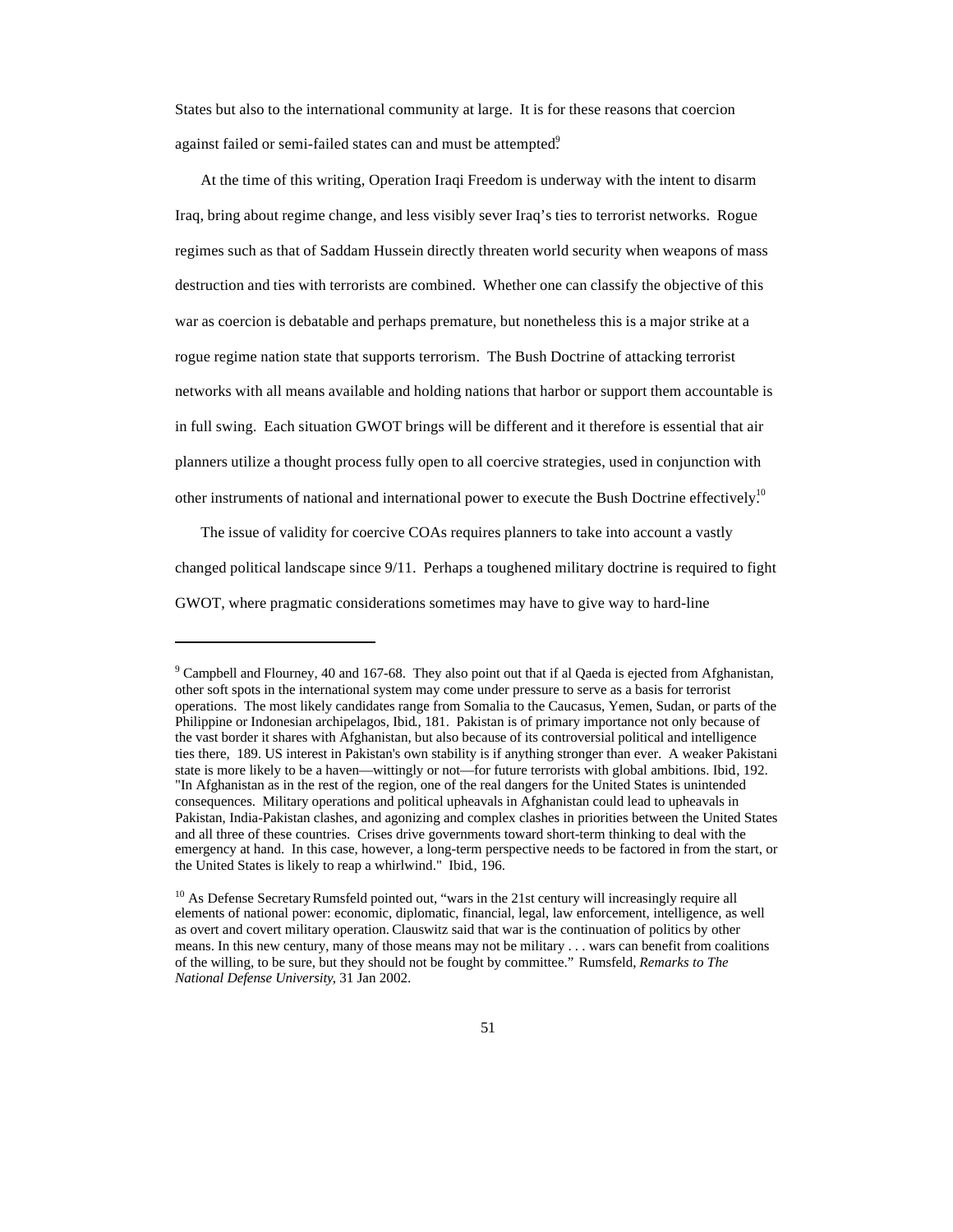principles.<sup>11</sup> Major geopolitical fault lines emerged with the fall of the Berlin Wall and terrorist attacks throughout the 1990s culminating with the 9/11 tragedy. The US appears to have moved beyond the Cold War into an era of increased responsibility as the sole superpower. This leap forward, however, produces an impression of aggressive bullying with unilateral tendencies to the rest of the world, including traditional, long standing allies. The familiarity of the traditional 1648 Westpahlian nation-state conflict is no longer the only practical way to think about warfare.<sup>12</sup>

One of the keys to success for air planners will be to avoid atrophy of thought. A certain rigidity can harden into extreme dogmatism, a condition that could reduce the potential success of airpower in GWOT. Anecdotes abound concerning the proper application of airpower, but unfounded confidence, arrogance that ignores political and military realities, combined with

<sup>&</sup>lt;sup>11</sup> Joe Pitts wrote in the *Limits of the Military Metaphor* "Thoughtful voices in the U.S. and abroad have already begun to make the distinction between indiscriminate and counterproductive revenge, on one hand, and more prudent and narrowly tailored defensive military action combined with other methods, on the other. Confronted with such evil, U.S. citizens, politicians, and media have outdone each other with jingoistic calls for revenge. A New York Post columnist wants to "kill the bastards . . . flatten their cities." William Safire in The New York Times wants to "pulverize" them. U.S. Senator Zell Miller said "bomb the hell out of them . . . [i]f there's collateral damage, so be it. They certainly found our civilians to be expendable." Other, usually responsible voices, like National Public Radio host Juan Williams, have actually started to express sympathy for a nuclear attack aimed at putting a conclusive end to this risk (though Secretary of State Colin Powell, to his credit, has treated such comments dismissively). Of course, exactly whom the U.S. would annihilate remains unclear, as the most direct perpetrators sent themselves to their heavenly reward as part of the atrocity. The calls for "something to be done" to punish the perpetrators are a natural and necessary follow-on to the initial shock and grief, as the entire nation passes to anger and rage." Pitts. *Limits of the Military Metaphor.*

<sup>&</sup>lt;sup>12</sup> Rob Wijk of the The Center for Strategic and International Studies and Massachusetts Institute of Technology calls for a radical rethinking of the US approach to warfare and submits coercion simply will not work. "The studies on which these [coercion] theories are based, however, do not have much relevance for policymakers today. The terrorist attacks on the United States demonstrate the need for policymakers and the military to reevaluate the concepts that underlie their approaches to balanc-ing political ends and military means. Most theories of coercion find their origin in the Cold War period, but preoccupation with deterrence has distorted the concept. Deterrence as a concept is useless for today's challenges because the world cannot deter individuals such as bin Laden and his lieutenants. Deterrence also does not work for failed states, many of which provide sanctuaries for insurgents and terrorists. Because negotiating with failed states and terrorists is impossible, both coercive diplomacy and coercion are meaningless. The only solution in those cases is direct action with SOF support, backed up by airpower . . . Worse, excessive military force could split the fragile Islamic alliance that is cooperating with the United States in the war against terrorism. In other words, coercion might not only be ineffective, it might also backfire. Effective engagement requires techniques that come very close to war crimes." Wijk, *The Limits of Military Power.*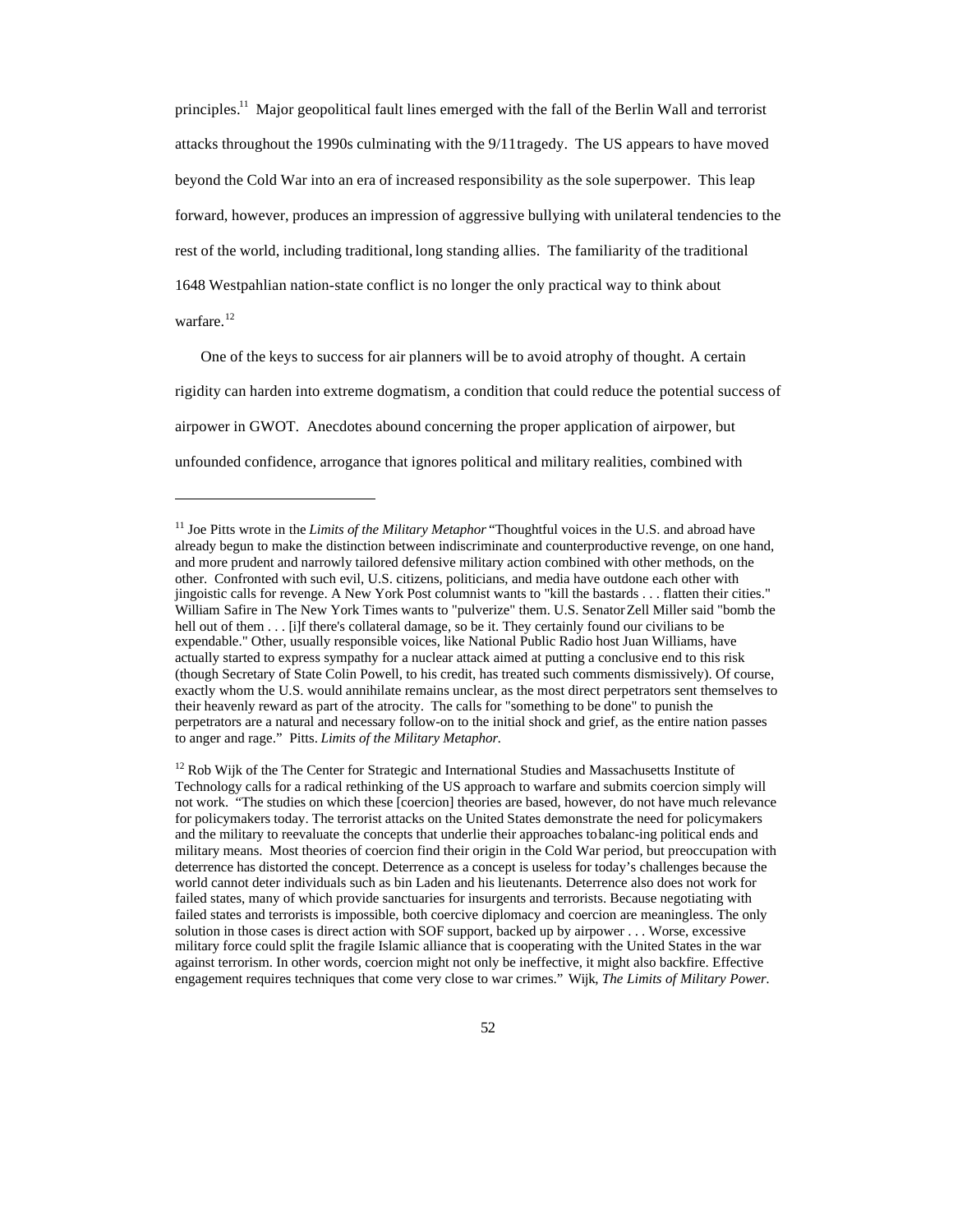rhetoric that divides rather than unites, can create an ethos that is more detrimental than it is helpful. US airpower enjoys numerically and qualitatively superior advantages over the rest of the world, and continued mastery of basic airpower principles will continue to contribute to that advantage. Nonetheless, we have to remember the basics. Coercion is but one strategy air planners can implement, and the results of this monograph should at least provide a starting point for planning. However, original thought combined with hybrid strategies appears to be the way of the future for airpower application in GWOT.<sup>13</sup>

<sup>13</sup> Karl Mueller also calls for a "Hybrid" approach to coercive warfare in his critique. *"Bombing to Win* presents this taxonomy in deductive terms, relating each of the strategy types to one of the variables in an equation intended to illustrate the victim's decision calculus in the face of coercive pressure . . . *Bombing to Win* does not discuss hybrid strategies combining punishment and denial, ... even though Pape does recognize that denial strategies usually inflict pain while they are encouraging hopelessness . . . The weaknesses and omissions in Pape's coercive taxonomy are less a result of using a flawed equation or misusing a good one than of focusing too heavily on classifying the theorists of the past and too little on employing the broader variety of strategies that might me employed in the future." Mueller, 189-190.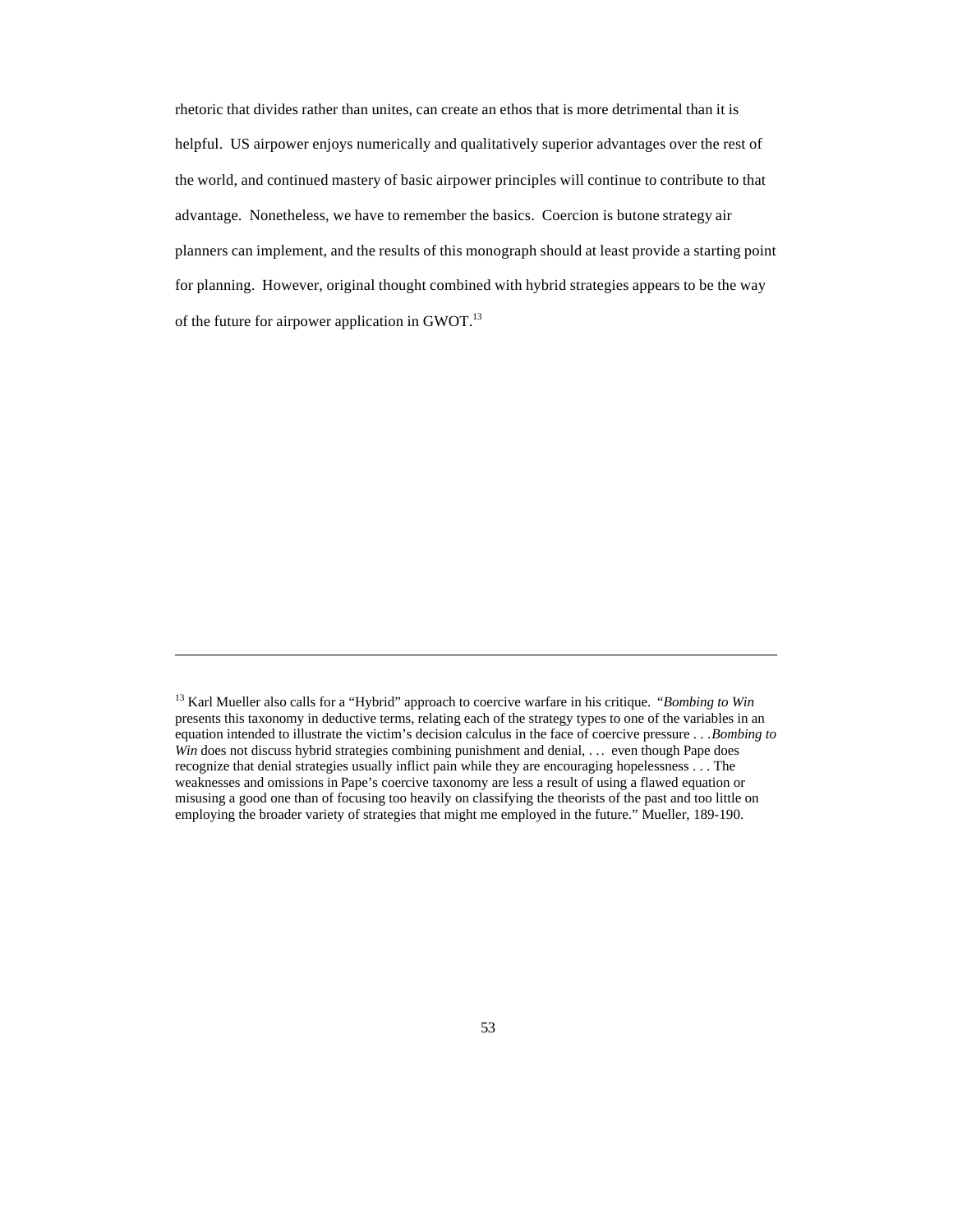### **SELECTED BIBLIOGRAPHY**

#### **Books and Periodicals**

- Campbell, Kurt M. and Michele A Flourney,. *To Prevail: An American Strategy for the Campaign Against Terrorism*. Washington, D.C. The Center for Strategic and International Studies Press, 2001.
- Clausewitz, Carl von. *On War*. Ed. And trans. By Michael Howard and Peter Paret, Princeton: Princeton university Press, 1976.
- Clodfelter, Mark. *The Limits of Airpower: The American Bombing of North Vietnam.* New York, NY. The Free Press, 1989.
- Cordesman, Anthony H. *Terrorism, Asymmetric Warfare, and Weapons of Mass Destruction.* Center for Strategic and International Studies. Praeger Publishers, 2002.
- Crane, Conrad C. *American Airpower Strategy in Korea 1950-1953.* Lawrence: University of Kansas Press, 2000.
- Department of the Air Force. *Air Force Doctrine Document (AFDD)1-2,Air Force Glossary,* 9 July 1999.
- Department of Defense. *Joint Publication 5-00.1, Joint Doctrine for Campaign* Planning, 25 January 2002.
- Douhet, Giulio. *Command of the Air*. Trans. By Dino Ferrari and edited by Richard Kohn and Joseph Harahan, Washington, D.C. Office of Air Force History, 1983.
- Esposito, John L. *Unholy War.* New York. Oxford University Press. 2002.
- George, Alexander and William Simons, eds. *The Limits of Coercive Diplomacy*. Boulder: Westview Press, 1994.
- Hoge, James H. & Gideon Rose, Ed. *How Did This Happen? Terrorism and the New War*. New York. Public Affairs, 2001.
- Lewis, Bernard. *What Went Wrong? Western Impact and Middle Eastern Response*. New York, Oxford University Press, 2002.
- Mueller, Karl. "Strategies of coercion: Denial, punishment and the Future of Air Power*.*" *Strategic Studies* 7:3,Spring 1998, pp. 182-228.
- O'Neill, Bard E. *Insurgency & Terrorism: Inside Modern Revolutionary Warfare.* Brassey's, Inc., 1990.
- Pape, Robert A. *Bombing to Win: Air Power and Coercion in War*. Cornell Studies in Security Affairs. Ithaca and London: Cornell University Press, 1996.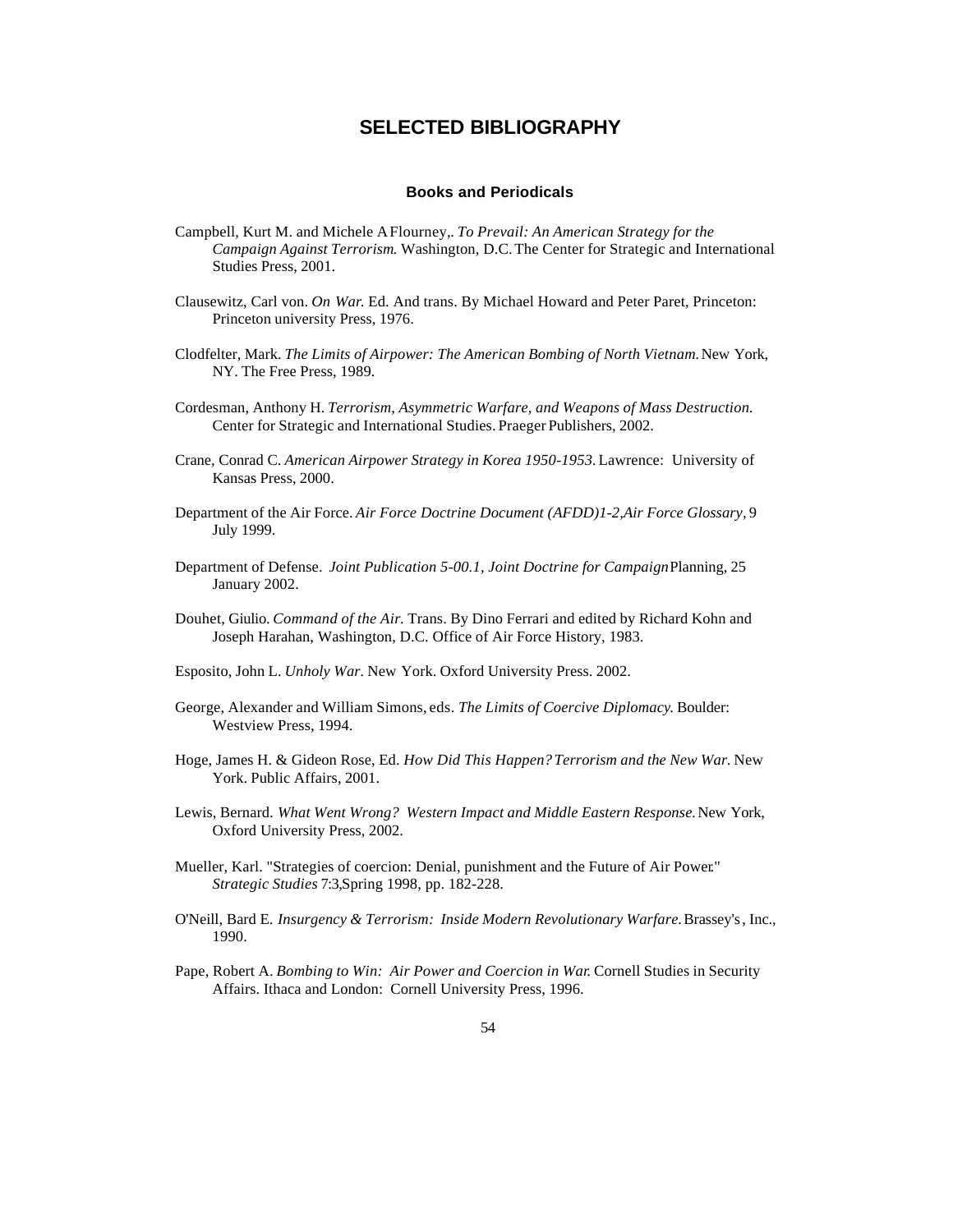\_\_\_\_\_\_\_\_\_\_\_. "The Limits of Precision Guided Airpower." *Strategic Studies* 7:2, Winter 1997/98, pp.

- \_\_\_\_\_\_\_\_\_\_\_. "Air Force strikes back: A reply to Barry Watts and John Warden." *Strategic Studies* 7:2, Winter 1997/98, pp. 191-214.
- Rashid, Ahmed. *Jihad: the Rise of Militant Islam in Central Asia.* R.R. Donnelley & Sons. Yale University, 2002.

Schelling, Thomas C. *Arms and Influence*. New Haven: Yale University Press, 1966.

- Van Nederveen, Gilles Capt. *Wizardry for Air Campaigns: Signals Intelligence Support to the Cockpit*. Maxwell AFB, AL CADRE: AU Press, 2001.
- Warden, John A. "Success in modern war: A response to Robert Pape's Bombing To Win." *Strategic Studies* 7:2, Winter 1997/98, pp. 170-188.

Woodward, Bob. *Bush At War*. Simon & Schuster, Inc., 2002.

#### **Online Resources**

- *A Conceptual Framework for the Military Contribution to the Campaign Against International Terrorism Abroad*. 18 July 2002. UK Ministry of Defence. Online. http://www.mod.uk/issues/sdr/newchapter/info\_analysis/framework.htm last accessed 2 Oct 02.
- Bellon, Timothy E. *Military Responses to State-Sponsored Terrorism: Re-Thinking Deterrence and Coercion Theory*. Master's thesis, Naval Postgraduate School, Monterey CA. Stinet DTIC. Dec 1999. http://handle.dtic.mil/100.2/**ADA374049** last accessed 30 Jan 03.
- Brozenick, Norman J. *Small Wars, Big Stakes: Coercion, Persuasion, and Airpower in Counterrevoluntionary War*. Master's thesis, Air Univ Maxwell AFB AL School of Advanced Airpower Studies. *Stinet DTIC.* JUN 1998. http://handle.dtic.mil/100.2/**ADA391656** last accessed 30 Jan 03.
- Bush, George W. President of the United States. *Address to a Joint Session of Congress and the American People,* United States Capitol, Washington, D.C. 20 Sep 2001. White House News & Speeches. Online. http://www.whitehouse.gov/news/releases/2001/09/20010920-8.html last accessed 19 Dec 02.

\_\_\_\_\_\_\_\_\_\_\_. *Full Text: Bush's National Security Strategy*. The New York Times Online. Sep 2002. http://www.nytimes.com/2002/09/20/politics/20STEXT\_FULL.html last accessed 22 Jan 03.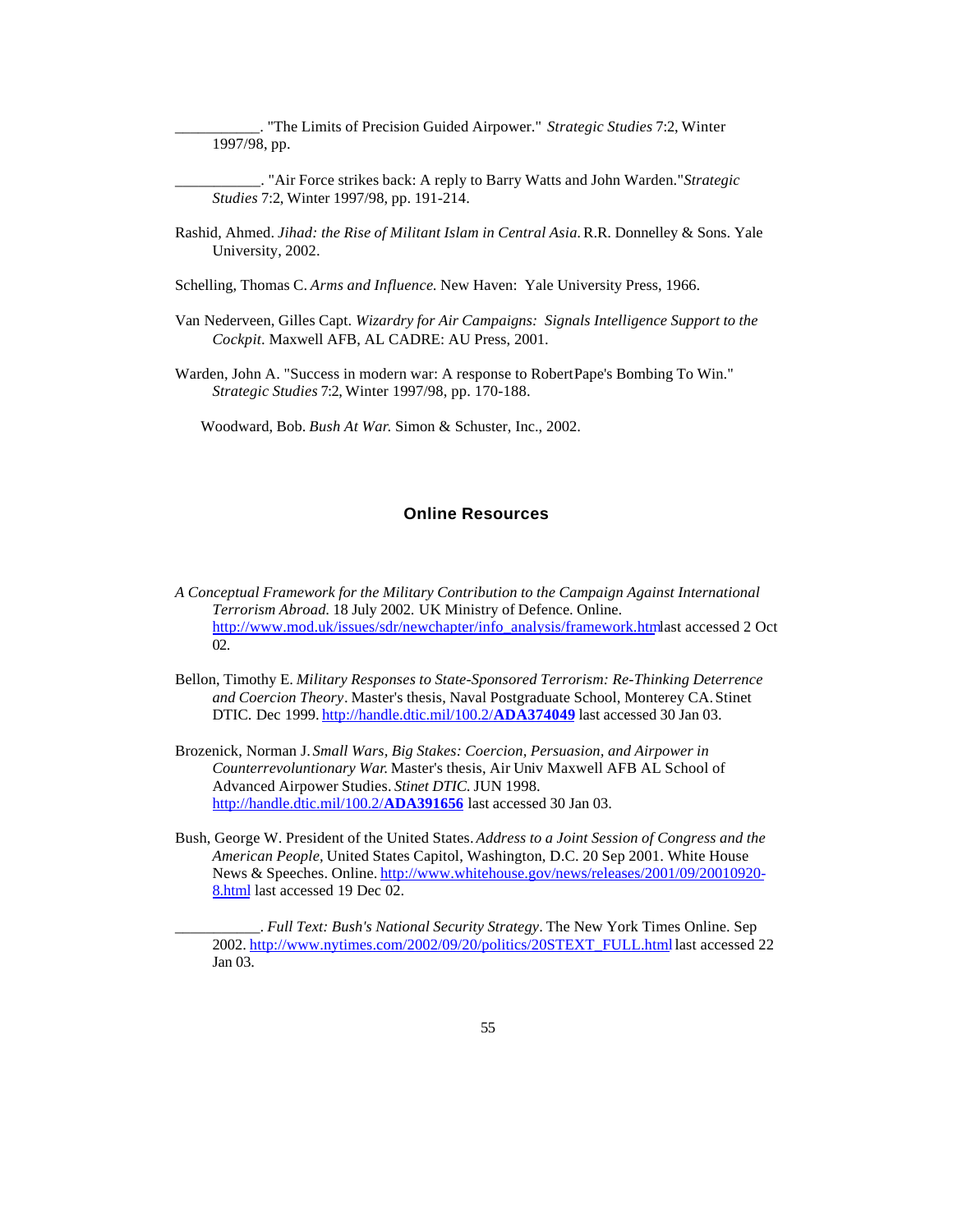\_\_\_\_\_\_\_\_\_\_\_. *Remarks by the President in Address to the United Nations General Assembly*, New York, New York. 12 Sept 2002. White House News & Speeches. Online. http://www.whitehouse.gov/news/releases/2002/09/20020912-1.html last accessed 19 Dec 02.

\_\_\_\_\_\_\_\_\_\_\_. *President's Remarks to the Nation, Ellis Island New York, New York*. 11 Sep 2002. White House News & Speeches. Online. http://www.whitehouse.gov/news/releases/2002/09/20020911-3.html last accessed 19 Dec 02.

\_\_\_\_\_\_\_\_\_\_\_. *The President's State of the Union Address*, The United States Capitol, Washington, D.C. 29 Jan 2002. . White House News & Speeches. Online. http://www.whitehouse.gov/news/releases/2002/01/20020129-11.html last accessed 19 Dec 02.

\_\_\_\_\_\_\_\_\_\_\_. *Remarks by the President To United Nations General Assembly*, U.N. Headquarters New York, New York. 10 Nov 2001. White House News & Speeches. Online. http://www.whitehouse.gov/news/releases/2001/11/20011110-3.html last accessed 19 Dec 02.

- *College Of International And Security Studies: The Executive Program In International And Security Affairs*. Marshall Center Programs. Online. http://www.marshallcenter.org/CISS/English/InternationalPrograms/EP/syllabi/EP%2002- 4%20Syllabus%20E.doc last accessed 18 Sep 02.
- Cordesman, Anthony H. "The U.S. Military And The Evolving Challenges In The Middle East." *NWC Press Review*. Summer 2002. Online. http://www.nwc.navy.mil/press/review/2002/summer/art3-su2.htmlast accessed 18 Sep 02.
- Cordesman, Anthony H. *The Lessons of Afghanistan: Warfighting, Intelligence, Force Transformation, Counterproliferation, and Arms Control*. 12 Aug 2002. The Center for Strategic and International Studies. Online. http://www.csis.org/burke/sa/lessonsofafghan.pdflast accessed 18 Sep 02.
- Damiano, Mark T. *Employing Aerial Coercion to Combat Terrorism: Recommendations for the Theater CINC*. Research paper, Naval War Coll Newport RI Joint Military Operations Dept. Stinet DTIC. 04 Feb 2002. http://handle.dtic.mil/100.2/**ADA400937** last accessed 3 Feb 03.
- *DoD Responses to Transnational Threats*. The Defense Science Board 1997 Summer Study Task Force. Vol III Supporting Reports, Feb 1998. OUSD for Acq and Tech. Online. http://www.acq.osd.mil/dsb/transnat'l3.pdflast accessed 18 Sep 02.
- Fargo, Thomas Admiral. *Text of Admiral Thomas Fargo's remarks at APCSS Biennial Conference,* Honolulu, HI, July 17, 2002. US Embassy. Online. http://www.usembassy.state.gov/tokyo/wwwhse1535.html last accessed 18 Sep 02.
- Franks, Tommy R. General. *Speech to AFA National Symposium,* Orlando FL. 14 Feb 2002. Aerospace Education Foundation. Online. http://www.aef.org/pub/franks202.asp last accessed 30 Jan 03.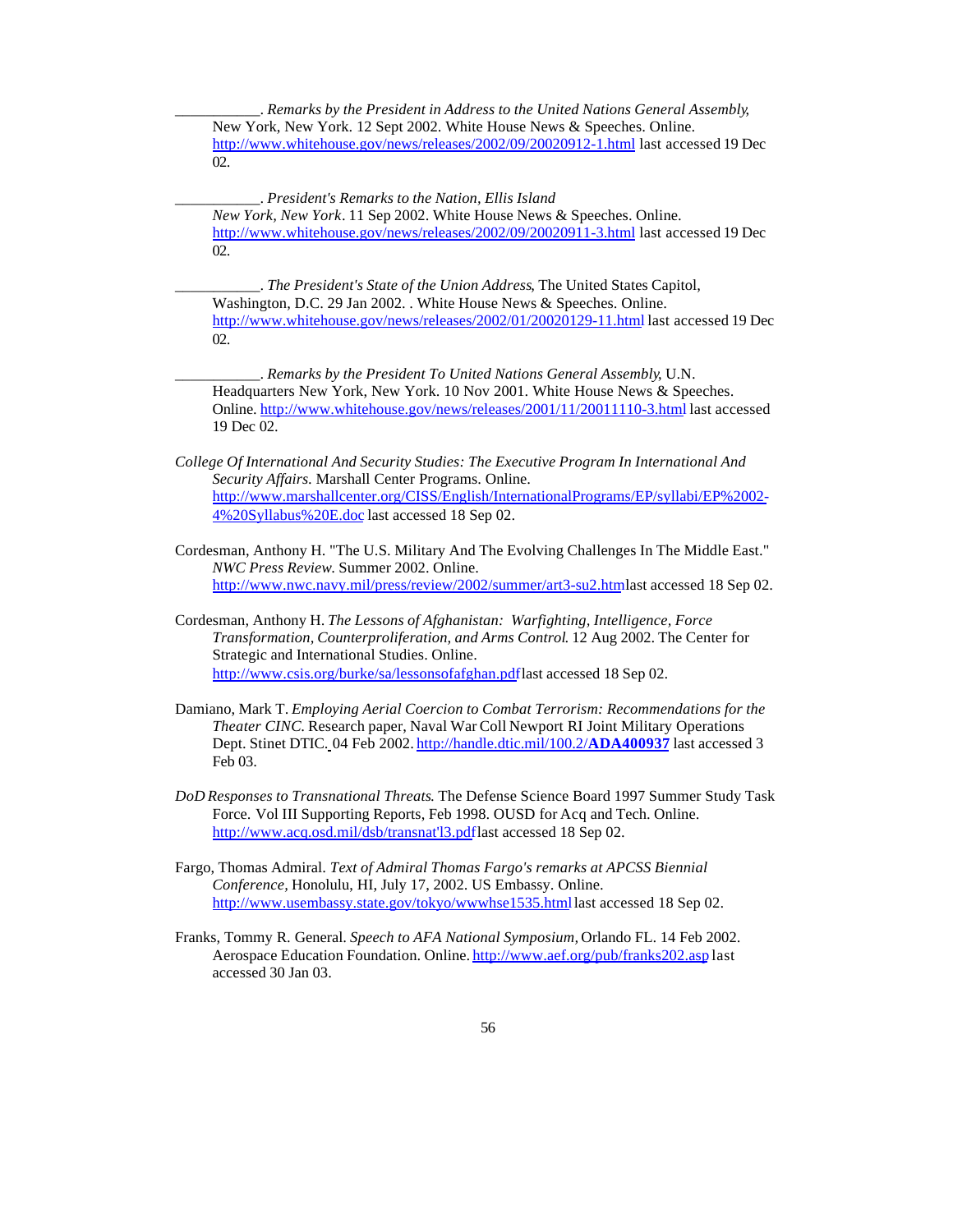- Grier, Peter. "Air Force leaders check their progress on the road toward transformation. The Strength of the Force." *Air Force Magazine Online*. April 2002 Vol. 85, No. 04. http://www.afa.org/magazine/april2002/0402orl.asp last accessed 30 Jan 03.
- Johnstone, Mark A. *A Proposed Grand Strategy for Defeating Bin Laden and His Al Qaeda Network* . Strategy research project, Army War Coll Carlisle Barracks PA. Stinet DTIC. APR 2002. http://handle.dtic.mil/100.2/**ADA404667** last accessed 30 Jan 03.
- Kernan, William F. General. *Statement before House Armed Services Committee U.S. House of Representatives*, 14 Mar 2002. USJFCOM. Online. http://www.jfcom.mil/newslink/storyarchive/2002/pa031402.htm last accessed 6 Nov 02.
- Kimminau, Jon A. *The Psychology of Coercion: Merging Airpower and Prospect Theory*. Master's thesis, Air Univ Maxwell AFB AL School of Advanced Airpower Studies. Stinet DTIC. JUN 1998. http://handle.dtic.mil/100.2/**ADA391799** last accessed 15 Jan 03.
- Koski, Douglas J., Jr*. Counterterrorism Policy Do We Have It Right*? Research paper, Army War Coll Carlisle Barracks PA. Stinet DTIC. 19 Feb 2002. http://handle.dtic.mil/100.2/**ADA402012** last accessed 18 Sep 02.
- Lessor, Ian O. "Strike at the Roots of Terrorism." *RAND Full Alert: An Arsenal of Ideas for the War Against Terrorism*. Fall 2001, vol 25, no. 3. Online. http://www.rand.org/publications/randreview/issues/rr.12.01/rrfall2001.pdflast accessed 2 Oct 02.
- Lutes, Chuck. *Al-Qaida in Action and Learning: A Systems Approach*. Research Paper, George Washington University. Air University. Online. Dec 2001. http://www.maxwell.af.mil/au/awc/awcgate/readings/al\_qaida2.htmlast accessed 30 Jan 03.
- Martin, Gregory S General. *Speech to AFA National Symposium*, Orlando FL. 14 Feb 2002. Aerospace Education Foundation. Online. http://www.aef.org/pub/martin202.asp last accessed 3 Feb 03.
- Martin, John R. Col, ed. *Defeating Terrorism:Strategic Issue Analyses*. Jan 2002. Carlisle ISS. Online. http://carlisle-www.army.mil/usassi/ssipubs/pubs2002/terror/terror.htmlast accessed 6 Nov 02.
- Pitts, Joe W. III. "Limits of the Military Metaphor." *The American Prospect Online*. Web Exclusive 20 Sep 01. http://www.prospect.org/webfeatures/2001/09/pitts-j-09-20.htmllast accessed 30 Jan 03.
- Rekkedal, Nils Marius. *Assymetric Warfare and Terrorism An Assessment*. The Norweigian Atlantic Committee, Security Policy Library no. 5-2002. http://www.atlanterhavskomiteen.no/publikasjoner/sp/2002/5\_utskrift.htmlast accessed 6 Nov 02.
- Reilly, James. *A Strategic Level Center for Gravity Analysis on the Global War on Terrorism*. Strategy research project, Army War Coll Carlisle Barracks PA. Stinet DTIC. 09 APR 2002. http://handle.dtic.mil/100.2/**ADA401641** last accessed 18 Sep 02.